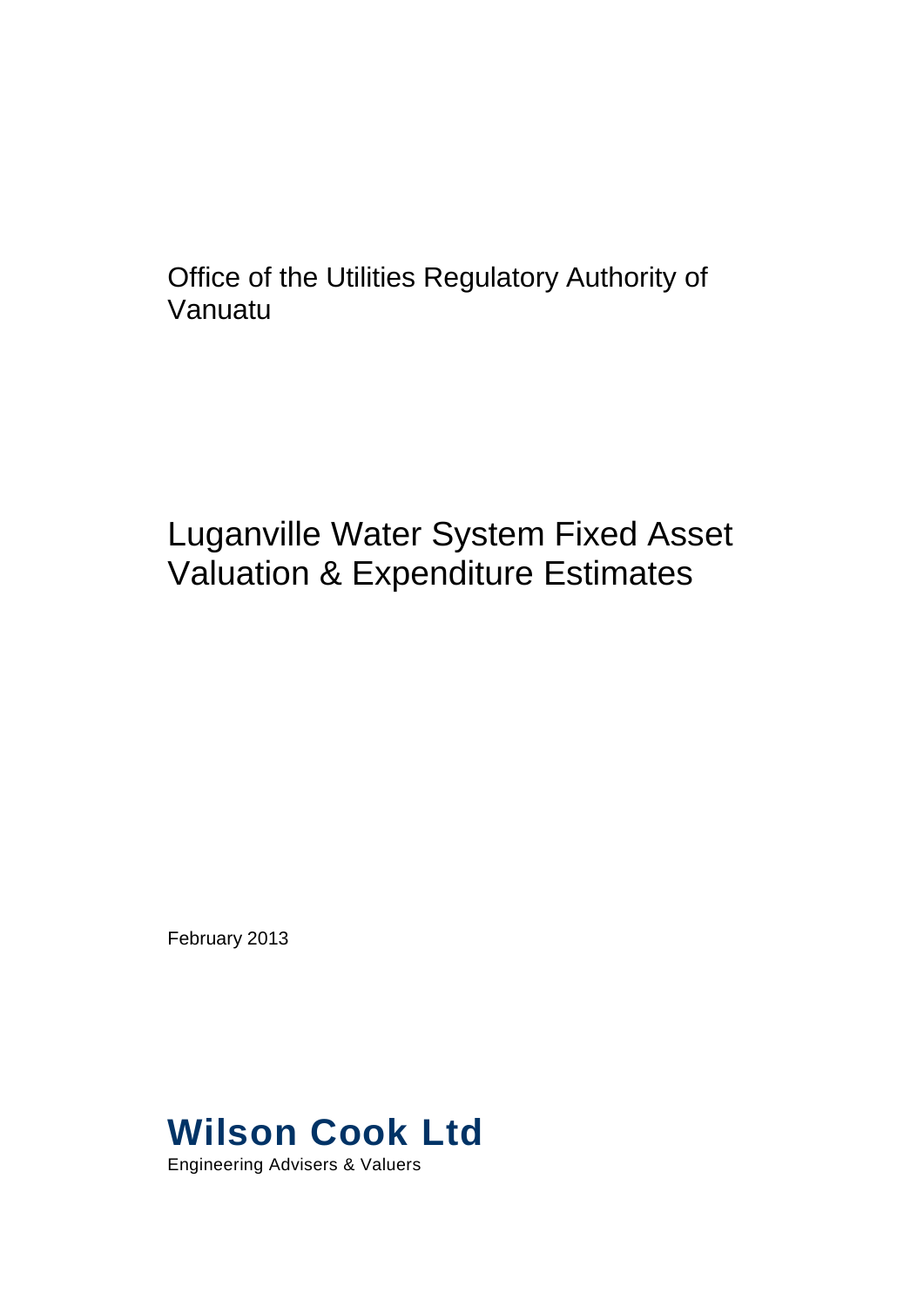# **Wilson Cook Ltd**

Engineering Advisers & Valuers

Our ref: 1217 Email: info@wilsoncook.co.nz

18 April, 2013

Mr James Ryan Economist Office of the Utilities Regulatory Authority PO Box 138 Vanuatu BY EMAIL

Dear Mr Ryan,

# *RE: LUGANVILLE WATER SYSTEM FIXED ASSET VALUATION & EXPENDITURE ESTIMATES*

In accordance with your instructions, we have completed our valuation for regulatory purposes of the public water supply system fixed assets in use in Luganville at 20 February 2013 ("the Assets") and the likely future operating and capital expenditure requirements of the operation over the five-year tariff review period, and we have pleasure in presenting our report. Details of the work undertaken, the assumptions made, our opinions and the qualifications attached to them are set out in the report.

In summary:

# *Value of System Fixed Assets*

The depreciated replacement cost value of the system fixed assets in service as at 20 February 2013 for the Authority's regulatory purposes is Vatu 230 million.

If the Authority were to exclude the value of assets thought to have been funded by nonrepayable grants, an indicative reduction in the value would be Vatu 31 million. However, this is not able to be confirmed, due to the lack of evidence to support such a presumption or the assumptions needed for its calculation.

In addition, a reduced value is not recommended for the Authority's use. In the interest of the efficient allocation of resources economically and consistent with valuation theory and practice, the tariff for water supply services in Luganville ought to be calculated by taking into account the costs related to all assets in use in the water supply system, not just those of a selected portion of them; and the correct way to incorporate a subsidy is to do so transparently, not by deliberately understating the value of the assets involved.

# *Capital Expenditure*

The request from the Operator (the Public Works Department) for around 500 million Vatu for the establishment of a new point of supply of bulk water to replace the existing well and pumping facility is not considered by us to have been substantiated and therefore we are unable to recommend its inclusion in the Authority's tariff calculations.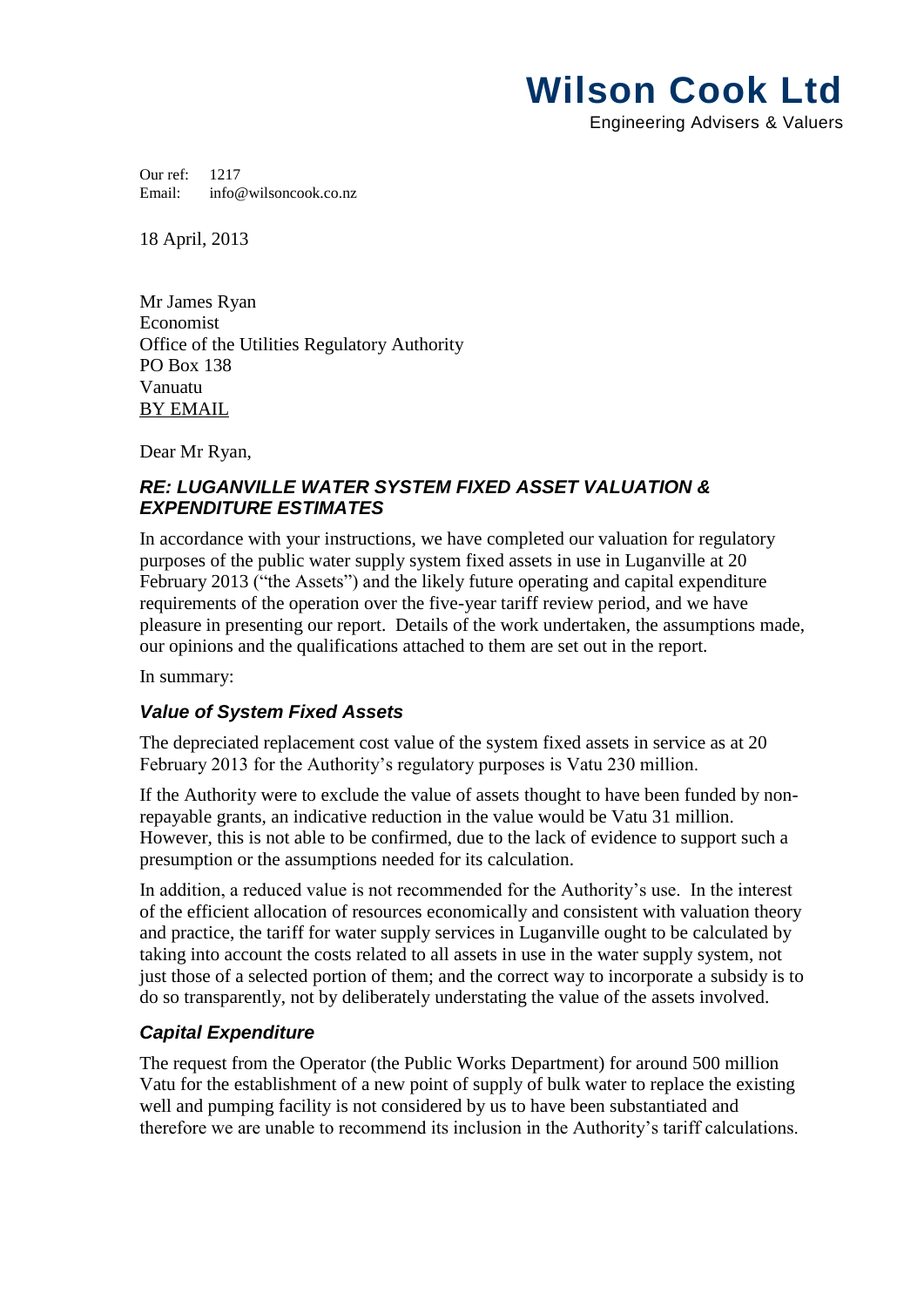We further recommend that a competent and detailed engineering study be carried out to determine the capital expenditure requirements of the system before any commitment is made to major expenditure.

In the meantime, we have proposed a lower level of capital expenditure for the Authority's tariff calculations.

# *Institutional Strengthening*

A programme of institutional strengthening is needed to address a perceived lack of basic engineering and supervisory skills and possibly more widely.

# *Reduction of Water Leakage and Unaccounted-for Water Generally*

There remains a pressing need to reduce water leakage from the system and "unaccounted-for water" generally. Leakage reduction will more than offset the alleged need for augmentation of bulk water supply capacity, as growth in demand is projected to be at a low rate.

# *Operating Expenditure*

In other respects, the projected operating expenditure foreseen by the Authority in its *Draft Tariff Decision* appears reasonable.

# *Concluding Matter for the Authority's Consideration*

Because of the relatively poor quality of the technical reports available to underpin the valuation and to underpin the Authority's tariff calculations, it is important that the Authority's reports avoid endorsing the technical documentation in any way as, otherwise, the inadequate technical assessments made to date may gain credence that they do not warrant and may, as a result, lead to inefficient investment decisions.

# *Conclusion*

In conclusion, we thank you for entrusting us with these important and most interesting matters and for the assistance given to us during the course of the work.

Yours faithfully, **Wilson Cook Ltd**

bieno Cook.

Encl: Report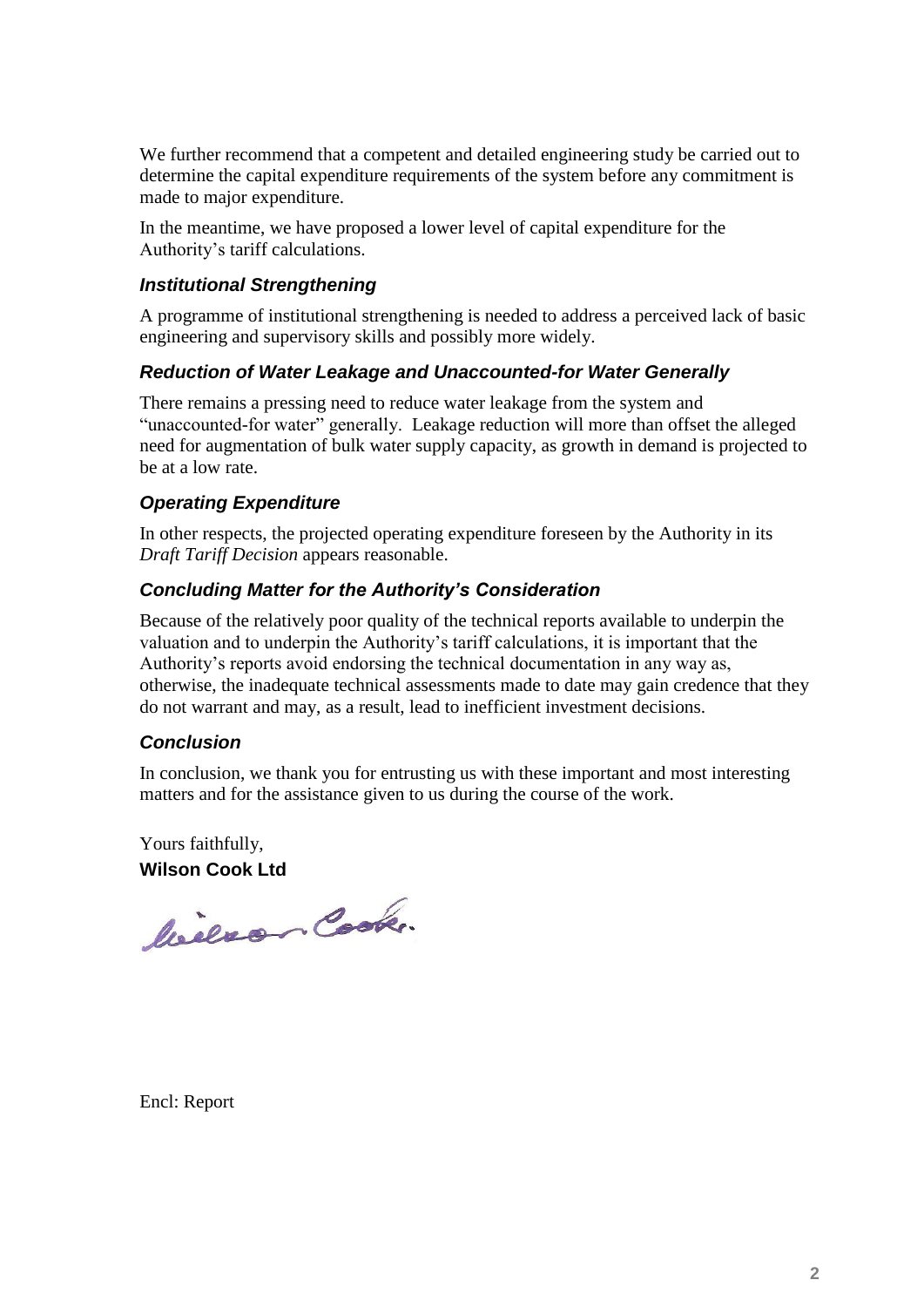# Luganville Water System Fixed Asset Valuation & Expenditure Estimates

Prepared for the Office of the Utilities Regulatory Authority of Vanuatu By Wilson Cook Ltd Our reference 1217

February 2013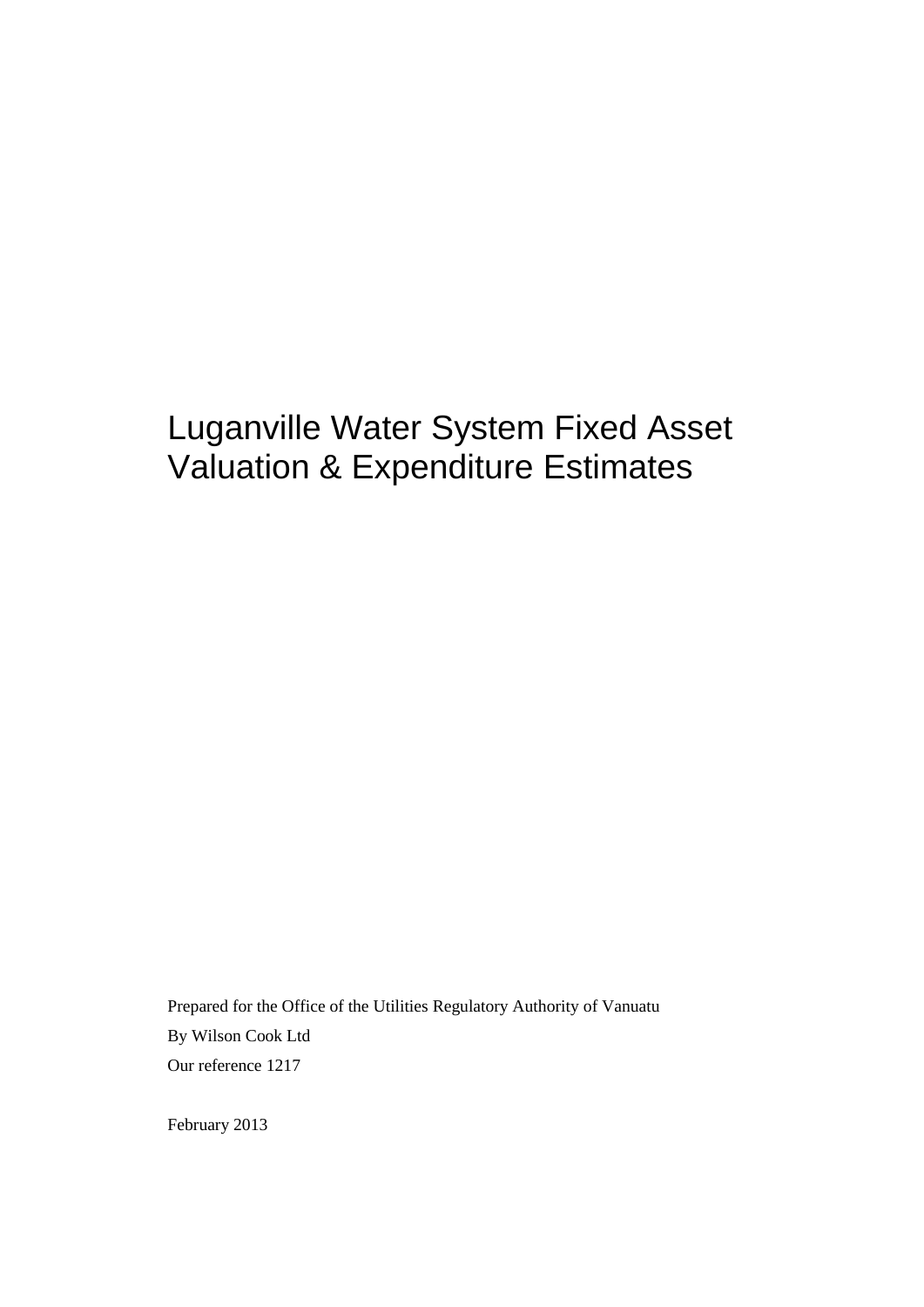# **Wilson Cook Ltd**

Registered Office: 176 Broadway Ave Palmerston North 4440 New Zealand Email: [info@wilsoncook.co.nz](mailto:info@wilsoncook.co.nz)

©Wilson Cook Ltd 2013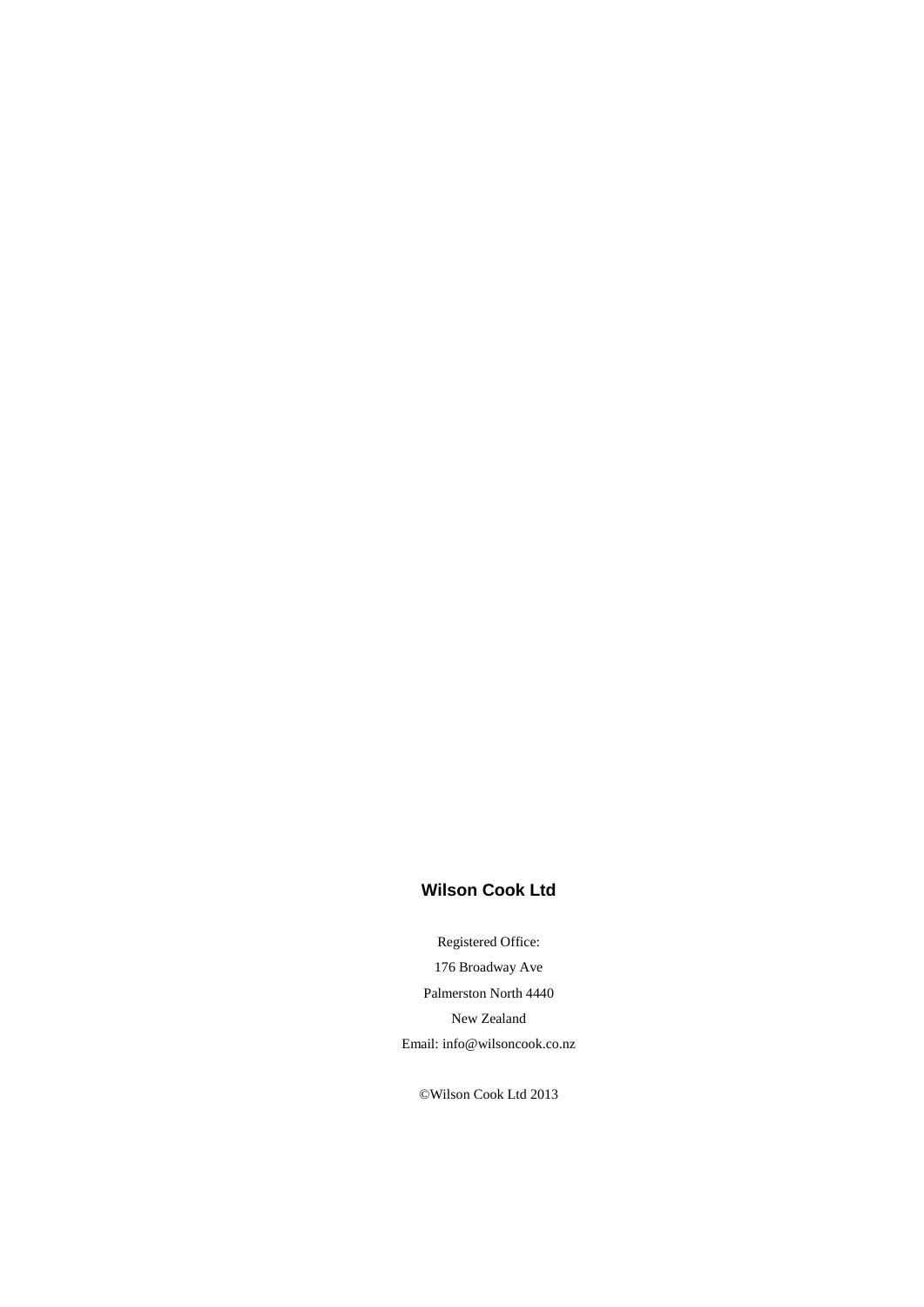# Table of Contents

Letter of Transmittal

| 1              |                                                                     | Introduction                                                                                                                                                                                              | 1                                                                                                                                                                     |
|----------------|---------------------------------------------------------------------|-----------------------------------------------------------------------------------------------------------------------------------------------------------------------------------------------------------|-----------------------------------------------------------------------------------------------------------------------------------------------------------------------|
|                | 1.1<br>1.2<br>1.3<br>1.4<br>1.5<br>1.6<br>1.7<br>1.8<br>1.9<br>1.10 | Appointment and Terms of Reference<br>Objective<br>Background<br><b>Information Received</b><br><b>Work Programme</b><br><b>Site Visit</b><br>This Report<br>Acknowledgements<br>Disclosure<br>Disclaimer | $\mathbf{1}$<br>$\mathbf{1}$<br>$\mathbf{1}$<br>$\mathbf{1}$<br>3<br>$\mathfrak{Z}$<br>$\mathfrak{Z}$<br>$\overline{4}$<br>$\overline{\mathcal{A}}$<br>$\overline{4}$ |
| $\overline{2}$ |                                                                     | <b>Valuation of System Fixed Assets</b>                                                                                                                                                                   | 5                                                                                                                                                                     |
|                | 2.1<br>2.2<br>2.3<br>2.4<br>2.5                                     | Purpose, Methodology and General Matters<br>The Assets<br>Valuation<br><b>Valuation Opinion</b><br>Conditions Applying to the Valuation                                                                   | $\mathfrak s$<br>8<br>10<br>12<br>13                                                                                                                                  |
| 3              |                                                                     | <b>Reduced Value</b>                                                                                                                                                                                      | 15                                                                                                                                                                    |
|                | 3.1<br>3.2                                                          | Reduced Value Using Authority's Tariff Approach<br>Reasons for Not Recommending Use of Reduced Value                                                                                                      | 15<br>15                                                                                                                                                              |
| 4              |                                                                     | <b>Future Expenditure Requirements</b>                                                                                                                                                                    | 17                                                                                                                                                                    |
|                | 4.1<br>4.2<br>4.3<br>4.4<br>4.5<br>4.6<br>4.7                       | Introduction<br>Definitions<br><b>Quality of Supply</b><br>Capacity of Supply<br><b>Capital Expenditure Requirements</b><br><b>Operating Expenditure</b><br>Depreciation                                  | 17<br>17<br>18<br>19<br>21<br>22<br>25                                                                                                                                |
| 5              |                                                                     | Conclusion                                                                                                                                                                                                | 26                                                                                                                                                                    |
|                | 5.1<br>5.2<br>5.3                                                   | <b>Summary of Main Findings</b><br>Other Matters for the Authority's Consideration<br>Additional Conditions Accompanying the Use of this Report                                                           | 26<br>27<br>27                                                                                                                                                        |
|                |                                                                     | Appendix A: Terms of Reference                                                                                                                                                                            | 28                                                                                                                                                                    |
|                |                                                                     | <b>Appendix B: Valuation Schedule</b>                                                                                                                                                                     | 31                                                                                                                                                                    |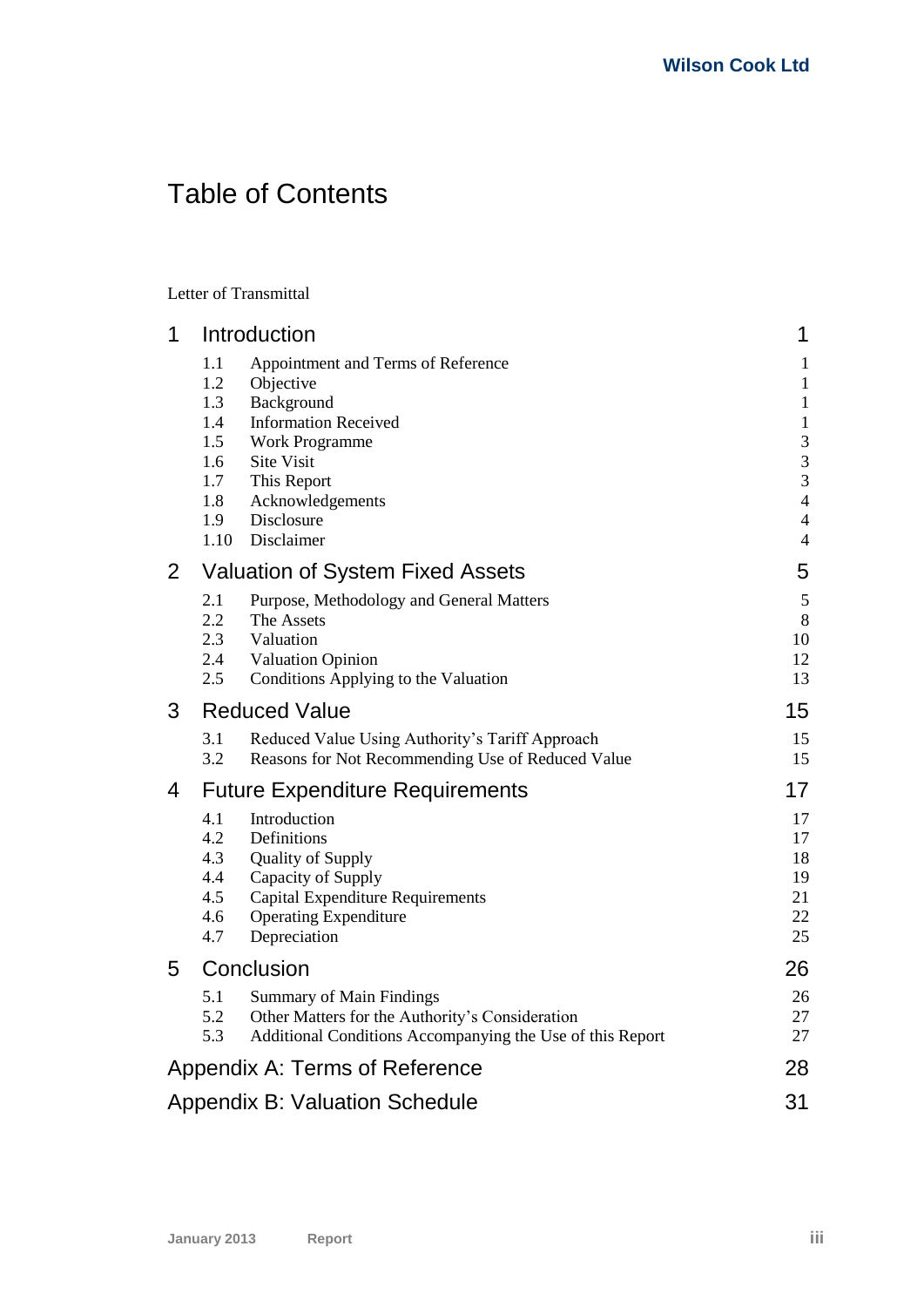# <span id="page-6-0"></span>1 Introduction

# <span id="page-6-1"></span>1.1 Appointment and Terms of Reference

In January 2013, the Utilities Regulatory Authority of Vanuatu (the Authority) appointed Wilson Cook Ltd, Engineering Advisers and Valuers of Palmerston North, New Zealand, to evaluate the assets and operation of the Luganville public water supply system.<sup>1</sup>

Specifically, we were asked to (a) prepare a valuation of the existing infrastructure using an optimised depreciated replacement cost (ODRC) method and (b) for any new infrastructure considered necessary to provide safe drinking water to the urban area of Luganville in the next 15 years, prepare an estimated cost of its installation (but with reasonable accuracy only for the 5-year tariff review period).

<span id="page-6-2"></span>The terms of reference for the work are given in appendix A.

# 1.2 Objective

The principal objective of the work was to provide information for use by the Authority in its current tariff review for water services in Luganville.

In parallel with this, we were asked to provide a view both of the current state and the potential future state of the assets and operations of the water supply system with the intention that our findings might also be used in future discussions between the Government and development agencies regarding future water projects in Luganville.

# <span id="page-6-3"></span>1.3 Background

Luganville on the island of Espiritu Santo is the second-most-populated urban area in Vanuatu with a total population of approximately 13,000. Mains water supply in the town is provided by the Public Works Department, a branch of the Ministry of Infrastructure and Public Utilities (MIPU), to approximately 2,600 customers.<sup>2</sup>

The system was developed originally by American forces during the Second World War and is thought to have been refurbished in two main tranches since then, the first being before handover by the retiring colonial powers and the second in or around the year 2001 with financial assistance from the Asian Development Bank (ADB).

# <span id="page-6-4"></span>1.4 Information Received

The following documents of relevance to our work were received from the Authority:

- *Vanuatu Water Supply System Assessment Report*, SOPAC, 2006;
- *Luganville Stage One Assessment Report (Final)*, Wide Bay Water, 2009;
- *JICA Grant Application [for Luganville] Water Project*, MIPU, September 2012;

<sup>1</sup> References to "the Authority" in this report are to the secretariat to the Authority (our contact being Mr James Ryan, Economist), unless the sense requires reference to the Authority itself.

<sup>&</sup>lt;sup>2</sup> The Public Works Department's water supply operation in Luganville is generally referred to in this report as "the Operator"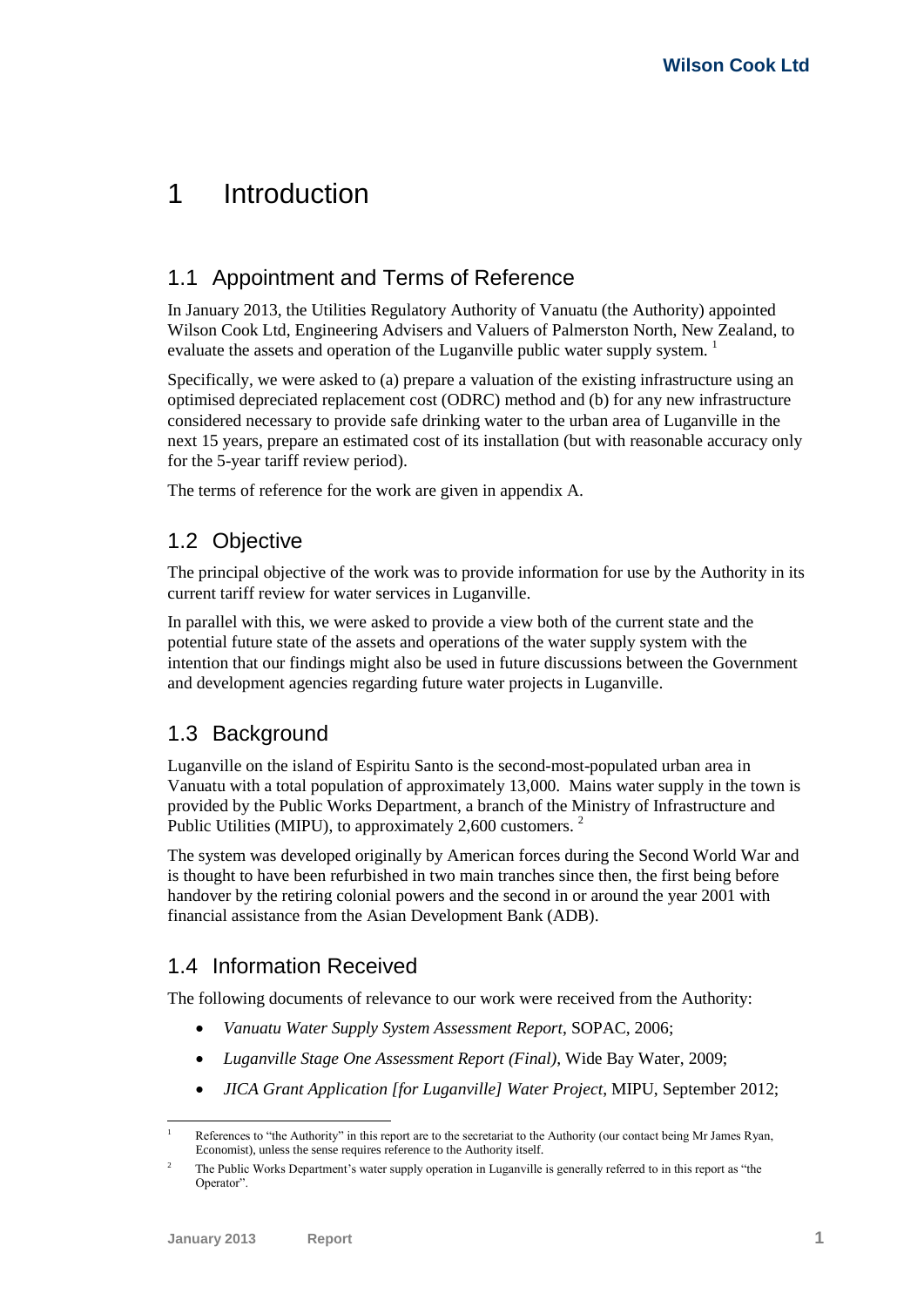- A set of engineering drawings prepared by SMEC, consulting engineers, at the end of 1998 and understood to describe the refurbishment work carried out in or around the year 2001 (referred to in this report as the SMEC drawings);  $3$
- Recent photographs of selected assets;
- Emails from the Authority, particularly those of 28 January 2013 and 7 February 2013, reporting on field visits made in November 2012 and January 2013 by Authority staff and their discussions with MIPU officers (in which supplementary information is given, stating *inter alia* that the work shown on the SMEC drawings was constructed and that the drawings are thought to show the full extent of the network as at the time of completion of those works in or around the year 2001, and in which some additional years of installation are given for other assets, based on the recollections of the operator's officers and staff);  $\frac{4}{3}$
- Nameplate data for the main pumps;
- Some operational data, e.g. on chlorine consumption;
- <span id="page-7-0"></span>Some information on a small network extension made in 2012;
- Some information on actual or potential water supplies in private developments;  $\frac{5}{1}$ and
- The Authority's *Tariff Issues Paper* of November 2012, *Tariff Framework Paper* and *Tariff Application Report* of December 2012 and *Draft Tariff Decision* of February 2013.

The reports received were descriptive of the physical works as they presently exist but only in a general sense, without much quantitative data on the assets, and were therefore of limited use.

No information of relevance to the cost of laying pipes in Luganville was available, e.g. on ground conditions in the town, although some information could be gleaned from the photographs.

No network flow analyses or calculations were made available to us.

The Wide Bay Water assessment of 2009 was of reasonable engineering quality but was concerned mainly with the management of water losses.

The documents dealing with prospective future investment requirements were generally of a poor engineering standard, being characterised by unsubstantiated claims and a lack of cogent, supporting evidence.

#### *Comment*

The reports referred to provided some background information but we noticed many discrepancies in and between them. In addition, as an observation for the future, we noticed that few of the parties had taken the trouble to make any reference in their reports to previous work or reports done. The effect of this is to weaken the foundation of all the work and to reduce the reliance that should be placed on it.

<sup>1</sup> The drawings also showed the extent of the existing network that was to be retained.

<sup>&</sup>lt;sup>4</sup> The officers advised the Authority's staff that all records of additions and alterations to the network since 2001 have been lost.

<sup>5</sup> Private networks, including the supply to the agricultural college (which is stated on the SMEC drawings to be private) are excluded from the valuation.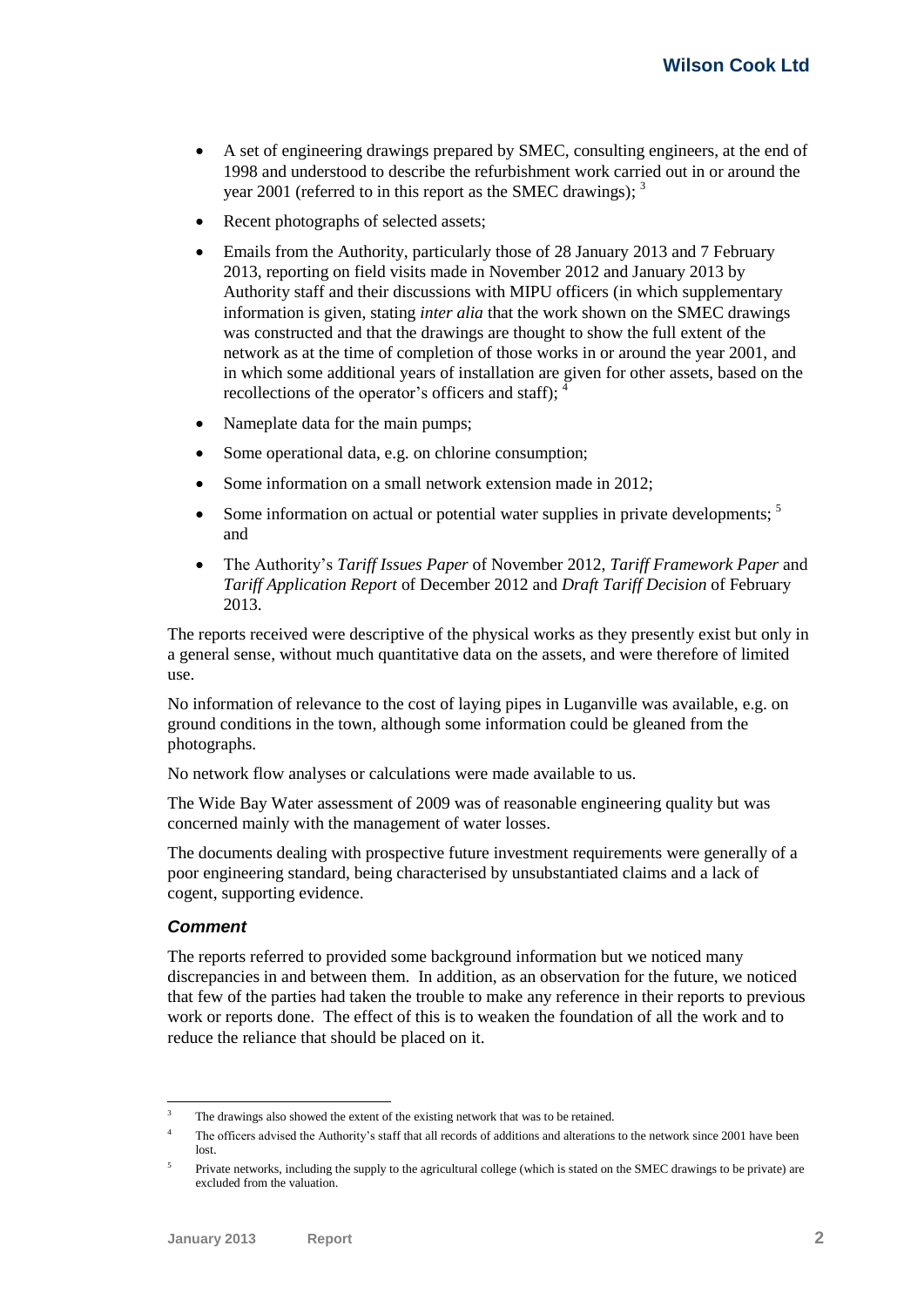In short, only the SMEC drawings provided us with comprehensive data on the quantitative extent and nature of the assets that could be considered reliable for our purposes. We have, therefore, had to rely exclusively on those drawings, supplemented by the information emailed to us by the Authority.

We return to these matters later in the report, particularly in relation to the uncertainty attached to the valuation and to the lack of a strong foundation for the expenditure estimates on which the Authority has had to rely in its *Draft Tariff Decision*.

# <span id="page-8-0"></span>1.5 Work Programme

Work on the assignment commenced in mid-January on confirmation of our appointment and the signing of a contract for the work with the Authority. A preliminary assessment of the adequacy of the available data was provided to the Authority immediately and further information was requested. This was provided by the Authority after the site visit by its staff at the end of that month. We then proceeded with the work, giving a preliminary indication of the order of the values involved to the Authority on 12 February. Several subsequent discussions were held with the Authority to explore potential areas of interest or concern and to confirm the form in which we should report, with a preliminary value (presented for discussion only) being provided on 14 February and various key points being discussed on that day. The intention of these communications was to convey our thinking and preliminary findings to the Authority as soon as possible and, together, these submissions and discussions were considered by us to have constituted our preliminary report.

Following the discussions on 14 February, the first valuation figures endorsed for use by the Authority were presented on 25 February with a revision on 27 February. The figures comprised a valuation of all system fixed assets in use (other than those specifically excluded in this report) and a reduced valuation, excluding those assets thought to have been funded by non-repayable grants.

Further issues were discussed and clarifications were sought from the Authority on 28 February, after which we proceeded to finalise this report.

# <span id="page-8-1"></span>1.6 Site Visit

Normally, for a valuation of this type, a site visit would be made to inspect representative samples of the assets, view the physical conditions on site and discuss the assets first-hand with the Operator. However, because of time constraints and budget, it was agreed that if sufficient information could be provided to us, a site visit would not be made. It was accepted by the Authority that, if this was not possible, a site visit would be commissioned and carried out in January 2013.

In the event, it was not clear to us that such a visit would add materially to the integrity of the valuation and so no visit was requested.

# <span id="page-8-2"></span>1.7 This Report

This report was presented to the Authority in draft form on 5 March for confirmation that it met the terms of reference, and then presented in final form, including agreed modifications, on 18 April.

It summarises the work carried out, our conclusions and observations. It is presented in five sections as follows:

• Section  $1$  – Introduction (this section)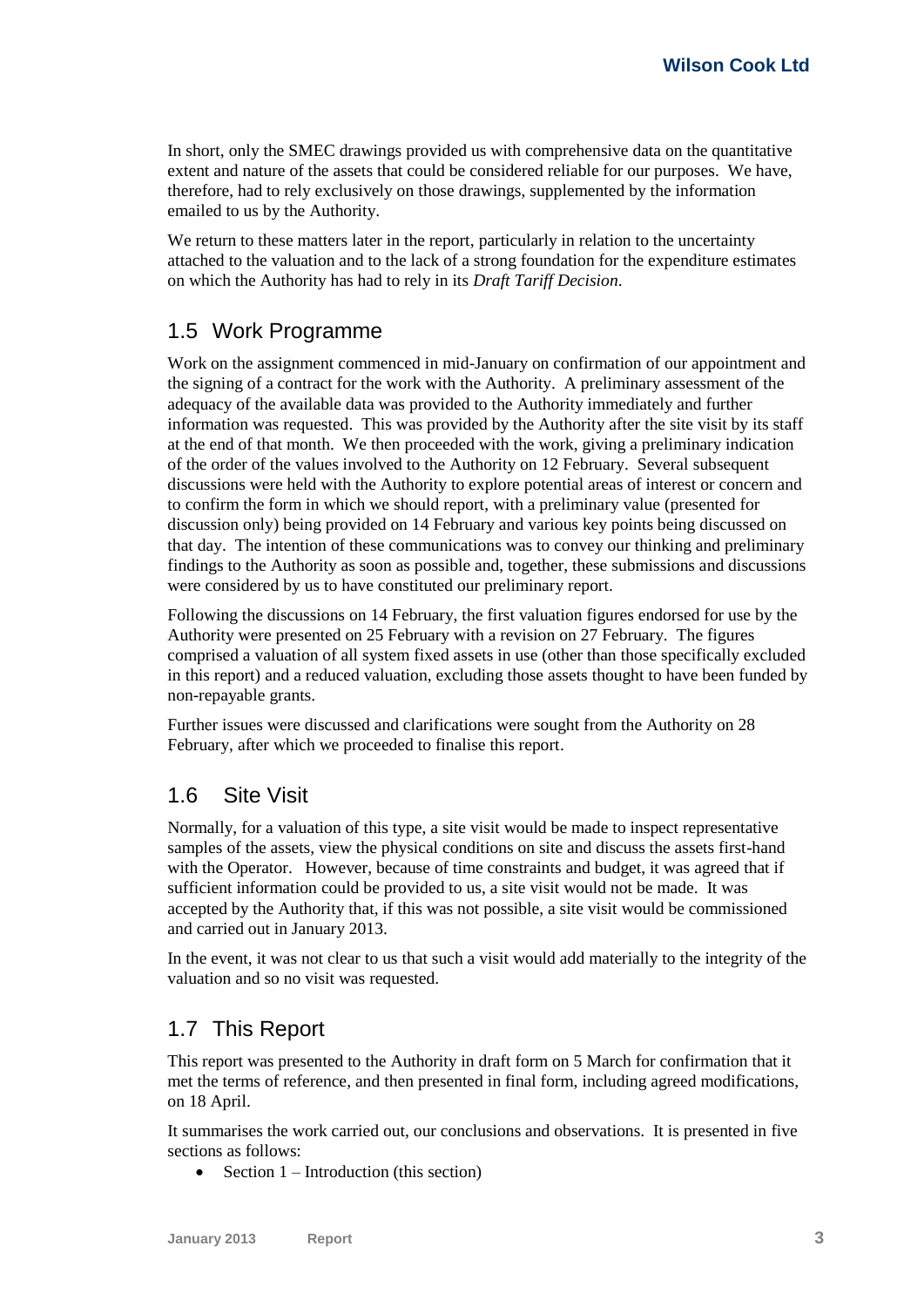- Section  $2 -$  Valuation of Fixed Assets
- Section  $3$  Reduced Value
- Section  $4$  Future Expenditure Requirements
- $\bullet$  Section 5 Conclusion.

# <span id="page-9-0"></span>1.8 Acknowledgements

<span id="page-9-1"></span>The co-operation and assistance of the staff of the Authority are gratefully acknowledged.

# 1.9 Disclosure

Wilson Cook Ltd has prepared this report in accordance with the instructions of its client on the basis that all data and information that may affect its conclusions have been made available to it. No responsibility is accepted if full disclosure has not been made. No responsibility is accepted for any consequential error or defect in our conclusions resulting from any error, omission or inaccuracy in the data or information supplied directly or indirectly.

# <span id="page-9-2"></span>1.10 Disclaimer

This report has been prepared solely for our client, the Utilities Regulatory Authority of Vanuatu, for the stated (regulatory) purpose. Wilson Cook Ltd, its officers, agents, subcontractors and their staff owe no duty of care and accept no liability to any other party, make no representation or warranty as to the accuracy or completeness of the information or opinions set out in the report to any person other than to its client including any errors or omissions howsoever caused, and do not accept any liability to any party if the report is used for other than its stated purpose.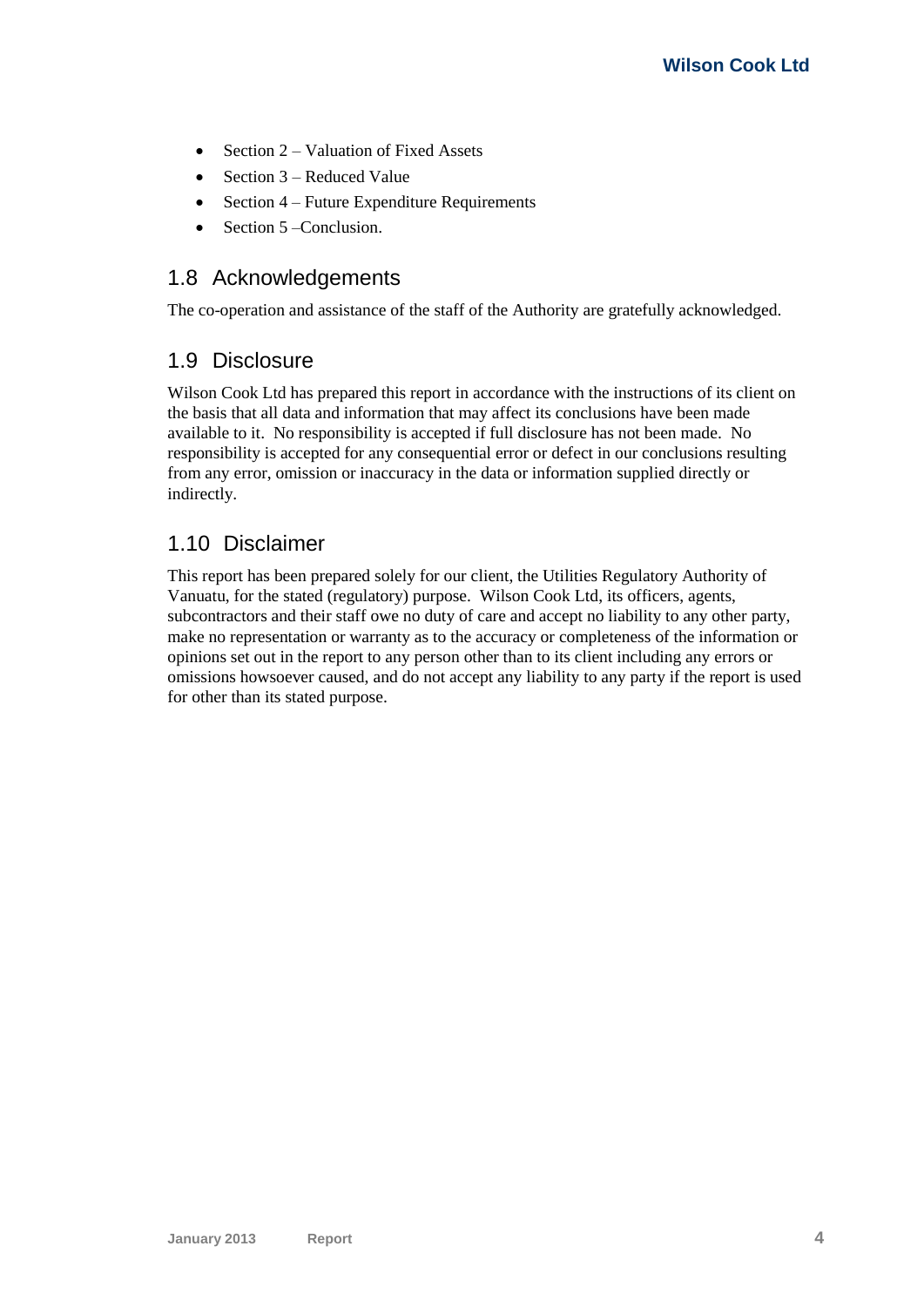# <span id="page-10-0"></span>2 Valuation of System Fixed Assets

# <span id="page-10-1"></span>2.1 Purpose, Methodology and General Matters

## *Purpose*

It was made clear to us by the Authority that this valuation was to be prepared for its regulatory purposes and the methodology used is suited to that purpose alone.

#### *General Nature of the Assets*

In outline, the Assets comprise a water collection well, a pumping station, bulk water supply mains, reservoirs, a water distribution network, water meters, customer connections and ancillary system fixed assets.

#### <span id="page-10-2"></span>*Valuation Methodology*

#### *International Practice*

Valuations of the fixed assets of naturally monopolistic utility businesses for regulatory purposes generally follow internationally accepted accounting principles for the valuation of fixed assets for general-purpose financial reporting. The relevant International Financial Reporting Standard (IFRS) is International Accounting Standard 16 *Property, Plant and Equipment* (IAS 16). Variants of this standard are used in different countries. For example, the New Zealand equivalent, NZ IAS 16, is based on IAS 16 (2003) initially issued by the International Accounting Standards Committee (IASC) and subsequently revised by the International Accounting Standards Board (IASB). The Australian equivalent is AAS 116. We are not aware if there is a variant applicable to Vanuatu but the principles applied in this valuation are believed to be substantially those in IAS 16.

Fixed assets comprising plant and equipment are valued in accordance with IAS 16 at cost or fair value. <sup>6</sup> However, the standard recognises that where there is no discernible market for the assets concerned because of their specialised nature or because such assets are rarely sold, an estimate of fair value may need to be derived using an income or a depreciated replacement cost (DRC) approach.

When dealing with natural monopolies an income-based approach to determining fair value would create a circularity of argument, as the valuation would form part of the normal tariffsetting process.

In accordance with these principles, we have adopted a DRC approach to the valuation.

## *Matters Arising*

The following matters arise when carrying out DRC valuations:

<sup>1</sup> An entity is required to decide whether to adopt a cost-based approach or a fair value approach to stating its asset values and must then continue to use that methodology.

<sup>7</sup> For example, NZ IAS 16 states, "An item of property, plant and equipment which qualifies for recognition as an asset should be measured at its cost." And, "After recognition as an asset, an item of property, plant and equipment whose fair value can be measured reliably shall be carried at a re-valued amount, being its fair value at the date of the revaluation less any subsequent accumulated depreciation and subsequent accumulated impairment losses." In addition, "If there is no market-based evidence of fair value because of the specialised nature of the item of property, plant and equipment and the item is rarely sold, except as part of a continuing business, an entity may need to estimate fair value using an income or a depreciated replacement cost approach."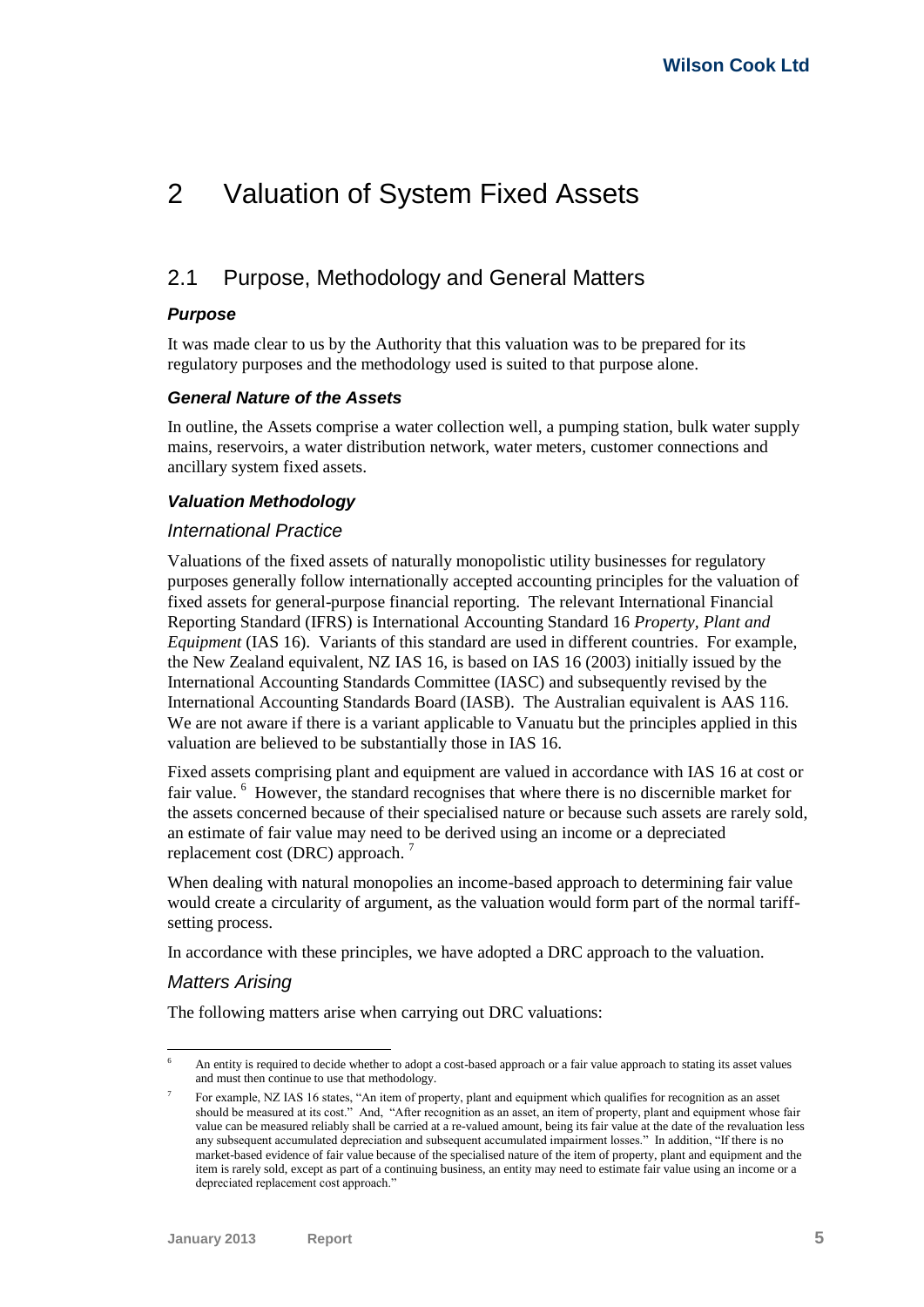- (a) whether the replacement cost of an individual asset should be for replacement of the existing asset in its present form, or for replacement with its "modern equivalent"; and
- (b) whether the suitability and utilisation of the present assets ought to be considered. For example, if certain assets have excessive capacity for foreseen requirements, it needs to be agreed whether they should be valued based on their existing capacity or whether their value should be reduced ("optimised") to reflect a capacity more closely matched to the projected need. Redundant items would be assigned a nil value under this methodology.

An Optimised Depreciated Replacement Cost (ODRC) valuation calculated in this way could give a truer indication of asset values, as could the application of a "used or useful" test or an "impairment" test.

A "used or useful" test would determine whether the asset concerned had a demonstrable use at present or could reasonably be assumed to have a use in the future.

An "impairment" test, however, is usually based on the earning capacity of the asset in the future. Thus, a circularity of argument exists if impairment-tested valuations are used as the basis of price-setting calculations as they are themselves dependent on an estimate of the revenues that the assets will earn in the future. <sup>8</sup>

It would be possible (and could be appropriate) to go further and value the system fixed assets using a "deprival" methodology. Using this methodology, the value of a particular asset would be the lesser of:

- (a) the cost of its replacement with a modern equivalent asset if the owner was deprived of the asset (applicable if the asset is worth replacing - i.e. if a satisfactory rate of return can be earned on the investment in the asset); or
- (b) the present value of the earnings stream that can be expected from the asset during its remaining life.<sup>9</sup>

An Optimised Deprival Value (ODV) value so calculated would be consistent with the underlying efficiency objectives of economic reform and regulation but, as with impairment testing, a circularity of argument exists if deprival values are used as the basis of price-setting calculations, as they are themselves dependent on an estimate of the revenues that the assets will earn in the future.

## *Choice of Method*

Without attempting to consider the principles of economic regulation, our view is that the most appropriate methodology to follow for this valuation is the DRC approach rather than an ODRC or ODV approach. However, we comment, where necessary, on any areas where it appeared to us that optimisation (or the application of a used-or-useful test) would result in a material change in the valuation.

## *"Continuing Business" Basis*

It is also necessary to consider whether the assets are used by a "continuing business" and thus likely to continue in their present use. Given their specialised nature and the continued need for the production and supply of potable water in the area, we consider it reasonable so to assume.

<sup>1</sup> <sup>8</sup> A further practical difficulty that would arise if an impairment test were undertaken is that it would need to be determined whether the asset being valued is "divisible" – that is, whether it can be broken down into separate parts for the purpose of applying such a test or whether all parts need to be used together "as a whole" for the asset to fulfil its intended function and generate the revenue stream.

This calculation is usually referred to as "economic value testing".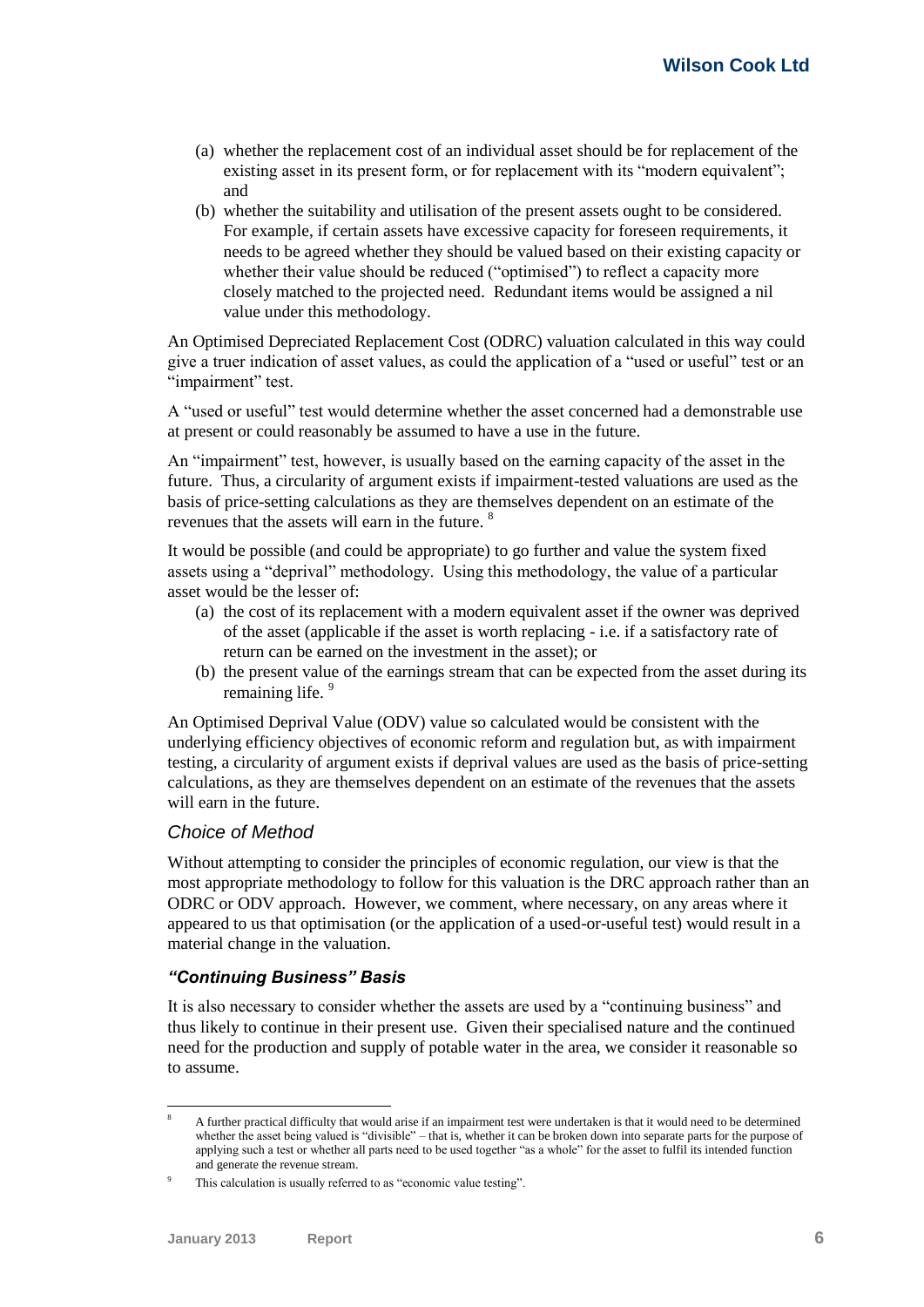## <span id="page-12-0"></span>*Valuation of Land and Buildings*

The discussion and reasoning just set out relates in the main to system fixed assets, not to the other fixed assets used by the Operator such as land, buildings, interests in land and nonsystem fixed assets.

In some jurisdictions, the valuation of land, buildings and interests in land must be undertaken by a valuer registered for that purpose in the country concerned. We are not aware of the law in Vanuatu and are not competent to value such assets anyway, other than in the case of specialised buildings such as pump houses.

If a valuation of land and buildings other than the pumping station building is required, it may be necessary for the Authority to engage a local valuer to determine their value.  $^{10}$ 

If easements or other interests in land exist, they may be valued at cost or at present value and the same situation will apply.

## *Valuation of Non-System Fixed Assets*

Non-system fixed assets generally comprise tools, workshop equipment and fittings, office and staff accommodation and associated furniture and equipment, vehicles, mobile plant and inventories.  $11$  Such assets are normally valued at book value.

If required, the value of such assets will need to be obtained from the Government's accounts and added to the value stated in this report.

If suitable information is not available from the Government's accounts, e.g. because the assets are shared with other Governmental operations or because items such as inventory are not readily discernible, then they should either be omitted if thought immaterial or a notional allowance ought to be included for them.

## *Valuation Not Bound by Act, Regulation or Agreement*

We are not aware of any circumstance that requires the valuation to be bound by the terms of any Act, regulation or agreement and accordingly we have placed no weight on such terms or on any rates of depreciation of plant and equipment that may be stated in any such Act, regulation or agreement.

#### *Work Not Undertaken*

Our work was limited to the context of our instructions – specifically, the particular scope of work set out at the commencement of this report.

In addition, the following matters were excluded from consideration in our work or were not undertaken:

- (a) physical inspection or testing of the Assets to determine their existence or condition or for any other purpose;
- (b) examination or verification of any matters to do with the ownership of the Assets;
- (c) examination or verification of any matters to do with funding the Assets (whether by grant, capital contribution, capital injection or other means) or any debt or other obligation that may exist in relation to the Assets or otherwise;
- (d) examination of any matters to do with the Operator's accounts or the Government's accounting policies;
- (e) verification of the adequacy of the consents or rights needed to operate the Assets and to collect water or to use land or suchlike;

 $10$ A potential complication is that the ownership of some or all of the land involved may be unclear.

 $11$  They normally also include office and technical records.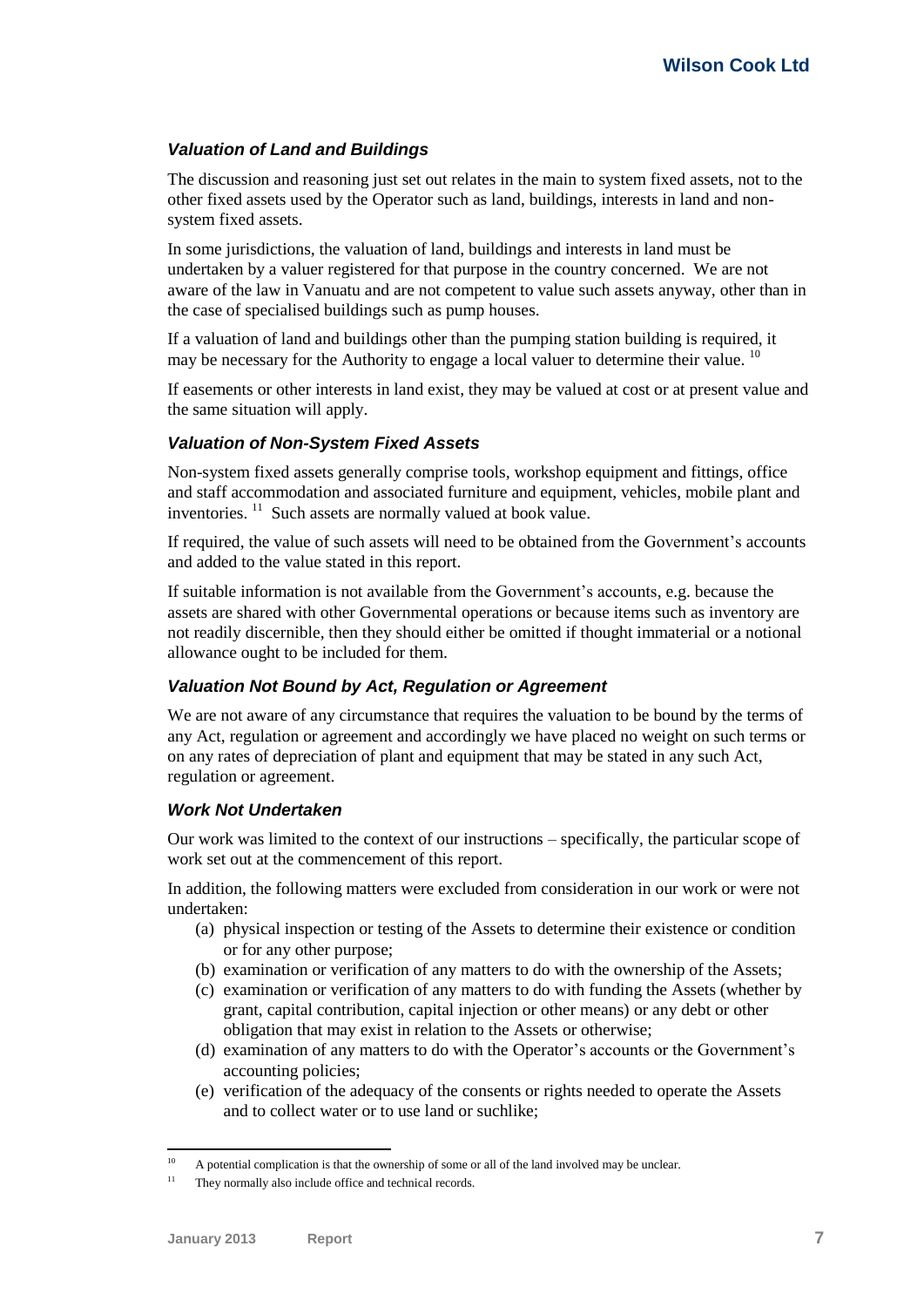- (f) verification of the Operator's representations or information;
- (g) valuation of land, interests in land and buildings other than buildings specifically identified in the valuation schedule;
- (h) valuation of non-system fixed assets;
- (i) preparation of a detailed asset register of the type normally used for accounting or asset management purposes;
- (j) any audit of the Assets, records, data or statements or any other checks such as might constitute an audit of the data or information or its methods of compilation; and
- (k) such other items identified in the remainder of this report as having been excluded from our review.

#### *Qualifications of the Valuer*

Our valuation team has considerable experience in the fields of plant condition audits, fixed asset valuations, public utility planning and the assessment of utility assets and businesses for regulatory purposes, sale and purchase and other commercial purposes in Australia, New Zealand, the Pacific Islands and internationally.

#### *Independence*

Wilson Cook Ltd and its team members are independent of the Authority. In addition, neither Wilson Cook Ltd nor its team members have previously advised any of the parties involved in the water sector in Vanuatu (other than the Authority) on any matter and thus we do not believe that there are any conflicts of interest arising in respect of our work.

# <span id="page-13-0"></span>2.2 The Assets

#### *Assets Valued*

The assets valued included the following items:

- (a) the Sarakata water collection and pumping station, including its associated site development works, buildings and ancillary assets;
- (b) bulk water supply pipelines to the Sarakata and Hospital reservoirs;
- (c) the Sarakata and Hospital reservoirs and associated pipe work and valves;
- (d) the distribution network including customer connections, meters and ancillary network fixed assets.

#### <span id="page-13-1"></span>*Assets Not Valued*

The valuation excludes the following items:

- (a) assets that are not the property of the Government or that are identified on the SMEC drawings as being a "private service"; <sup>12</sup>
- (b) land or interests in land, including easements if any;
- (c) rights to construct, operate or reconstruct the Assets including rights to use land or water if any;
- (d) buildings other than those buildings specifically identified in the valuation schedule;
- (e) houses including operators' houses;
- (f) boundary fencing and landscaping;
- (g) resettlement costs, if any, associated with the construction of the Assets or that would be associated with their reconstruction;
- (h) vehicles and any other mobile plant;
- (i) tools and workshop equipment;
- (j) furniture, office fittings and office equipment including computers, telephones etc.;

 $12$ See footnot[e 5.](#page-7-0)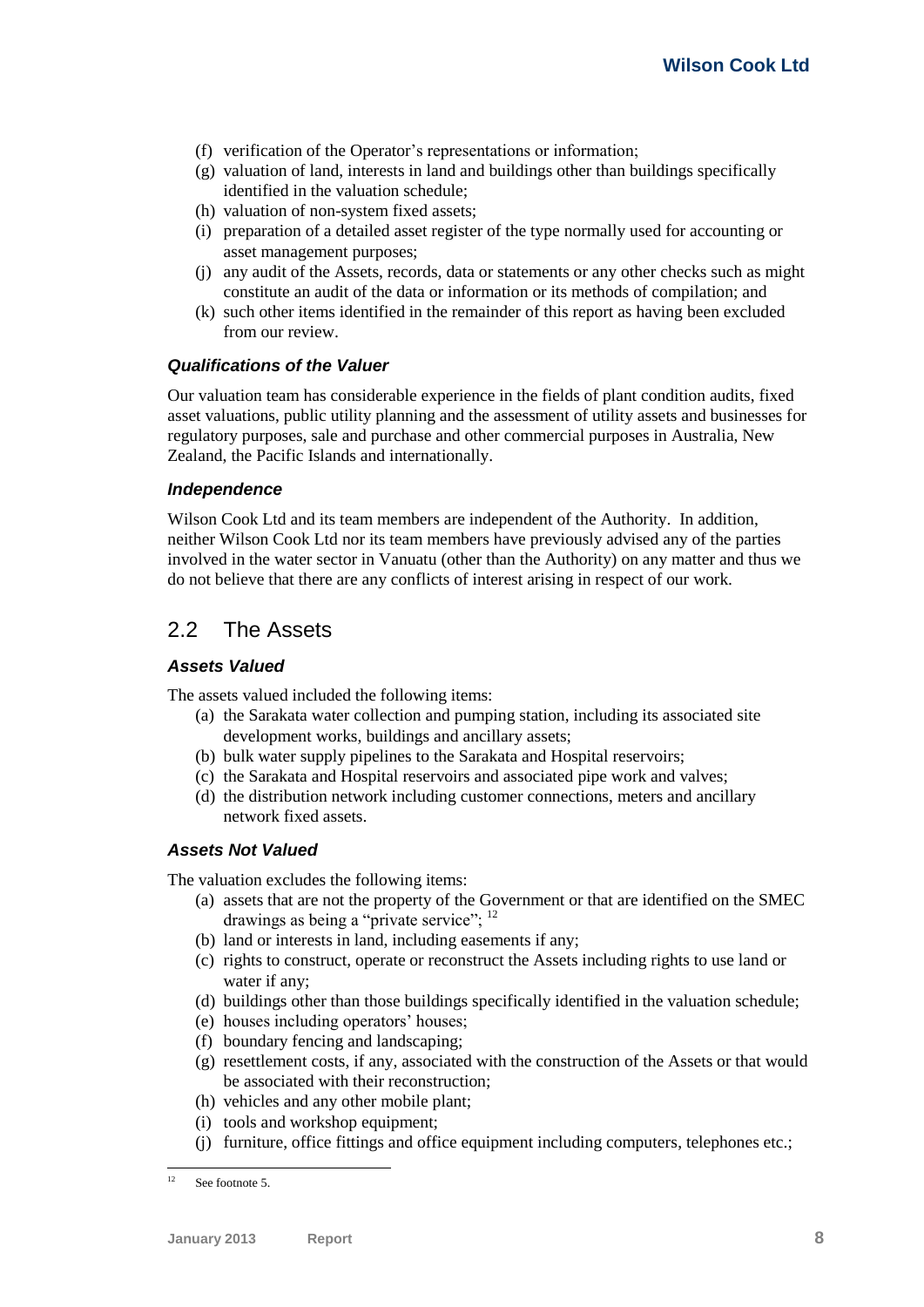- (k) documents and records;
- (l) consumables including spare parts and inventories;
- (m) any other non-system fixed assets; and
- (n) the accumulated cost of capital work in progress.

#### *Condition of the Assets*

Our terms of reference asked us to determine standard lives for each asset category and to assess the representative useful remaining life of each asset. They noted that "this approach may be particularly relevant in cases where the maintenance and repair of the plant or equipment is below the standard normally expected or is unknown. It could also be relevant where older assets have been refurbished with a consequential expected increase in life."

We interpreted this to mean that the Authority wished to be apprised of the general condition of the assets in use by the Operator as at the date of valuation and that we should take into account such factors when determining the value.

It is normal for a valuer to satisfy himself of the general condition of the assets he values in order to estimate their remaining lives and thus calculate the accumulated depreciation to fix the values and we considered the condition of the assets from that standpoint.

In addition, we looked to see if the condition of the Assets was commensurate with their age and whether it reflected a reasonable standard of stewardship by the Operator, although that was difficult to determine as the age of many of the Assets was open to conjecture. By 'reasonable' in this context we refer to a standard of asset management that could reasonably be expected of a competent owner and operator seeking to provide the required services in a prudent and efficient manner whilst maintaining the assets in sound condition and reliable working order.

The investigatory work carried out by us for this purpose was limited to a study of the photographs of selected, representative assets given to us.

We did not carry out any site visit or inspections of the Assets, undertake tests on the Assets or search for detailed evidence of their condition and performance to date but the Authority's staff did discuss the condition and performance of the assets with the Operator's staff in general terms.

In addition, we noted the considerable refurbishment programmes carried out in 2001 and, we believe, earlier (before Independence) and the predominance of PVC pipelines with only an insignificant residual of galvanised steel pipeline in service in the smaller pipe diameters.<sup>13</sup>

On balance, having considered these factors, we consider the condition of the Assets commensurate with their age.

We further note that this opinion is expressed as at the date of valuation and that we have given no undertaking to the Authority to advise it of any alterations that could be considered necessary as a result of new information coming to our attention after the tabling of our Final Report and the conclusion of the services.

<sup>-</sup>The use of steel for pumping mains and major delivery lines is a different matter.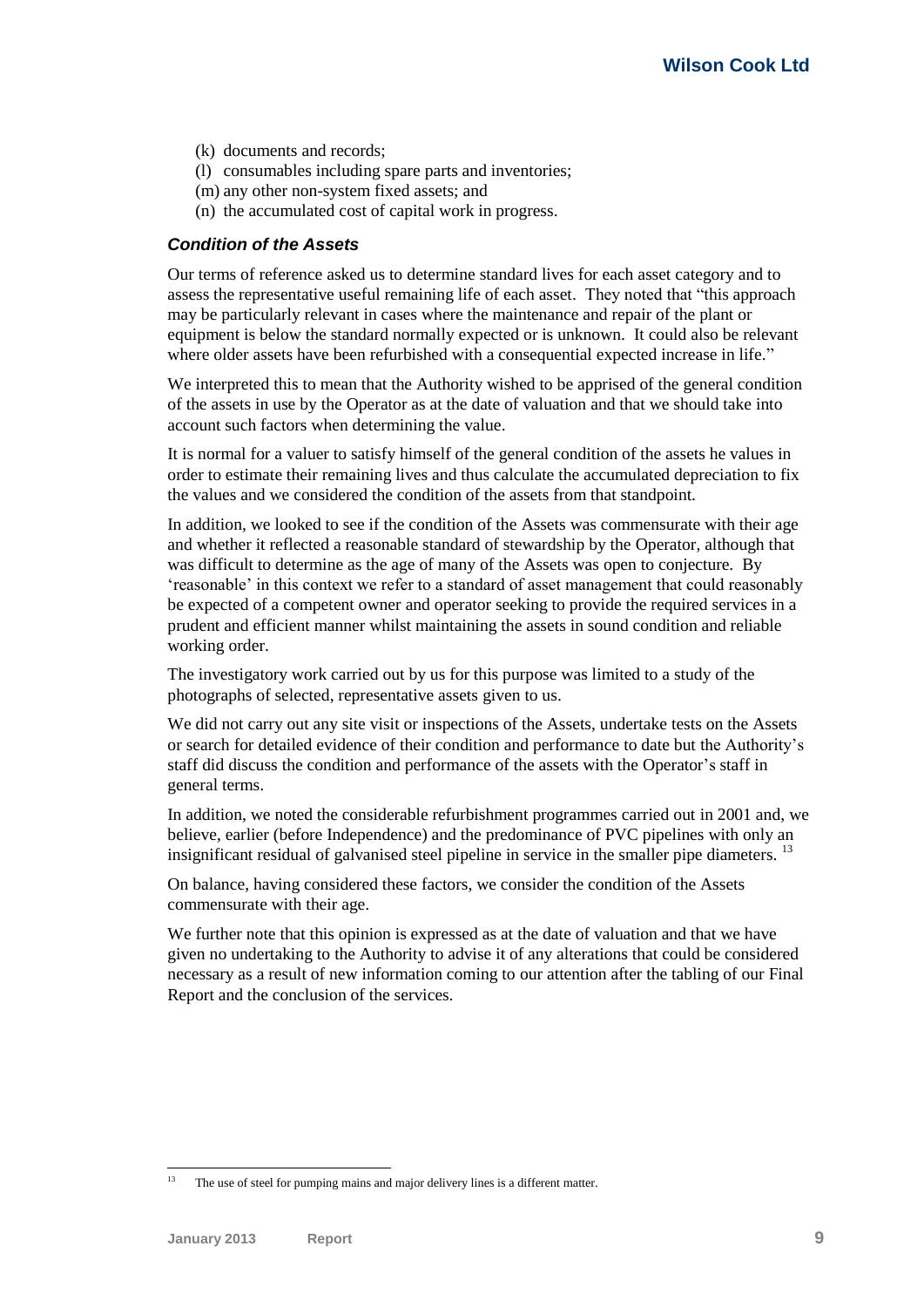# <span id="page-15-0"></span>2.3 Valuation

## *Determination of Quantities*

Quantities related to the principal assets such as pumps, bulk water supply mains, distribution pipelines, reservoirs and bulk water meters were obtained from the SMEC drawings and the supplementary information provided to us by the Authority.

Quantities of consumer meters were obtained from the Authority's papers and the number of customer connections was matched to them.

Quantities of other system assets such as pipe work at the various stations, pump control equipment, air vents and suchlike were estimated.

Discrepancies were found in some data and judgement was exercised in relation to them when determining quantities.

## *Determination of Replacement Costs*

Replacement costs were based on prevailing unit rates for assets of the same type in other Pacific island countries (or where necessary in New Zealand), adjusted for price levels in Vanuatu. They are based on modern equivalent assets of the same general nature and capacity, adjusted for price levels in Vanuatu (and, where necessary, for Espiritu Santo).

No consideration could be given to the historical costs incurred by the Operator, as none were made available.

#### *Cost Components*

The following elements are allowed for in all costs:

- the direct costs of material, labour, plant and manufactured items including construction, procurement, shipping, local transportation, erection and commissioning and any applicable taxes other than valued-added taxes payable in Vanuatu (VAT); and
- engineering and administration costs incurred in procuring the asset and putting it into service and that would normally be capitalised.

#### *Interest during Construction*

Interest during construction is not material in distribution network construction and minimal on water treatment and storage installations as construction times are short; no allowance has been included for it in the valuation.

## *Exchange Rates*

Exchange rates applicable at the date of valuation have been applied where necessary.

#### *Assumed Asset Lives*

[Table 1](#page-16-0) summarises the lives assumed for the main asset categories for depreciation purposes. The lives have been determined for conditions in Vanuatu and assume a reasonable standard of maintenance.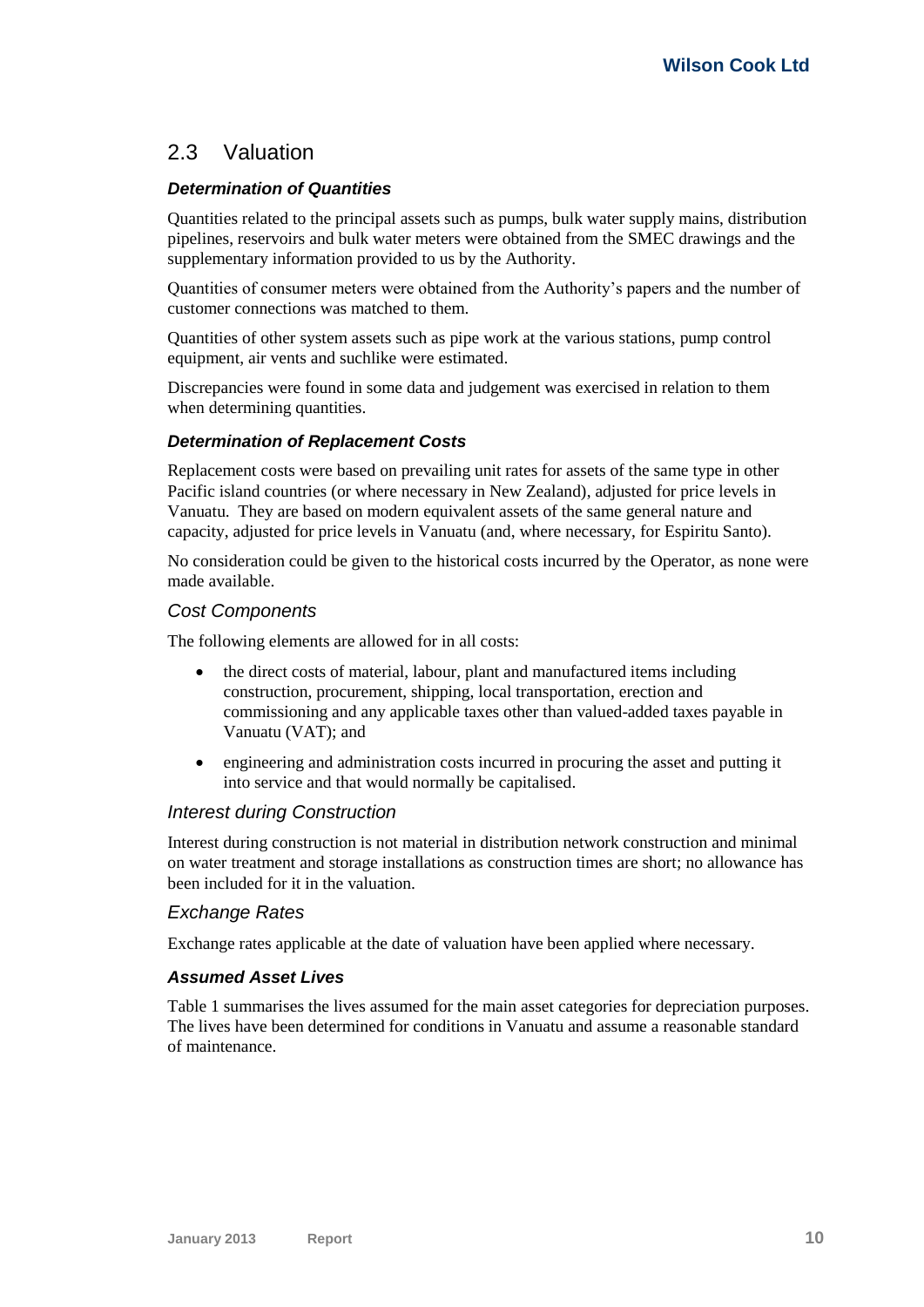<span id="page-16-0"></span>

|                                                   | <b>Estimated</b>  |
|---------------------------------------------------|-------------------|
| <b>Asset Category</b>                             | <b>Total Life</b> |
|                                                   | (years)           |
| <b>Water Collection</b>                           |                   |
| Wells                                             | 50                |
| <b>Pumping Stations, Reservoirs, etc</b>          |                   |
| Site establishment & misc. site development works | 50                |
| Buildings (masonry)                               | 50                |
| Buildings (wooden superstructure)                 | 40                |
| Chlorination and water testing equipment          | 10                |
| Reservoirs and tanks (steel)                      | 60                |
| Reservoirs and tanks (wood)                       | 50                |
| Bulk water lift pumps and motors                  | 15                |
| Station pipework, valves, pressure relief vessels | 30                |
| Switchboards, motor drives, cabling               | 20                |
| Standby generator sets                            | 20                |
| Instrumentation and controls                      | 15                |
| Flow meters (bulk supply)                         | 20                |
| <b>Pipelines and Distribution Assets</b>          |                   |
| Pipes (cast iron)                                 | 80                |
| Pipes (PVC or high-density polyethylene)          | 50                |
| Pipes (galvanised steel)                          | 45                |
| <b>Valves</b>                                     | 30                |
| Pressure reducing valves                          | 30                |
| Meters (customer)                                 | 20                |
| Fire hydrants                                     | 30                |

|  | Table 1: Assumed Asset Lives |  |  |
|--|------------------------------|--|--|
|--|------------------------------|--|--|

No specific life extensions (e.g., through refurbishment)  $14$  were considered necessary except in the case of the pumping station building (which remains serviceable well past the standard life for structures of that type), a concrete-lined main and the generating set, the life of which was reduced because of its apparent poor condition.

## *Determination of Asset Ages*

The age of assets installed before the refurbishment work of 2001 was estimated, based on such limited information as was available and on advice received through the Authority (which in turn relied in part of the recollections of the Operator's officers and staff). An average age for each diameter of pipeline was calculated for distribution pipes of each type of material. The ages of valves were matched to the average age of pipelines of the same diameter. The ages of other assets were averaged where different installation dates applied to the same asset category.

Discrepancies and inconsistencies were found in some data, especially those related to older assets, and judgement was exercised in relation to them.

The ages so determined were fixed by the methods considered to give the most accurate calculation of the valuation of the Assets in total, rather than item by item.

Overall, we were satisfied that the approximations made were broadly consistent with the evidence available and, on that ground, that they were reasonable.

 $14$ <sup>14</sup> Refurbishment should result in a material level of improvement or restoration in excess of that achieved by accumulated maintenance.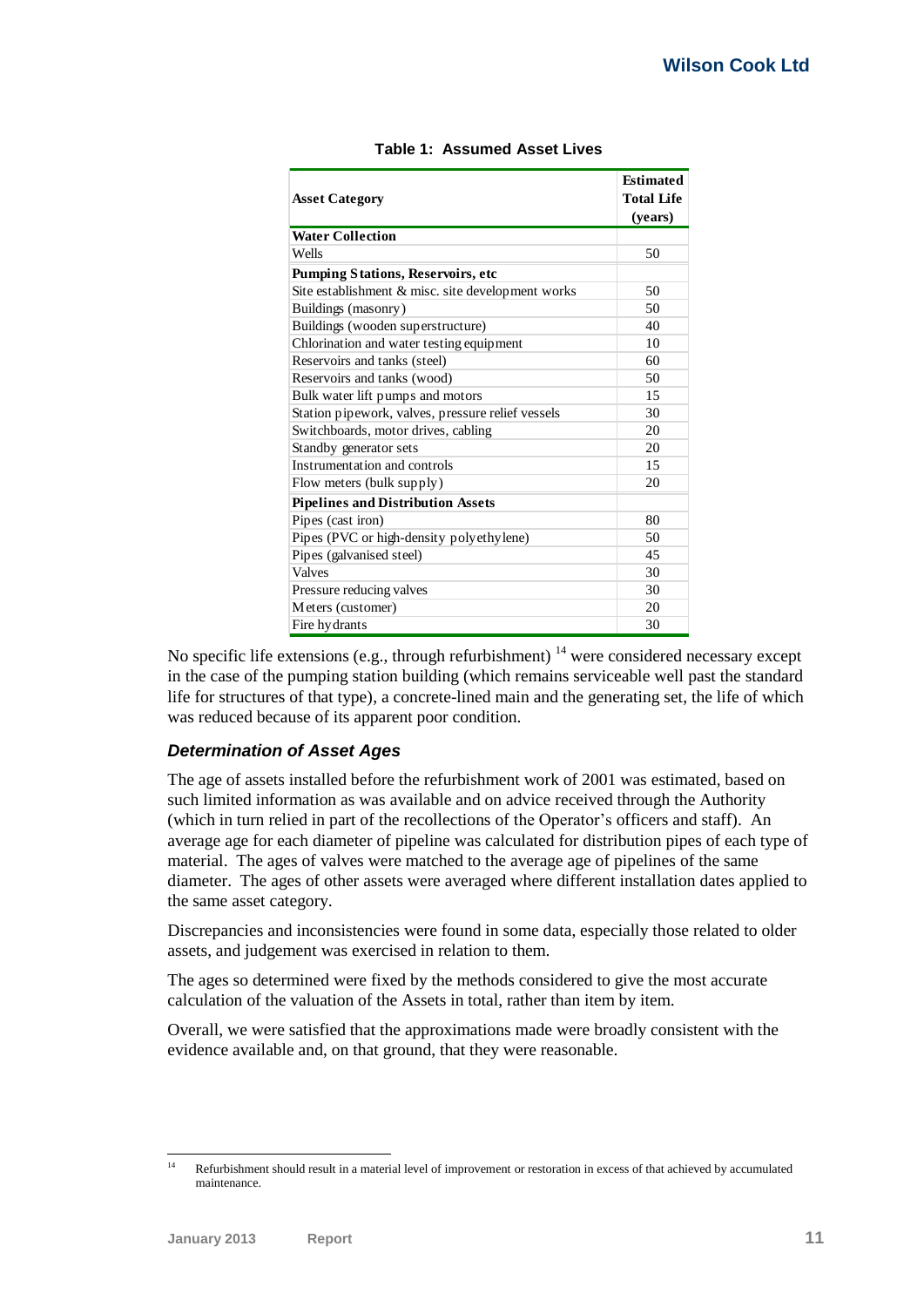## *Straight-Line Depreciation*

Straight-line depreciation was applied to each asset category as a *pro rata* apportionment of expired life against economic life plus any extra life assigned.

#### *No Residual Value*

On average, it was considered that the assets would have a nil residual value at the end of their lives, as any scrap value or residual useful value would be offset by the cost of their eventual de-commissioning, removal and site clean-up. Each asset category was therefore depreciated to a zero value over its life. <sup>15</sup>

## *Optimisation (or Application of a 'Used-or-Useful' Test)*

We discussed earlier in this report the need for optimisation (or for the application of a "usedor-useful" test) to be considered in situations where an asset has no demonstrable use or is considered to be of excessive capacity. Apart from excluding a short length of spare pipeline on the Sarakata River Bridge, and in the absence of any flow analysis for the network, we found no ground for optimisation to be applied to the value. . Our reasoning is that *prima facie* the configuration of the Assets appears reasonable and that there is no practical substitute for the technology.

# <span id="page-17-0"></span>2.4 Valuation Opinion

Based on our review as described above and subject to the statements made in this report, our opinion is that the depreciated replacement cost value of the Assets in service as at 20 February 2013 for the Authority's regulatory purposes is Vatu 230 million, made up as shown in [Table 2.](#page-18-1)

Land, buildings other than the pumping station, interests in land, non-system fixed assets and privately-owned assets (and the extension serving only the agricultural college) are excluded, together with the other exclusions listed on p. [8.](#page-13-1)

## *Valuation Schedule*

The valuation schedule in Appendix B summarises the valuation.

## *Additional Value in Land, Buildings and Non-System Fixed Assets*

If a valuation of land and buildings other than the pumping station building is required, it may be necessary for the Authority to engage a local valuer to determine their value, as mentioned earlier in this report. Likewise, if easements or other interests in land exist, they may be valued at cost or at present value and the same situation will apply. <sup>16</sup>

In addition, if required, the value of non-system fixed assets will need to be obtained from the Government's accounts and added to the valuation stated in this report. <sup>17</sup>

<sup>15</sup> <sup>15</sup> Land is excluded from the valuation. However, if its value is to be added by the Authority, it could (in our opinion) be assumed on reasonable grounds that all land presently used for the Assets would continue indefinitely in this use and, accordingly, possible future site clean-up and restoration costs need not be deducted from its value.

 $16$  See p[. 7.](#page-12-0)

 $17$  Ibid.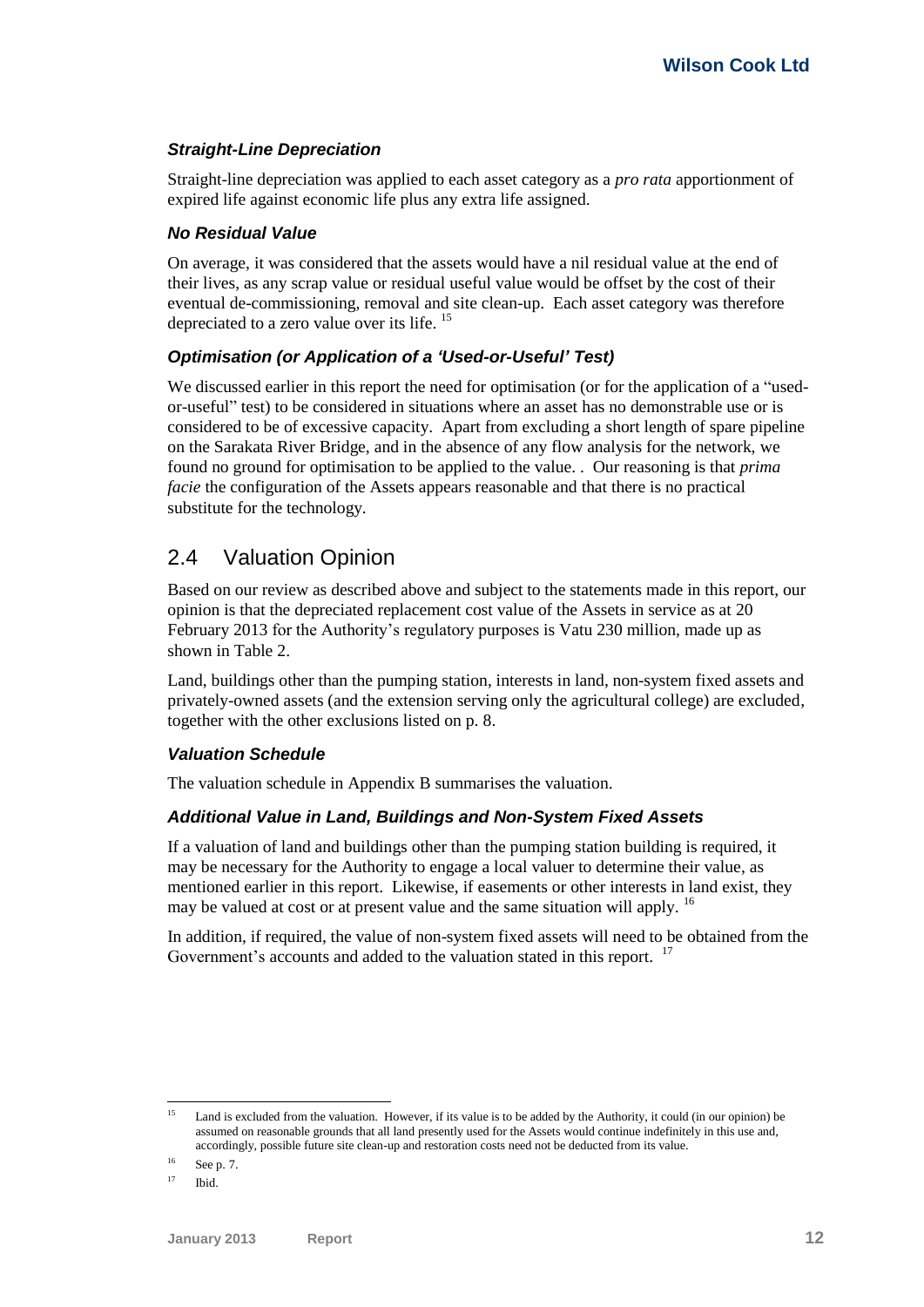<span id="page-18-1"></span>

| Asset                                                     | Replacement<br>Cost | Depreciated<br>Replacement<br>$Cost \alpha$ | Percent<br>Depreciation | Percent of<br>Total DRC |
|-----------------------------------------------------------|---------------------|---------------------------------------------|-------------------------|-------------------------|
| Bulk Water Supply Well, Pumping Station, Reservoirs, etc. |                     |                                             |                         |                         |
| <b>Civil Works</b>                                        | 59,951              | 36,348                                      | 39%                     | 16%                     |
| <b>Buildings</b>                                          | 6,958               |                                             | 100%                    | $0\%$                   |
| Plant                                                     | 27,410              | 10,872                                      | 60%                     | 5%                      |
|                                                           | 94,319              | 47,220                                      | 50%                     | 21%                     |
| <b>Bulk Water Supply Mains and Distribution Network</b>   |                     |                                             |                         |                         |
| <b>Civil Works</b>                                        |                     |                                             |                         |                         |
| <b>Buildings</b>                                          |                     |                                             |                         |                         |
| Plant                                                     | 463,932             | 182,311                                     | 61%                     | 79%                     |
|                                                           | 463,932             | 182,311                                     | 61%                     | 79%                     |
| Total, All Groups                                         | 558,251             | 229,531                                     | 59%                     | 100%                    |

#### **Table 2: Summary of the Valuation (Vatu 000)**

a/ As at 20 February 2013 (excluding any assets added since 2001 for which no records made available).

The corresponding average annual depreciation rate is 1.81% and the average annual depreciation charge is 10.099 m Vatu.

# <span id="page-18-0"></span>2.5 Conditions Applying to the Valuation

## *Tolerance*

The valuation is subject to a wide range of tolerance, principally because of uncertainty in the determination of replacement costs. In particular, the cost of laying pipelines can vary within wide limits, depending on the ground reinstatement requirements applying, the scale (volume) of work undertaken when pipes are laid and the procurement arrangements applying. In this context, small-scale installations cost more to undertake than large-scale programmes; bi-laterally-funded works generally cost more than work that is bid competitively and internationally; and ground conditions and reinstatement works in town centres cost more than works in villages or where roads and footpaths are not sealed.

The potential impact of these and other relevant factors can only be conjectured.

Accordingly, the valuation opinion expressed in this report is qualified on this ground and otherwise as stated in the body of this report.

## *No Comparison with Previous Valuation Possible*

No previous valuation of the Assets was available to us for comparison with ours as a check on the reasonableness of our estimates.

## *Limited Purpose and Use*

The valuation has been prepared using the depreciated replacement cost method and is intended solely for the Authority's use for its regulatory purposes and not for use by any other party or for any other purpose.

## *Limited Purpose and Use of the Valuation Schedule*

The schedule that accompanies this report is not intended to be used for the valuation of individual parts of the Assets. It is presented solely to indicate the general nature of the Assets, the valuation of which is expressed as a whole. Thus, the valuation should be treated as a whole and should not be disaggregated for any purpose without prior written consultation with Wilson Cook Ltd.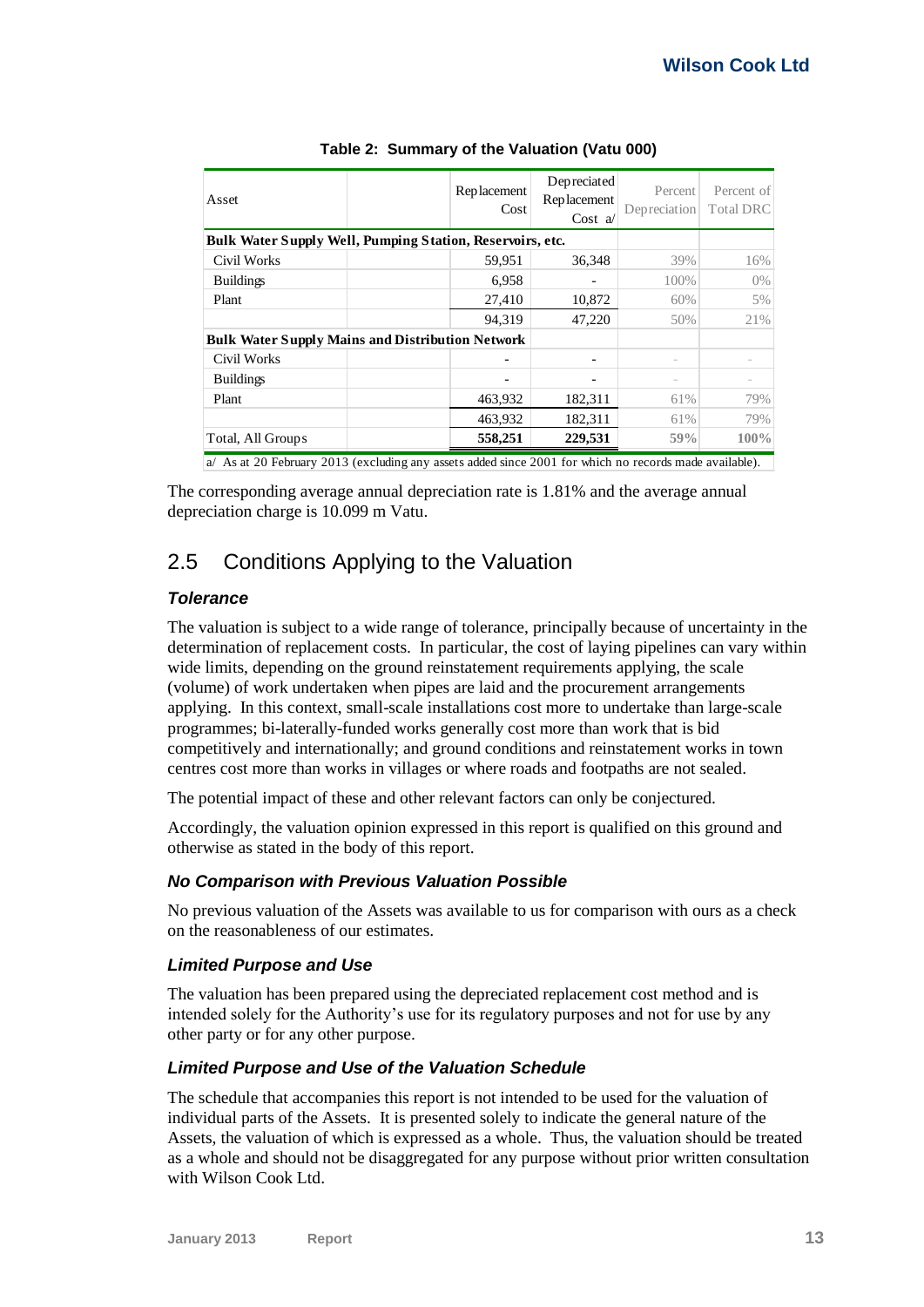#### *Valuation Not an Assessment of Commercial Value of Assets or Operation*

The valuation is not to be taken as an assessment of the commercial value of the Assets, or the commercial value of the water supply operation, or of any business. Nor is it an expression in any way of the worth of any such undertaking or business.

#### *Valuation Not an Assessment of Condition, Performance or Safety*

The valuation is not intended to be an assessment of the condition, performance or safety of the Assets and nothing in this report shall be taken to convey any such undertaking on our part to any party whatsoever.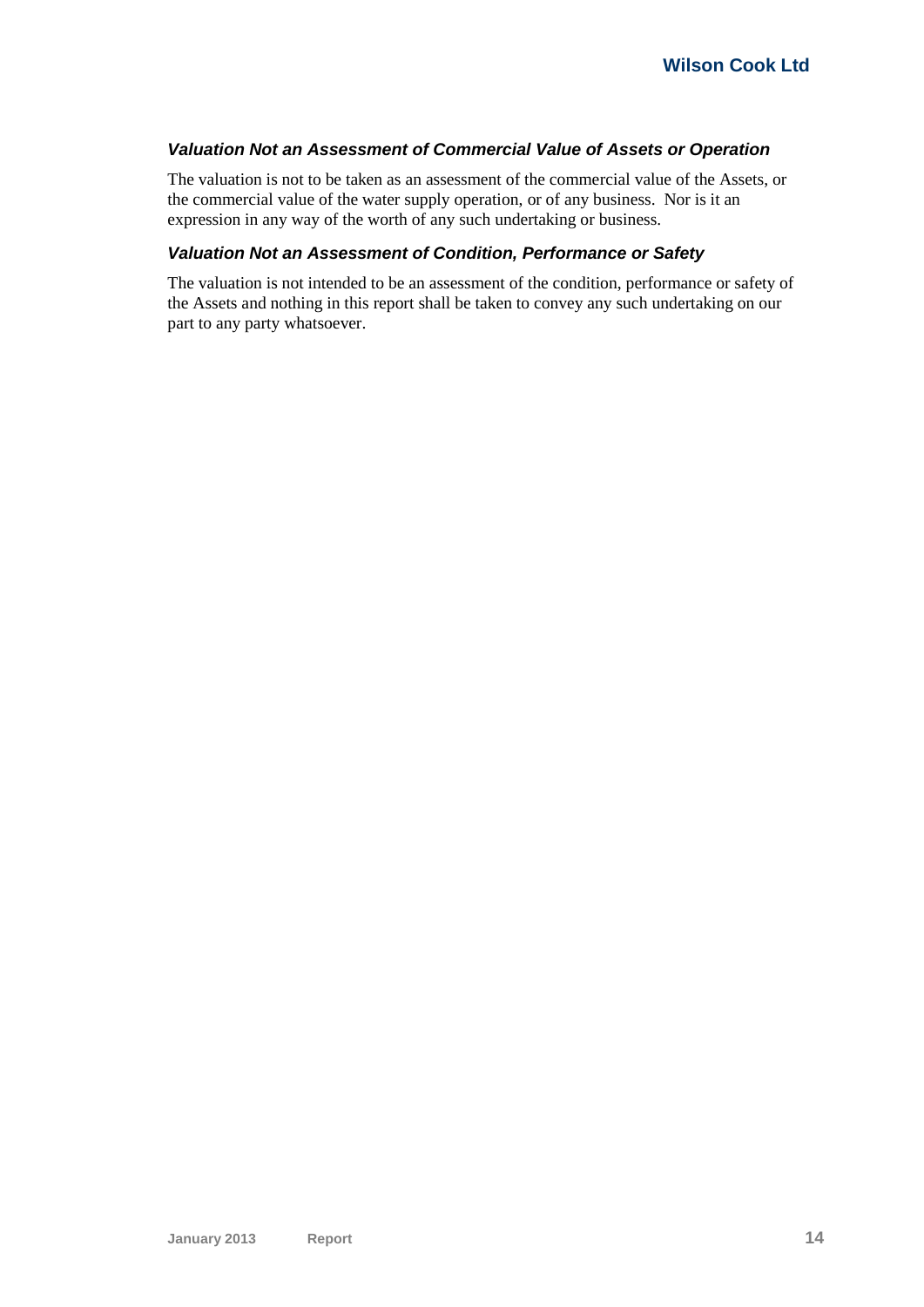# <span id="page-20-0"></span>3 Reduced Value

# <span id="page-20-1"></span>3.1 Reduced Value Using Authority's Tariff Approach

Although we do not recommend it for reasons that we explain in section [3.2](#page-20-2) below, we understand that the Authority may intend to determine the water tariff by excluding from its calculations the recovery of and return on capital investment thought to have been funded by non-repayable grants.

Anecdotal evidence suggests that a portion of the network assets **may** have been installed by the departing colonial powers, shortly before Independence, and funded by them as a nonrepayable grant. However, we are not aware of any records confirming this or detailing any such assets, and therefore their existence, nature and extent can only be conjectured.

If the Authority were to exclude the value of assets thought to have been funded in this way, an indicative reduction in the value would be Vatu 31 million. However, this is not able to be confirmed, due to the lack of evidence to support such a presumption or the assumptions needed for its calculation.

# <span id="page-20-2"></span>3.2 Reasons for Not Recommending Use of Reduced Value

As already stated, we do not recommend the use of any such reduced value. Our reasons are as follows.

# *Valuation Theory and Practice*

From the standpoint of valuation theory and practice, the method of funding capital investment has no relevance to the calculation of the value of an asset *per se*. Instead, the value should be determined in accordance with the principles set out in section [2.1](#page-10-1) of this report, under the sub-heading, "*[Valuation Methodology](#page-10-2)*" without any regard to the method of funding.  $18$ 

Any argument that the value of gifted assets is nil because they were gifted to the Government in cash or in kind is specious, as the assets so created unquestionably have a use and, therefore, a value. They are, in fact, essential elements in the creation of revenue by the Operator. And the value so created is normally the principal consideration in the determination of the market value or fair value of the asset concerned. The fact that in a natural monopolistic situation a different valuation methodology is required for reasons discussed earlier in this report has no bearing on the present matter.

If there is any doubt about this point, then a simple test to determine the matter is to ask, "*What would be the position if the assets so granted in cash or kind ceased to be available for use by the Operator or anyone else?*" It is axiomatic that such a situation would cause severe disruption to the water supply and that therefore the assets have a value to the entity.

# *Adverse Economic Impact of Incorrect Pricing Signals*

A further consideration is that any failure to state assets at their fair value leads to understatement of the revenue requirement and therefore the sending of incorrect pricing

<sup>18</sup> <sup>18</sup> The cost of debt funding is a separate matter to be considered under the heading of liabilities, not under the heading of fixed assets.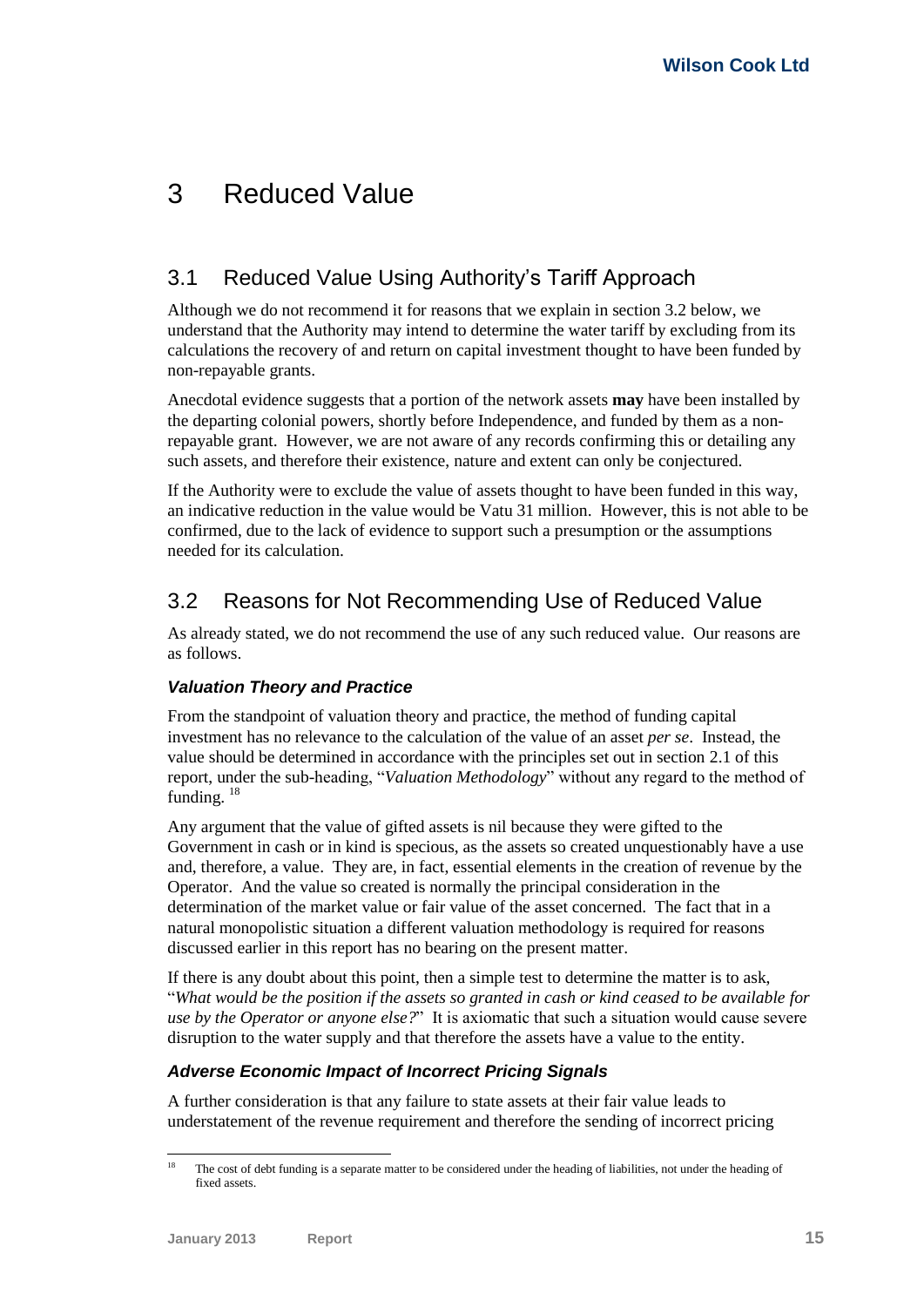signals to consumers, with a consequential deleterious impact on the efficient allocation of resources.

Unsatisfactory situations of this type come to light when, as the result of such price distortions, inconsistencies arise in the pricing of goods and services.

Such a situation exists in the water sector already in Vanuatu, as there are reported disparities between the pricing of water supply to ships refilling in Port Vila and those refilling in Luganville.

This type of distortion should be removed, not further supported.

A related consideration is that the largest component of the cost of water delivery in Luganville is electricity consumed for pumping. Should it be the case that the electricity supply is not is not priced in a sound manner – and there are distortions in it, as we found from our valuation of the electricity assets for the Authority  $19$  – then the economic inefficiencies in that sector (electricity) are immediately transferred to the water sector and serve to amplify the inefficient allocation of resources in the economy.

The problem is made more significant by the fact that water, like electricity, is an intermediate good and that the incorrect pricing of such goods can have widespread and unsatisfactory ramifications for the economy as a whole.

#### *Subsidies ought to be Transparent*

Without attempting to consider the principles of economic regulation, a third point that could be mentioned is that *"someone always pays if subsidies are present".*

The international lending agencies – the World Bank and the Asian Development Bank, for example – invariably take the view that loans at concessional rates constitute assistance to the government of the borrowing country, not to the agency responsible for the implementation of the project that the loan is to finance (usually referred to by the banks as the Implementing Agency). The concessional funding provided to the Government by a bank is then re-lent at a commercial rate of interest by the Government to the Executing Agency under a subsidiary loan agreement prepared by the bank. There is some modification to these arrangements when the Executing Agency is a department of the government but the principle remains the same.

The point here is that any subsidies considered necessary by the Government in accordance with its policies ought to be transparent.<sup>20</sup>

#### *Conclusion*

In the interest of the efficient allocation of resources economically and consistent with valuation theory and practice, the tariff for water supply services in Luganville ought to be calculated by taking into account the costs related to all assets in use in the water supply system, not just those of a selected portion of them; and the correct way to incorporate a subsidy is to do so transparently, not by deliberately understating the value of the assets involved $^{21}$ 

 $19$ The distortions stem from the omission of the value of the hydro-electric assets from the electricity tariff calculations.

<sup>&</sup>lt;sup>20</sup> Government subsidies to a utility's customers are ideally provided by way of payment out of the Government's budget and shown as revenue in the utility's books.

<sup>&</sup>lt;sup>21</sup> The URA indicated when commenting on the draft of this report that it expected to follow this advice.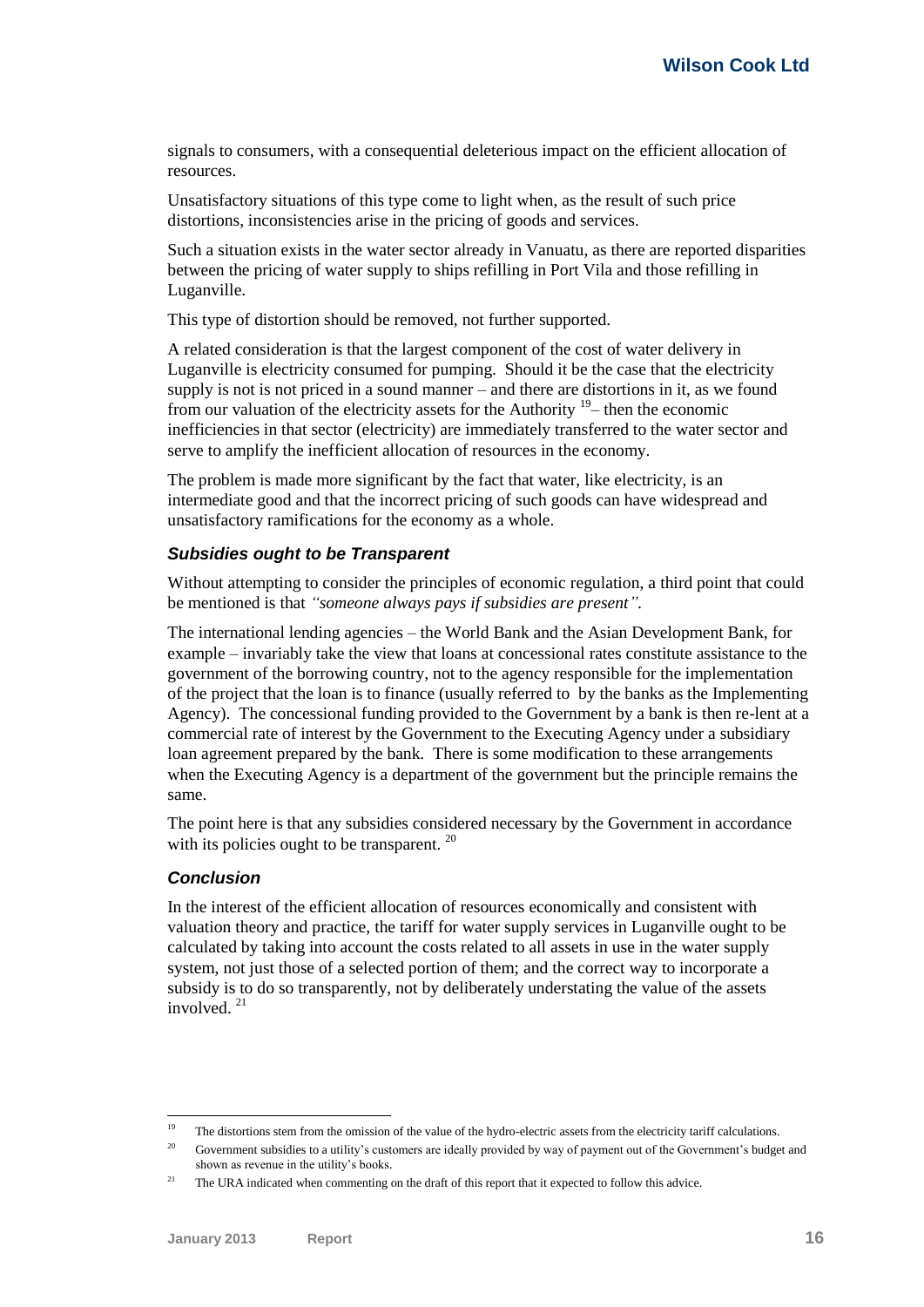# <span id="page-22-0"></span>4 Future Expenditure Requirements

# <span id="page-22-1"></span>4.1 Introduction

In this final section of the report, we consider the remaining matters in our terms of reference – specifically, the capacity of the existing assets to supply potable water to an expanding urban area in future years and the resulting capital and operating expenditure requirements.

The terms of reference proposed that a 15-year view be postulated, whilst accepting that reasonable accuracy could be attained only for the 5-year tariff review period. Unfortunately, given the paucity of sound engineering analysis available at present, even that modest goal is impractical to attain without a detailed engineering investigation that would go beyond the scope of our engagement.

The terms of reference also make it clear that the purpose of this additional work is limited to (a) background consideration in future tariff-setting exercises and (b) potentially assisting future discussions between the Government and prospective aid agencies interested in assisting the Government in this area.

Within this scope, we offer the following views, all of which must be considered to be subject to verification by a competent engineering investigation.

# <span id="page-22-2"></span>4.2 Definitions

Before proceeding further (and noting a lack of clarity in the various documents sent to us due to the lack of definition of terms – and, potentially, some errors of reasoning as a result), we define our use of the following terms:

# *Water Supply System*

We define the term 'water supply system' as the water supply system as a whole, including the bulk water supply assets (*viz.* the well, pumping station, pumping mains, reservoirs and related pipe work at those locations) and the distribution network (*viz.* the supply mains from the reservoirs and the distribution network including its consumer connections and meters).

## *Network or Distribution Network*

We use the term 'network' to refer to the distribution network – the only network involved – as opposed to the water supply system as whole.

## *Leakage*

Correctly speaking, 'leakage' is just that: water leaking physically from the system.

# *Unaccounted-For Water*

'Unaccounted-for water', to adopt a concept commonly used in the gas industry, is defined for our purposes as the difference between the total volume of water entering the system at the pumping station and the total metered volume of water supplied to consumers. It is comprised of:

• Physical leakage from the system (mainly from the distribution network);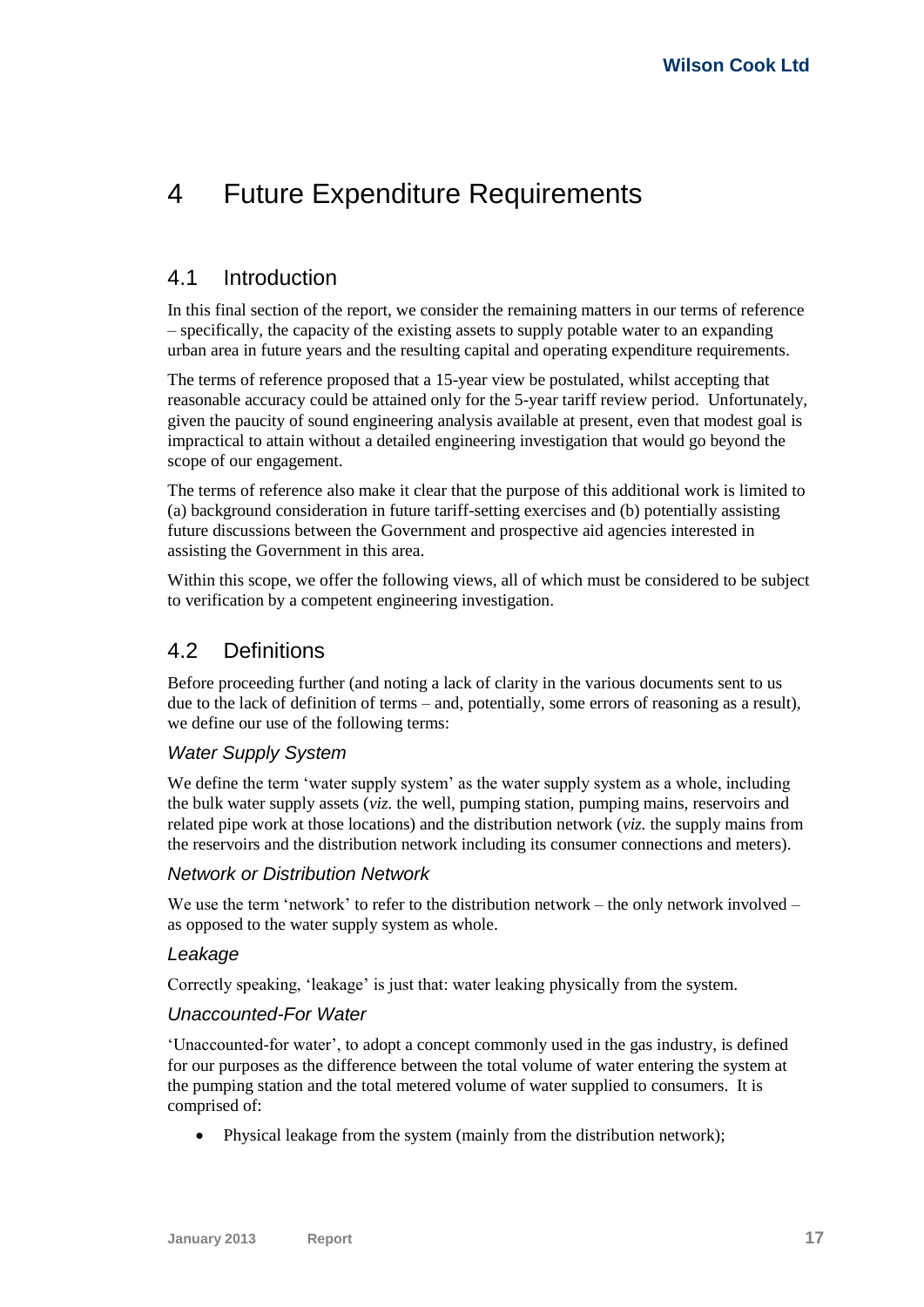- Un-metered supply to consumers;  $^{22}$
- Un-metered supply to special classes of consumer such as charitable entities or public bodies whom the Operator may customarily not have metered;
- Un-metered supply to customers whom the Operator bills at a fixed rates per month: $^{23}$
- Un-metered supply to fire hydrants for legitimate water draw-off for fire-fighting, flushing or the Operator's own use;
- The Operator's own use at depots, offices, etc.;
- Inaccuracy in the meters (which will exist in some) or errors in the billing procedures or records (which ought not to exist);
- The physical theft of water or corrupt practice in the meter reading or billing processes.

# <span id="page-23-0"></span>4.3 Quality of Supply

There is an unsupported statement in the SOPAC report to the effect that water quality is generally very good but that the aquifer is under increasing pressure from agriculture, housing and other developments within the catchment protection zone that has been established. It reads. <sup>24</sup>

Water quality in both urban in Port Vila and Luganville is generally very good with only calcium hardness to note. The only treatment is chlorination. However in both cases, aquifer levels are dropping while pumping demand is increasing. Both aquifers are under increasing pressure from agriculture, housing and other developments within the catchment protection zones that have been established.

The statement is not substantiated in any way and therefore needs verification in relation to the Luganville aquifer.

The *Draft Tariff Decision* states at p. 13,

The Authority's investigations of water quality in Luganville have shown that there is a need for improvement. The public survey carried out as part of Consultation Stage 1 indicated that customers are concerned with the current quality levels and have a desire for better quality water. (The full results of the survey are available in the Luganville Water Tariff Review Consultation Stage 1 Report.)

We were not provided with the report cited and it is not clear from the text cited what the quality issues referred to are. For example, (a) it is understood that chlorination has been disrupted by theft of the chlorine drums and possibly for other reasons, but that is a matter that could be remedied easily and thus the water should be expected to be potable; (b) references in the Wide Bay Water report to numerous failures of water mains are hard to reconcile with the fact that the network was overhauled in 2001; and (c) there is no substantiated statement that the aquifer itself is contaminated.<sup>25</sup>

 $22$ <sup>22</sup> There is reference on the documents given to us to some new areas of development being supplied un-metered. There is also reference in Wide Bay Water's report (p. 12) to un-metered supplies, the report stating, "Of the 3142 connected meters, 1420 have been disconnected due to non-payment or other reasons".

<sup>&</sup>lt;sup>23</sup> May include some Government operations.

<sup>&</sup>lt;sup>24</sup> Source: "Water safety plan water supply description assessment – Vanuatu", SOPAC Water Safety Plans Programme, a project Funded by AusAID, 2006.

<sup>&</sup>lt;sup>25</sup> The JICA application grant states, "A chlorine treatment plant was installed in 1998-1999 [other references say 2001] to ensure water treatment for safer water but was not functioning properly due to either a breakdown which awhile to get fix [sic] and or shortage of chlorine solutions". Again, such problems could be rectified inexpensively.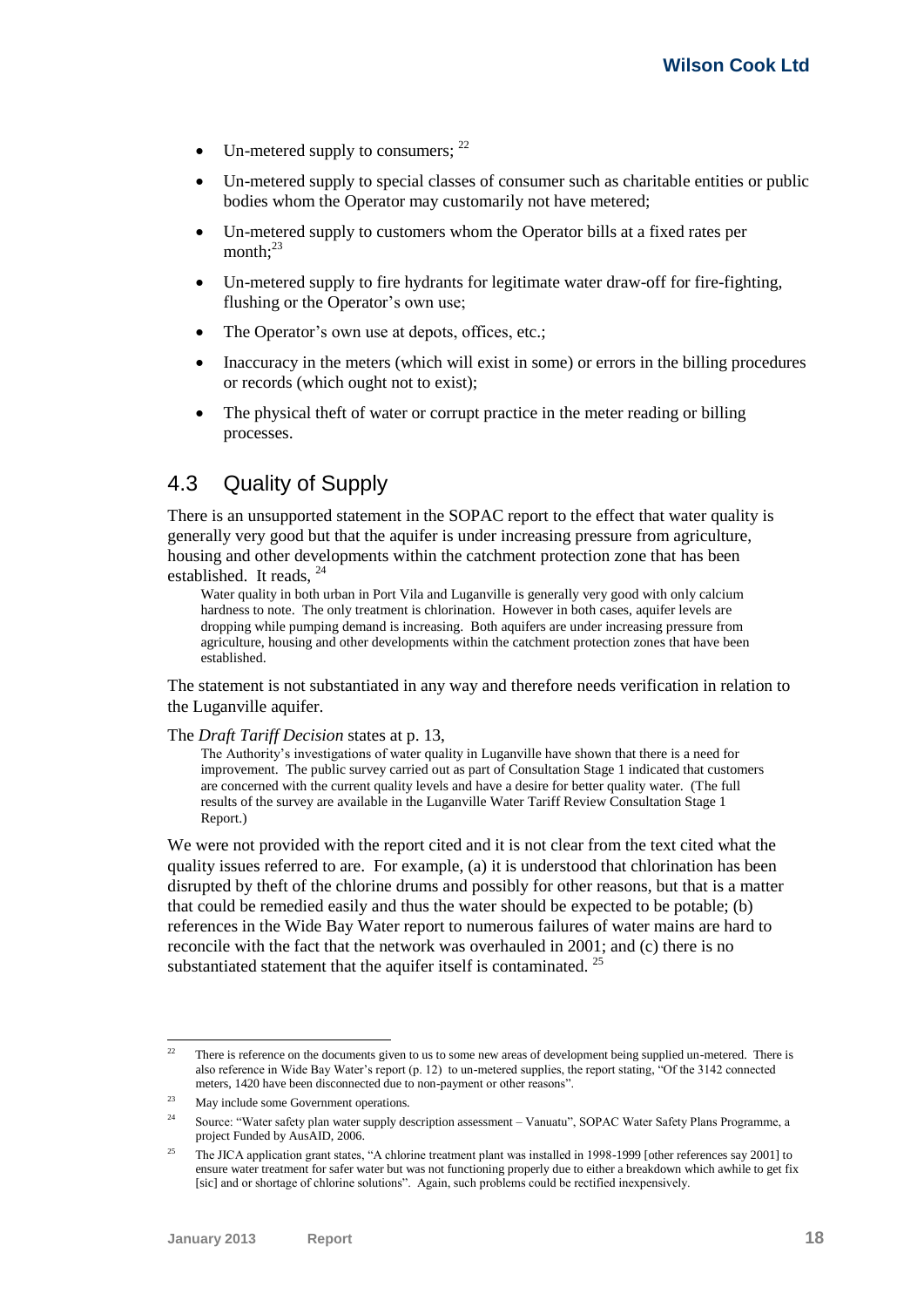On this basis, there is no reason why the water supply should not be of adequate quality in terms of being potable and probably in terms of freedom from interruption of supply as well.<sup>26</sup>

# <span id="page-24-0"></span>4.4 Capacity of Supply

#### *Lack of Clarity of Source of Claimed Constraint*

Various unsubstantiated claims are made in the documents sent to us to the effect that the present water supply system or the present "network" – both terms are used – does not have the capacity to supply an increased demand for potable water.

We consider it unlikely that the present **distribution network** (as defined above) lacks capacity, given the recent refurbishment work carried out on it.

If it is meant that the bulk water supply system lacks capacity, then that ought to be made clear and the separate parts of it examined individually.

For example, if it is meant that the well itself is not capable of producing more water, then the text should have said so, but it did not.

If it is meant that the existing pumping capacity is limited, then that could be remedied by the addition of more pumps.  $27$ 

If it is meant that the capacity of the pumping mains is the issue, then that also appears unlikely to us, as our calculations suggest that the pumping mains from the pumping station to the reservoirs are capable of a delivering a material increase in flow (if their stated present maximum level of discharge of 50 litres/sec is correct), without excessive water velocities or head loss. <sup>28</sup>

A further point is that the JICA application document goes on to state,

The immediate catchment and intake currently are highly susceptible to flooding and contamination due to increase settlement and development at the catchment area. Surface water runoff during flood storms flood into the catchment and intake.

<sup>26</sup> <sup>26</sup> An email received from the URA on 27 March enclosed a document about water quality in Luganville. However, the document did not identify the testing party or the dates of the tests carried out and appeared to find, in relation to the quality of water at its source – *viz.* at the present pumping station – that E-coli was not present but that the total coliform count was positive. However, tests carried out in the distribution system appeared to show that in some instances coliform was not present downstream. How it could be present at the pumping station and not present downstream was unclear to us. We therefore suggest that the test results are inconclusive.

A further consideration is that it if the source is found by comprehensive assessment to be contaminated, then the removal of the source of contamination may be a preferred solution, rather than the establishment of a new source (which, without proper catchment protection, may itself become contaminated, rendering the investment in it ineffective).

Once again, a more thorough examination is required to determine the condition of the water at its source and therefore we maintain our position – that the arguments advanced for a new source are inadequate and that a comprehensive and competent study is required to properly assess the situation before the Government commits itself to major capital expenditure or commits scarce loan/aid funds to a project that might not be justified.

<sup>27</sup> The document *"Proposal to increase capacity and improve quality of water supply for Luganville urban population",* Public Works Department, Ministry of Infrastructure & Public Utilities, September 2012, gives several reasons (unsubstantiated by data) for capital investment, stating, *inter alia*, "Luganville water supply currently performs at its peak expectation and no longer able to meet new water demands from both residential and business investors. Within Luganville town CBD new buildings and commercial activity increases have been demanding on water resulting at a daily average of 2,200 cubic meters per day. This reaches the maximum output the two pumps are producing in 24hours interval. New connections being installed have been done to meet public demand for water but have caused reduction to pressure at the homes and business. .. The water supply staff has been kept on shifts to ensure that the service is kept to an acceptable level with quick response to faults and main bursts. Minimal disruption to the business and homes in Luganville has been the key objectives however with the aged infrastructure frequent incidents are experienced." We see no reference to limitations in the capacity of the well to deliver more flow and note that the problem cited could be addressed by the addition of further pumping capacity.

<sup>&</sup>lt;sup>28</sup> If an economic evaluation shows that it would be beneficial to duplicate the pumping mains, then that could be done relatively inexpensively.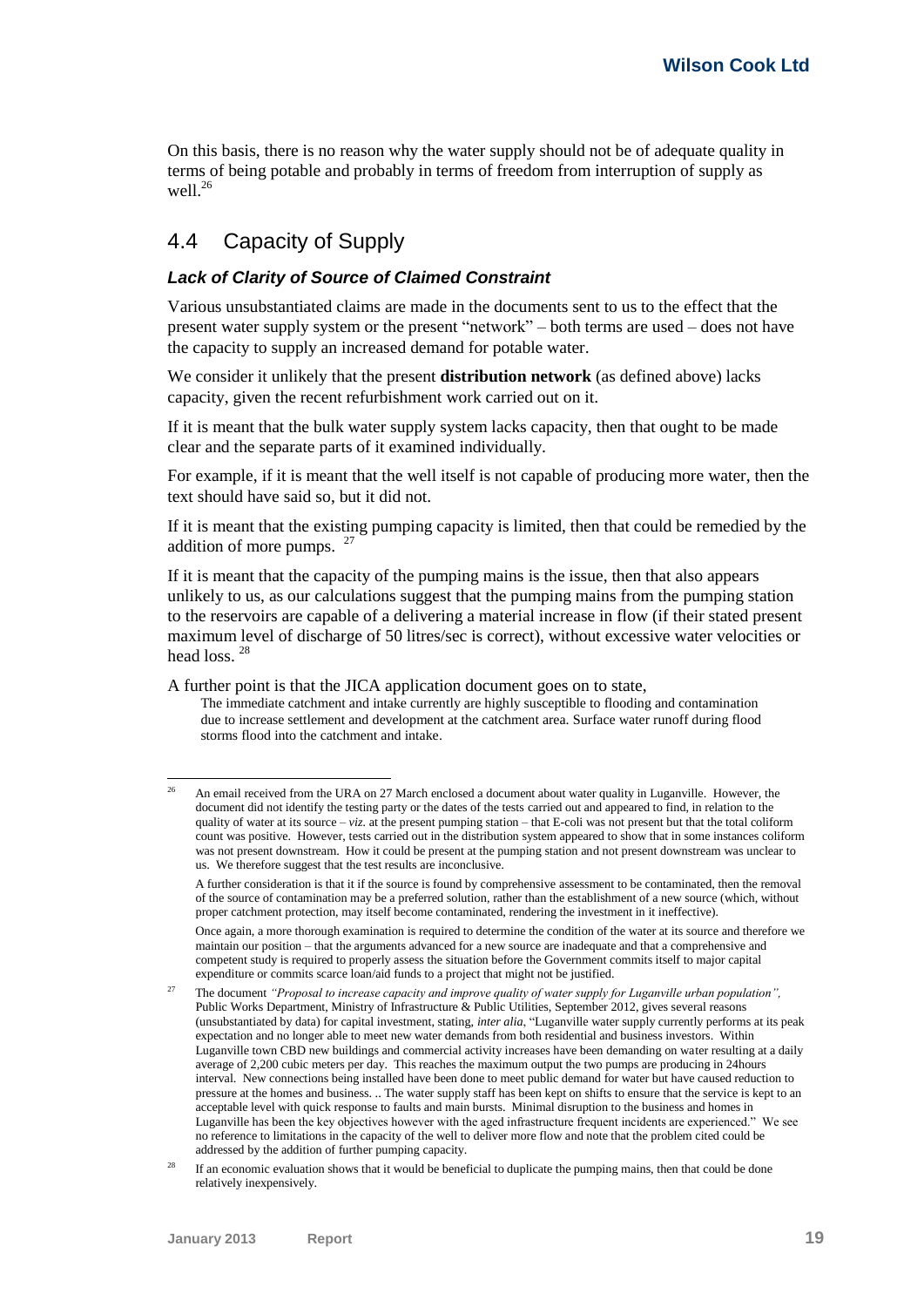However, it is not clear to us that the well is being flooded in this way. Our reason is that the photographs show the floor of the pump room to be at a level below the bund protecting the well from contamination by surface water flooding and that the pump room is open to the well through its trench. This suggests that if flooding and contamination of the well by surface water runoff had occurred, the pumping station would have been flooded at the same time, causing a significant interruption in supply. We find no record of such occurrences.

#### *Lack of Adequate Leakage Reduction and Water Management*

The Authority's report, *"Luganville water tariff review tariff application report"* of December 2012 cites (p. 12) the Wide Bay Water report of 2009, stating,

Leakage accounts for the difference in the amount of water pumped and water delivered to customers. The assumed leakage rate is 42% of the total amount of water pumped. This is based on a bottom-up water balance."

It is now more than three years since the Wide Bay Water team carried out their investigation and reported. We have no information on the extent to which its recommendations have been acted upon but clearly no request for major capital expenditure to supplement bulk water supply capacity should be accepted as long as leakage from the system continues to run at the level determined by Wide Bay Water.

It is axiomatic that the curtailment of waste should precede any investment to increase supply.

#### *Conclusion*

*Prima facie*, therefore, the claims that the present capacity of supply is at its limit are yet to be explained and the conclusion that the situation warrants the replacement of the entire present bulk water supply system (inclusive of its well, pumping station and pumping mains) is unsubstantiated and ought not to be accepted as it stands.

*Prima facie*, also, there is no apparent need to abandon the present bulk water supply assets instead of retaining them in service and developing an additional point of supply (if the need for one is established) in order to supplement it.  $29$ 

#### *Verification Recommended*

Any claimed need for expenditure to reinforce the water source, the pumping capacity, the capacity of the pumping mains, or the capacity of the distribution network should be verified by flow analyses and detailed engineering assessments based on substantiated data, before any significant expenditure is agreed to by the Government.

This verification should take the form of a competent engineering investigation that examines the state and capacity of the aquifer and the spring, the future demand projection, the extent to which leakage can be reduced by sound water management – note the reference here **only to leakage**, not to unaccounted-for water in general – the condition of the existing installation and all other relevant factors, sufficient to establish:

 The likely magnitude and timing of future increases in the demand for water (in other words, the **need** for capital investment); <sup>30</sup>

<sup>1</sup>  $29$  There is no discussion evident in the documents on this lower-cost alternative.

<sup>&</sup>lt;sup>30</sup> Without going into detail, there are several points at issue here. First, the assumed rate of growth of 1.35% is the growth in the volume of water delivery. That is relevant to considerations of bulk water supply but not to the cost of the likely, accompanying distribution network extensions. Those costs will be determined more by the number and location of the new connections foreseen.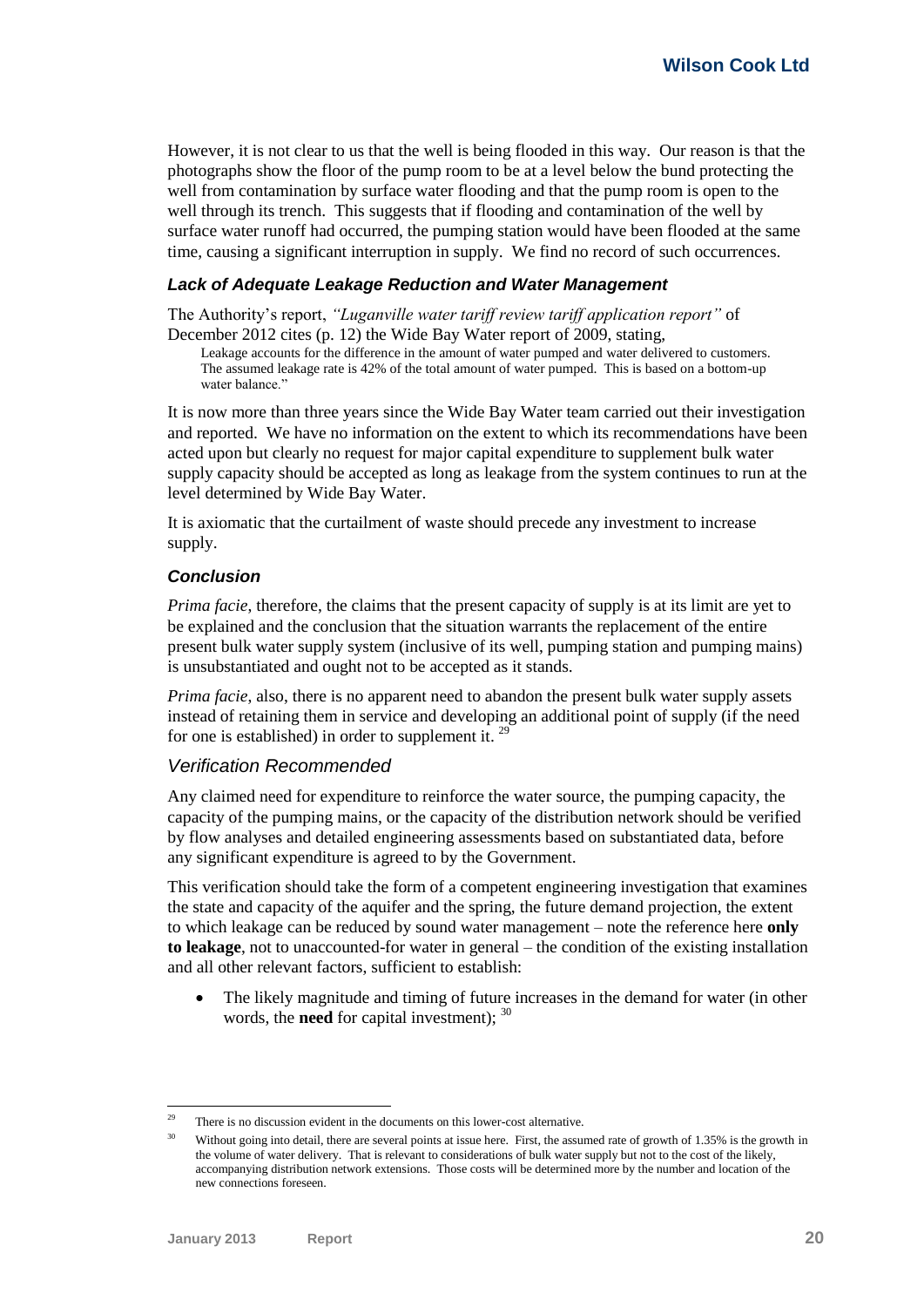- Whether the proposed works constitute the least-cost way of meeting the projected increase in demand; <sup>31</sup>
- Whether they are the least-cost way of addressing any other problems found on detailed review to require capital investment; <sup>32</sup>
- Whether they are consistent with the overall development plans for the water supply system as a whole;  $33$
- Whether they are consistent with the Government's national development objectives and its accompanying plans for Luganville;
- Whether the estimated cost of the foreseen development is soundly based;
- Whether the foreseen investment would be capable of earning acceptable economic and financial internal rates of return (considering the allocation of scarce public funds).  $34$

# <span id="page-26-0"></span>4.5 Capital Expenditure Requirements

#### *Operator's Capital Expenditure Proposals Not Endorsed*

The preceding parts in this section of the report should have left the reader in no doubt that we see no compelling evidence in support of the major capital expenditure programme envisaged by the Operator (to augment bulk water supply capacity) and reflected in the Authority's *Draft Tariff Decision.* Instead, we consider that the reduction of leakage is likely to obviate the need for such capital investment – if it existed anyway.

As a result, we are unable to endorse the expenditure proposals put to the Authority by the Operator.

#### *Our Alternative Level of Capital Expenditure in Tariff Period*

In the absence of any robust assessment of future capital expenditure requirements having been provided by the Operator, we suggest that the best guidance for tariff calculation purposes would be to adopt the **long-term** average **annual** expenditure levels that are implied by the fixed asset valuation in section [2.4](#page-17-0) of this report.<sup>35</sup>

On that basis, the average annual capital expenditure requirements would be determined as follows.

Secondly, if the water tariff is presently inadequate and if the tariff is increased, the price elasticity of demand will need to be taken into account. Amongst other things in this respect, there is a claim that it is less expensive for shipping to re-fill at Luganville than in Port Vila. All such supplies ought to be at a commercial rate (as we note in sectio[n 3.2](#page-20-2) of this report) and, if tariff increases result, that also may affect the future demand projections, albeit that the shipping demand is small in comparison with the total.

(The JICA application states, "Discussions with the Utilities Regulatory Authority and UNELCO in Port Vila have revealed a disparity in tariffs. In Luganville the tariff is 52 VT per cubic meter [sic] with no differential costs. For this reason, commercial shipping re-waters in Luganville not Vila where costs are nearly double.")

- <sup>31</sup> As mentioned, the alternative of supplementing the present bulk water supply instead of replacing it is not discussed in the documents. It should be examined in detail. Note also that the least-cost comparisons should take into consideration both the capital investment costs and the lifetime operating costs of each alternative.
- <sup>32</sup> For example, network modelling may reveal constraints that need to be addressed; and water loss management programmes may lead to other remedial work.
- <sup>33</sup> A long-term development plan for the water supply ought to be prepared as part of the examination and it ought to include an assessment of the catchment area and plans for its protection from contamination by settlement or other actions.
- <sup>34</sup> All public funds are scarce and all donor assistance comes at an opportunity cost. Therefore, it is important that any capital investment, whether financed on concessional terms or otherwise, is capable of earning a satisfactory financial internal rate of return to the Operator and a satisfactory economic internal rate of return to the economy as a whole.
- <sup>35</sup> **Not** the reduced value discussed in sectio[n 3.](#page-20-0)

-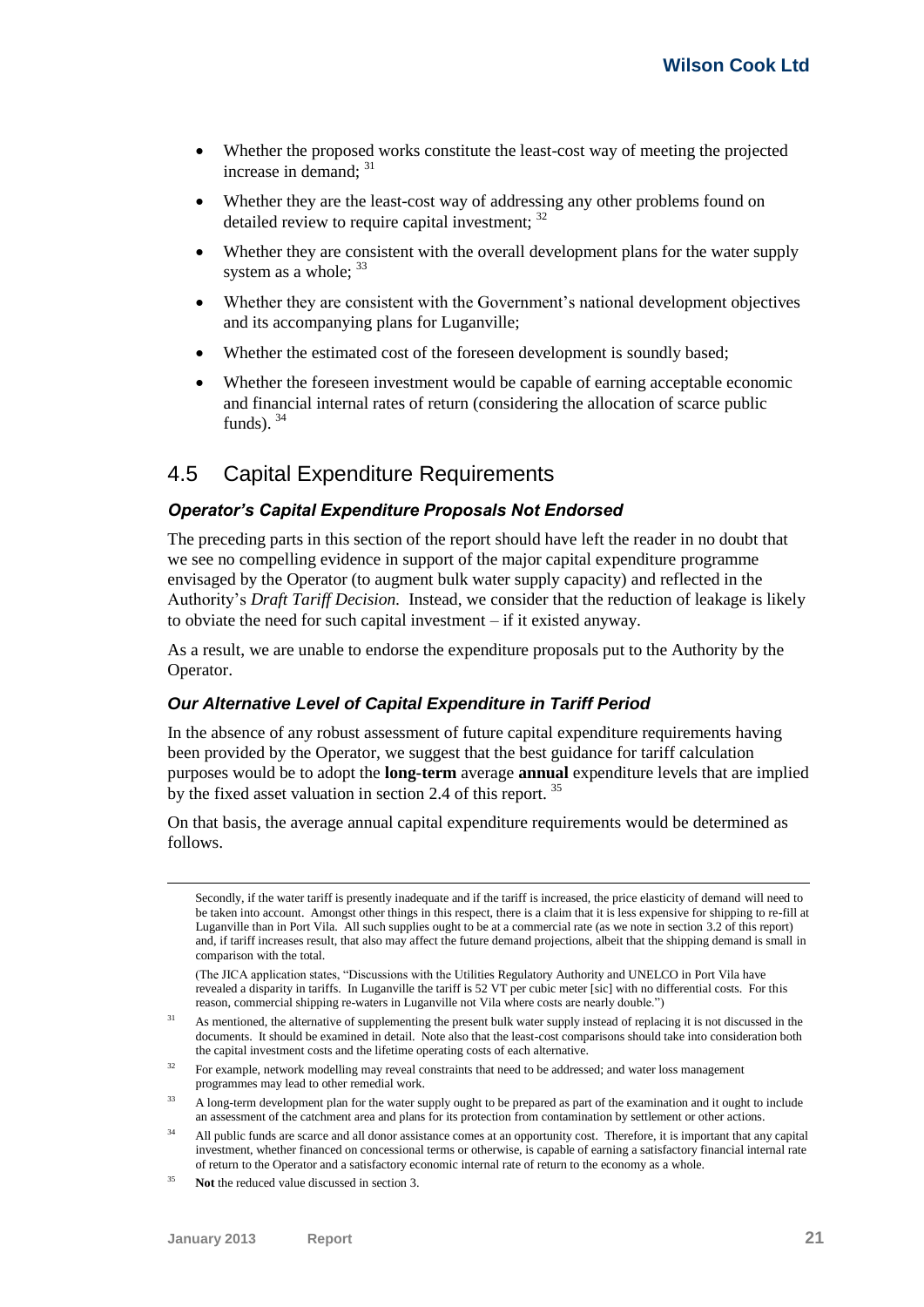- (a) Average annual long-term **growth-related network capital expenditure** would be calculated as the product of the replacement cost of the network assets and the foreseen rate of growth in customer connections; <sup>36</sup>
- (b) Annual **growth-related "bulk water supply" capital expenditure** should be calculated case by case, based on detailed engineering assessments;<sup>37</sup>
- (c) Average annual long-term **capital expenditure for the replacement of network assets at the end of their service life** would be calculated as the product of the replacement cost of the network assets and the average depreciation rate for those assets – unless specific replacement requirements are known; <sup>38</sup>
- (d) Annual **capital expenditure for the replacement of bulk water supply assets** should be assessed case by case, the only indicative requirement at present being the replacement of the bulk water pumps and chlorination equipment;
- (e) Annual **capital expenditure for safety or quality-related reasons** should be assessed case by case, the only indicative requirement at present being the replacement of the chlorination equipment.

The resulting **annual** costs for each of the next five years on this basis are:

| Total p.a.                                                           | 22.8 m Vatu.          |
|----------------------------------------------------------------------|-----------------------|
| Replacement of bulk supply assets (pumps and chlorination equipment) | 6.2 m Vatu            |
| Replacement of customer meters in the network:                       | $10.5 \text{ m}$ Vatu |
| Network growth:                                                      | 6.1 m Vatu            |

This estimate of 22.8 m Vatu p.a. may be compared to the projected capital expenditure level of 16.5 m Vatu over 5 years, plus the enormous sum (for this small system) of 500 m Vatu requested by the Operator, assumed in the *Draft Tariff Decision* (p. 21)*.*

Our estimate is indicative only, is based on the assumptions stated above, is made in the absence of better information, and thus should be verified by a detailed engineering study.

# <span id="page-27-0"></span>4.6 Operating Expenditure

Projected operating expenditure for the year 2013 is reported by the Authority in its *Draft Tariff Decision* as:

| <b>Total</b>                                     | 39.1 m Vatu. |
|--------------------------------------------------|--------------|
| Materials                                        | 4.1 m Vatu   |
| Staff costs                                      | 11.4 m Vatu  |
| Electricity consumption, principally for pumping | 23.6 m Vatu  |

The corresponding annual cost per connection is  $18,600$  Vatu or \$202 USD equivalent. <sup>39</sup> That is within the range of the operating costs of Australian water utilities that we have studied (taking their water supply costs alone and excluding costs associated with their sewerage systems). However, the situation in the two countries is far from comparable and

 $36$ <sup>36</sup> For our calculations, we have assumed a rate of growth in customer connections equal to the rate of growth in volume throughput assumed in the *Draft Tariff Decision*. However, this assumption should be verified as suitable.

No need for such expenditure has been substantiated by the Operator.

<sup>&</sup>lt;sup>38</sup> The only specific programme mentioned in the documents appears to be the replacement of customer meters over the next five years. That is consistent with our valuation schedule and our expenditure estimate below assumes that this is the only **network** replacement expenditure needed in the tariff review period.

<sup>&</sup>lt;sup>39</sup> Costs per connection were found in our Australian water utility benchmarking study in 2012-13 to be a better basis of comparison than costs per unit of volume of water delivered.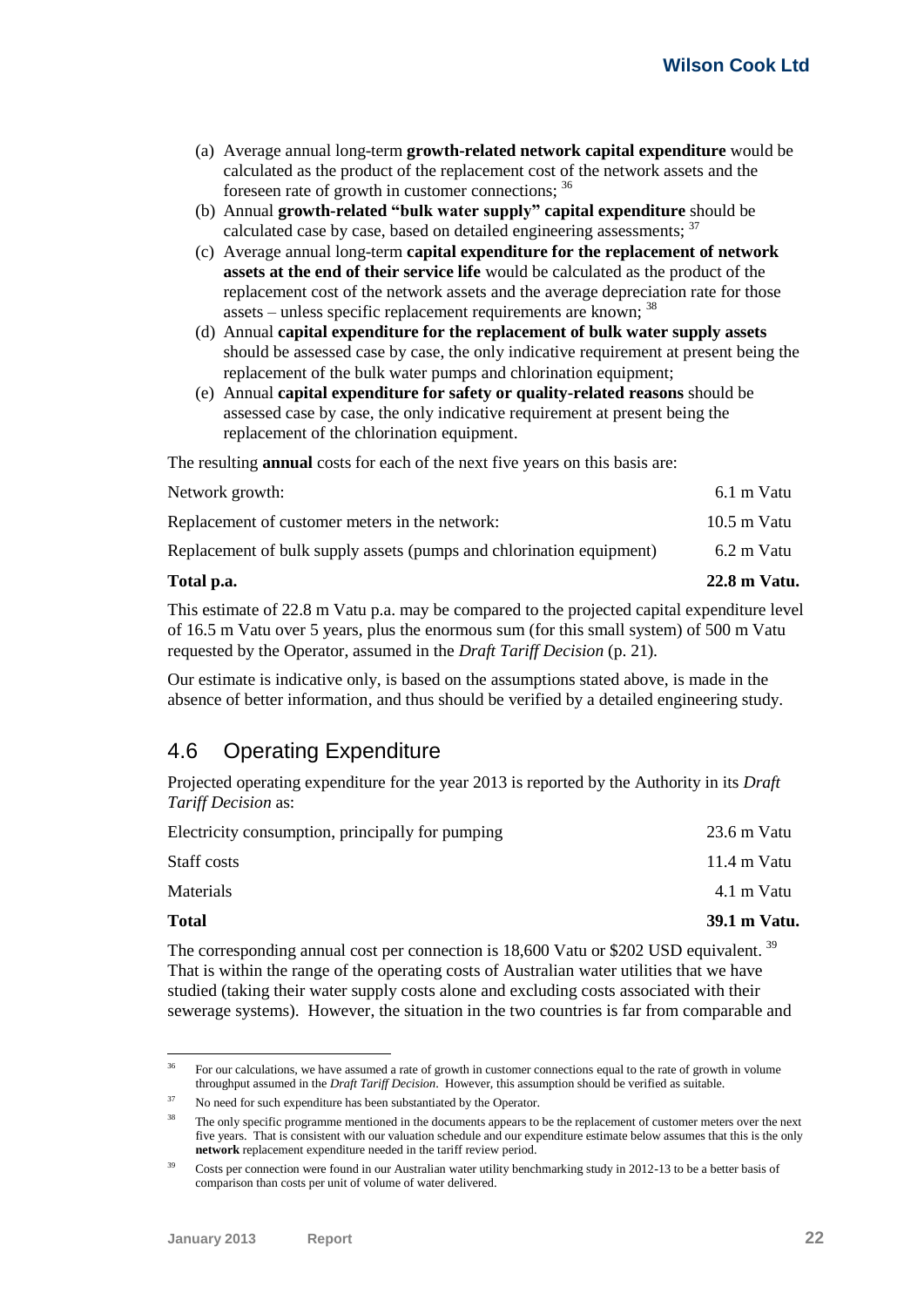comparisons between the two are made more problematic when it is noted that 60% of the reported costs in Luganville relate to electricity charges, principally for pumping. <sup>40</sup>

Dealing with the cost elements in turn:

#### *Cost of Electricity*

Our terms of reference asked us to assess the cost of electricity used for pumping and to make any recommendations considered necessary. However, there is little to be said other than that (a) the cost of electricity delivery in Luganville is or potentially will be regulated – we understand that no concessionaire has yet been appointed to replace the previous concessionaire, UNELCO – and (b) other than through the optimal management of water flows, there is no potential to reduce electricity costs except through tariff negotiation. An investigation of the electricity tariff is outside the scope of this report.

We note, however, that energy costs generally are rising in the world at present and can be expected to continue to rise in the medium term. This highlights the importance of reducing water leakage in particular, reducing unaccounted-for water in general, and setting economically efficient prices for delivered water that reflect the full cost of supply, as emphasised in section [3.2](#page-20-2) of this report.

#### *Unaccounted-For Water*

We have commented already in this section of the report on the importance of reducing leakage. However, the remaining constituent elements of unaccounted-for water ought to be reduced as well.

There is nothing further to add here except to say that careful attention should be paid to determining (or attempting to determine) each of the constituent elements of unaccounted-for water (as defined in sectio[n 4.2](#page-22-2) above) separately, to be sure of the integrity of the calculations and thus of the conclusions drawn from them.

#### *Staff Costs and Training*

The Operator appears to be sparsely staffed presently but that is commensurate with the small size of the operation in Luganville and the low rate of economic growth in the area. Neither of those factors appears likely to change in the medium term and, as a result, the Government should be careful not to build up a large, permanent establishment that adds excessively to costs.

#### *Need for Institution-Building*

We have not had the opportunity to visit the site for the purpose of this review or to meet the Operator. However, the admitted loss by the Operator of all records relating to network extensions and alterations carried out since the major refurbishment work in 2001 suggests a lack of basic engineering and supervisory skills exists in the organisation and that is something that ought to be addressed as part of an institution-building programme.

-

The Authority may wish to review the international comparisons that it presents (in terms of revenue collection per unit of water volume delivered and the number of staff employed per thousand of population served) as the circumstances in the selected group of countries differ greatly from those prevailing in Vanuatu – especially in Luganville – and thus the comparisons may not be valid. In addition, the country-wide presentation of data masks the considerable differences that exist between utilities serving cities and smaller towns, in terms of scale and type of operation, not to mention the different water sources involved and the degree of other infrastructure to be worked around. Many other complications arise in benchmarking operating costs of utilities, including but not limited to the outsourcing or otherwise of services such as maintenance and construction, IT services and suchlike. Unless the data and operating circumstances are known to be comparable (which we submit is unlikely), the results of such comparisons are likely to be inconclusive and may be misleading.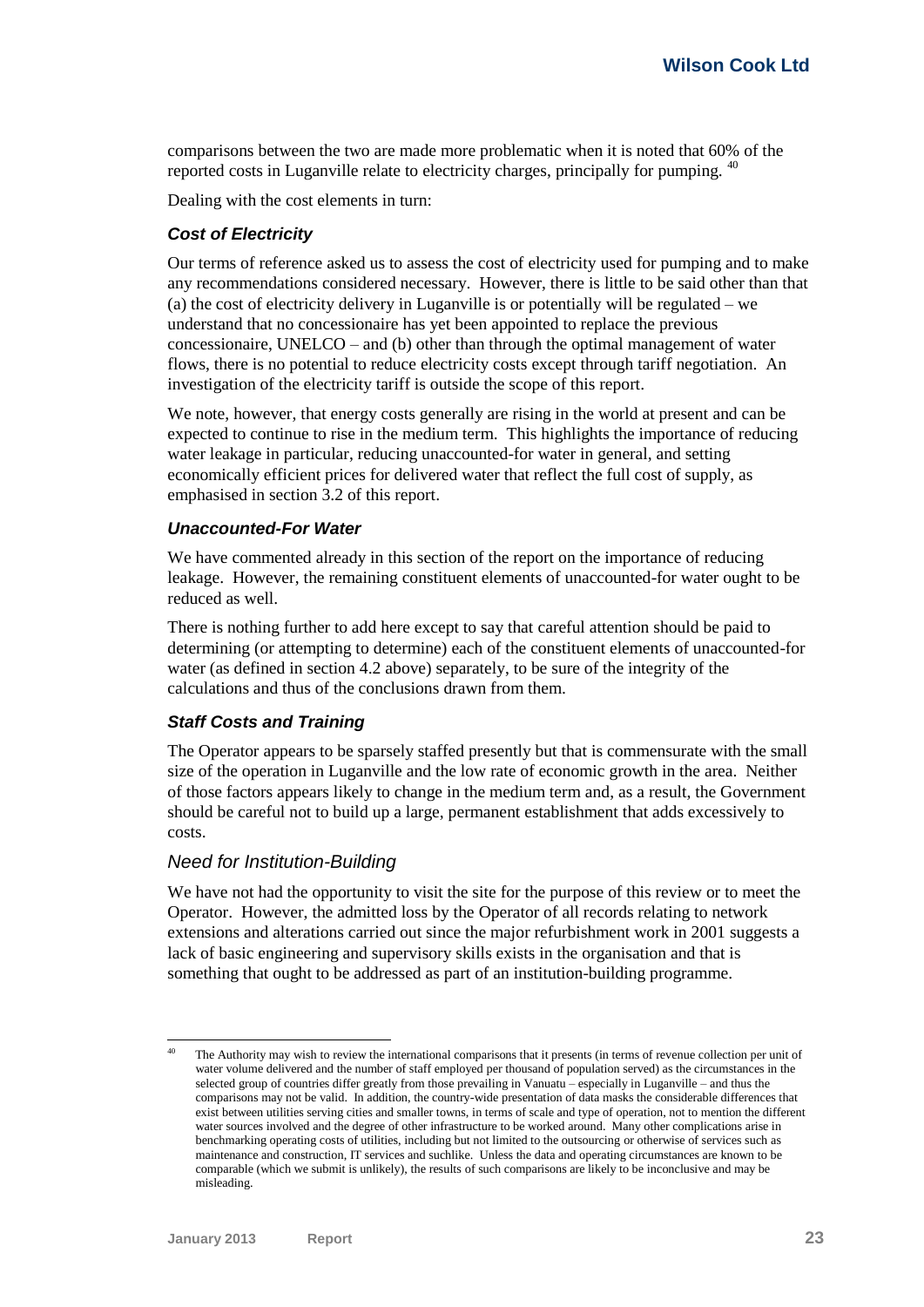By way of a further example, a reference in the Operator's document covering the small extension to the network in 2012 to "sand being expensive these days" (and thus implicitly not being used to bed pipes when laying them) suggests the need for a review of the technical practices being applied and, again, for increased skills in engineering and supervision in the operation.

There may be a room for further institution-building, for example in relation to meter reading, billing, record-keeping and administration generally, but we are not able to comment on these aspects.

#### *Recommended Focus*

The institutional strengthening programme should be wide-ranging and aimed at the principal objectives of the operation, *viz.*:

- carrying out installation and maintenance work in accordance with good standards,
- keeping good records of all required types,
- reducing the level of unaccounted-for water,
- optimising water flows.
- collecting all dues for the delivery of water and
- managing the operation satisfactorily in all other respects. <sup>41</sup>

The detailed engineering study that we have referred to earlier in this section of the report should identify the technical training and support needed.

#### *Performance Monitoring*

In the meantime, the Authority might anticipate that the performance monitoring regime that it promotes on p.27 of the *Draft Tariff Decision* can be expected only to continue to reveal poor performance, unless it is accompanied by measures to address the institutional shortcomings discussed here.

## *Other Matters Related to Operating Expenditure*

#### *Level of Service*

Our terms of reference asked us to assess the operational cost impact of providing an improved level of service with the existing infrastructure. To the extent that improved service relates to the more reliable chlorination of the water supply, the solutions appear managerial in nature and ought to have little or no material financial impact.

Likewise, given the major refurbishment of the distribution network in 2001, breakages in pipelines ought not to be prevalent. If they are, the cause of such incidents ought to be examined carefully.

## *Impact of New Infrastructure on Operating Costs*

Our terms of reference also asked us to assess the impact on operating costs of adding new infrastructure to the system. This is a sound consideration but difficult to assess, given the rudimentary level of the operation in Luganville and its potential for operational improvement.

 $41$ Reference should be made to the Wide Bay Water report of 2009 for recommendations on water management, including the installation of area meters to help track losses and recommendations to install pressure reducing valves to reduce the pressure in the distribution system and thus losses.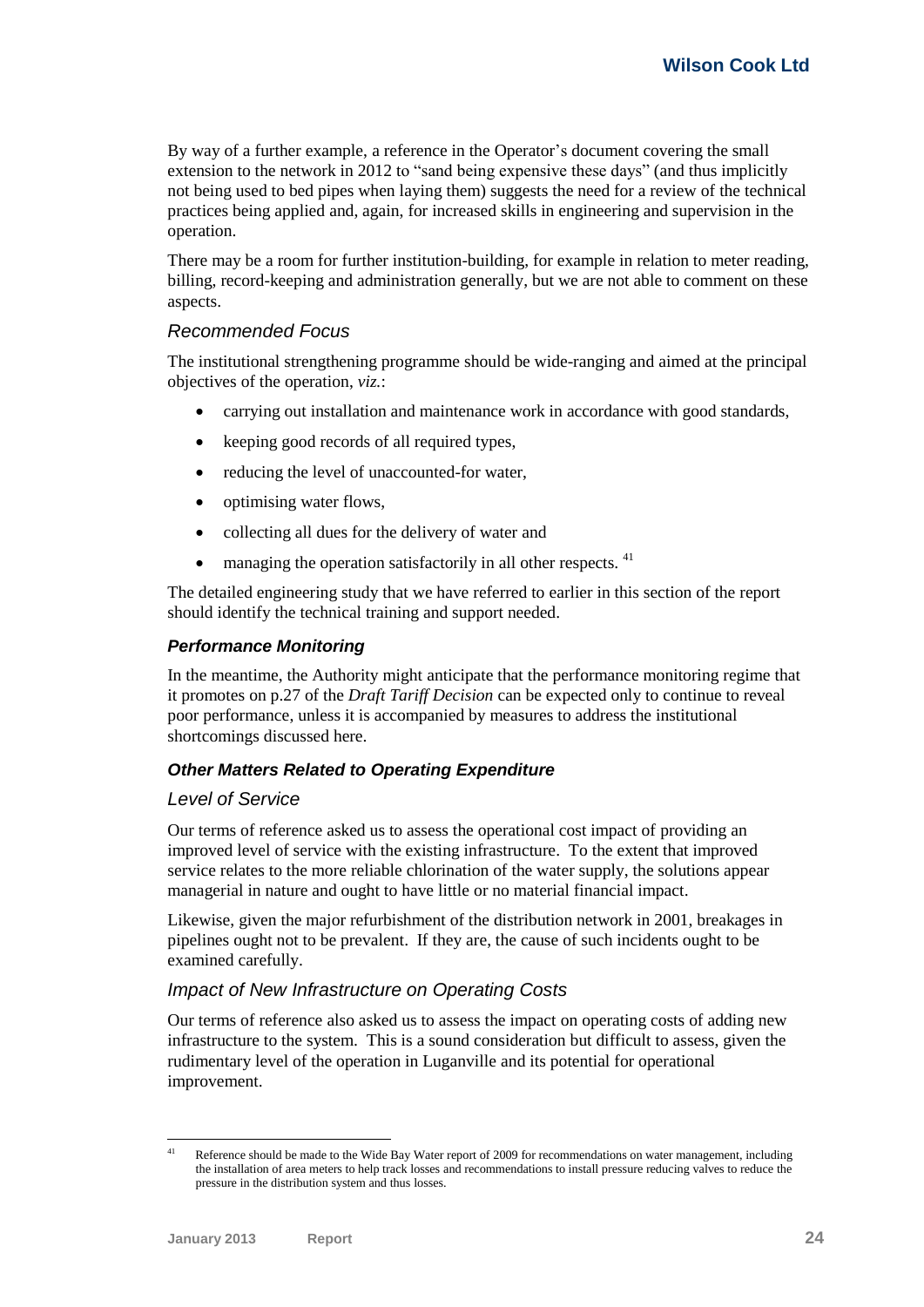More light may be cast on this subject if the institutional strengthening that we recommend proceeds but, for the Authority's immediate view, we see no necessity for any material change in the projected operating costs over the 5-year tariff review period, as growth in the demand for water is projected to be at such a low rate that it may be more than offset by reductions in unaccounted-for water and other operational costs and resulting increases in revenue.

# *Conclusion in Relation to Operating Expenditure*

Other than in these respects, we do not have any concrete evidence to suggest alterations to the Authority's projections of operating expenditure.

# <span id="page-30-0"></span>4.7 Depreciation

The average annual depreciation charge and depreciation rate for the Assets taken as a whole is stated in sectio[n 2.4](#page-17-0) of the report, followin[g Table 2.](#page-18-1) The preliminary figures assumed in the *Draft Tariff Decision* for the asset value and for the annual depreciation charge should be replaced by the appropriate figures from that section.

Any new assets added in the 5-year period of analysis for the present tariff decision could be depreciated at a rate corresponding to the assumed asset lives given in [Table 1](#page-16-0) of this report for each separate type of asset.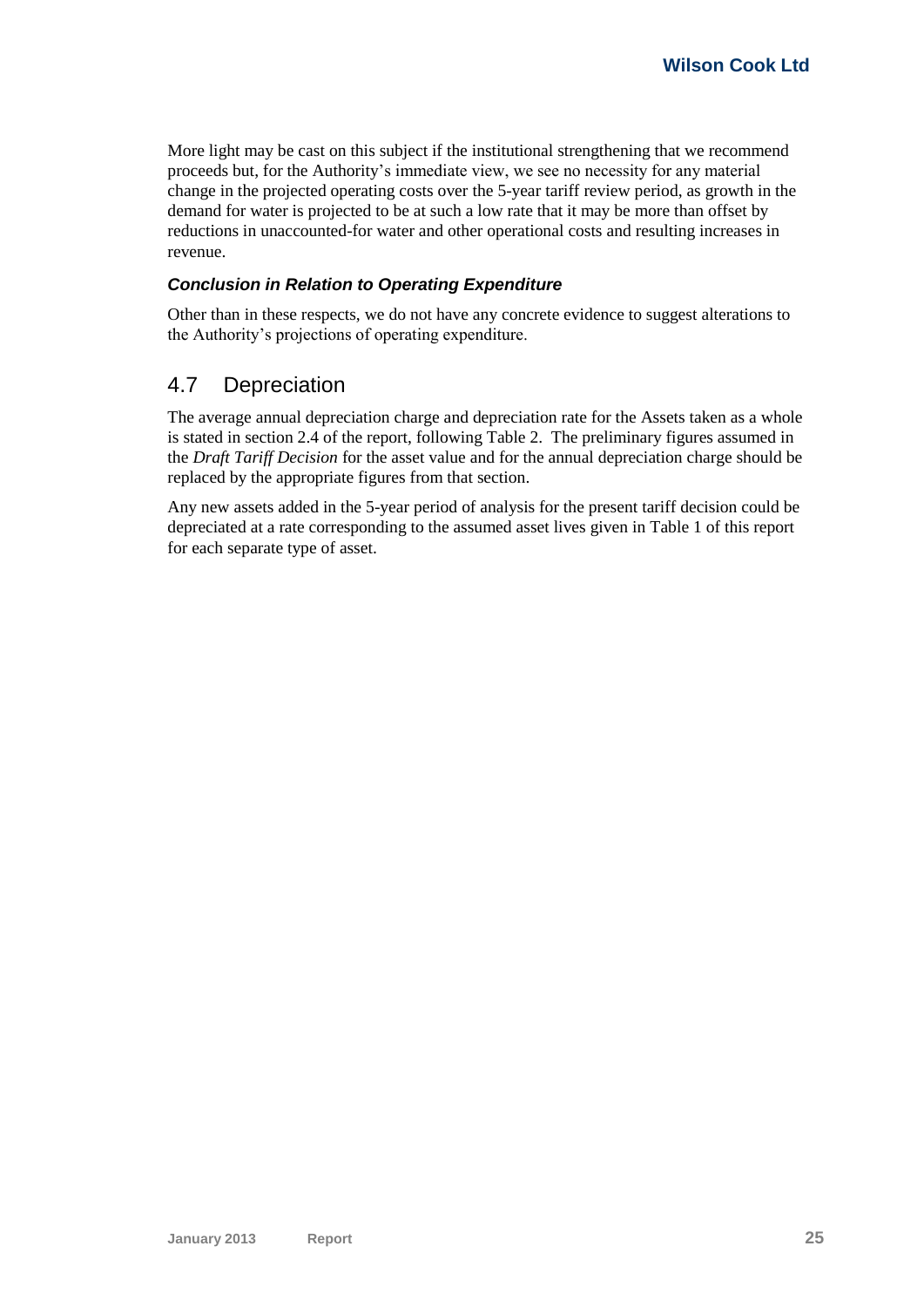# <span id="page-31-0"></span>5 Conclusion

# <span id="page-31-1"></span>5.1 Summary of Main Findings

In concluding this report, we summarise our main findings as follows.

## *Value of System Fixed Assets*

The depreciated replacement cost value of the system fixed assets in service as at 20 February 2013 for the Authority's regulatory purposes is Vatu 230 million.

If the Authority were to exclude the value of assets thought to have been funded by nonrepayable grants, an indicative reduction in the value would be Vatu 31 million. However, this is not able to be confirmed, due to the lack of evidence to support such a presumption or the assumptions needed for its calculation.

In addition, a reduced value is not recommended for the Authority's use. In the interest of the efficient allocation of resources economically and consistent with valuation theory and practice, the tariff for water supply services in Luganville ought to be calculated by taking into account the costs related to all assets in use in the water supply system, not just those of a selected portion of them; and that the correct way to incorporate a subsidy is to do so transparently, not by deliberately understating the value of the assets involved.

## *Capital Expenditure*

The request from the operator for around 500 million Vatu for the establishment of a new point of supply of bulk water to replace the existing well and pumping facility is not considered by us to have been substantiated and therefore we are unable to recommend its inclusion in the Authority's tariff calculations.

We further recommend that a competent and detailed engineering study be carried out to determine the capital expenditure requirements of the system before any commitment is made to major expenditure.

In the meantime, we have proposed a lower level of capital expenditure for the Authority's tariff calculations.

## *Institutional Strengthening*

A programme of institutional strengthening is needed to address a perceived lack of basic engineering and supervisory skills and possibly more widely.

## *Reduction of Water Leakage and Unaccounted-for Water Generally*

There remains a pressing need to reduce water leakage from the system and "unaccounted-for water" generally. Leakage reduction will more than offset the alleged need for augmentation of bulk water supply capacity, as growth in demand is projected to be at a low rate.

# *Operating Expenditure*

In other respects, the projected operating expenditure foreseen by the Authority in its *Draft Tariff Decision* appears reasonable.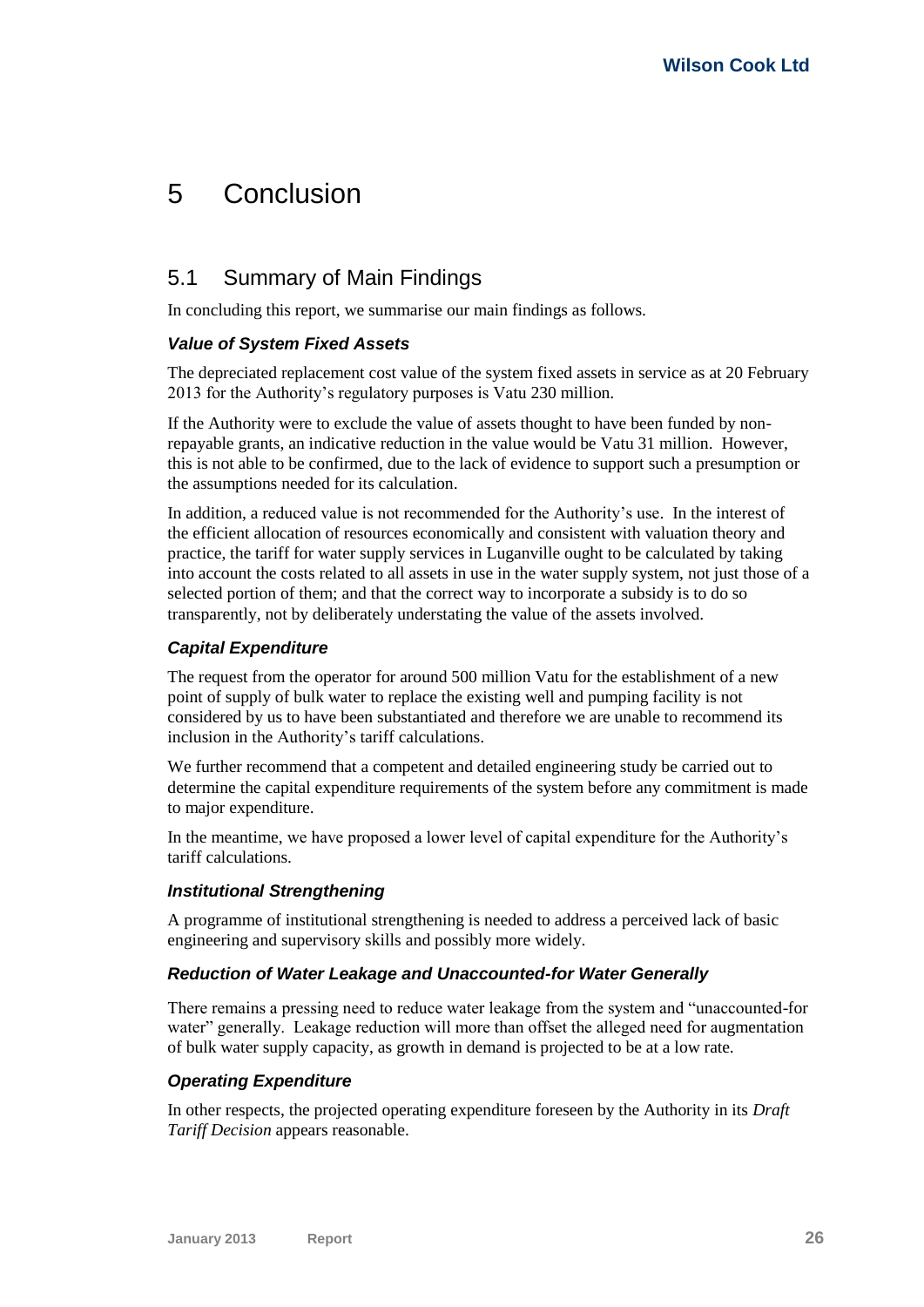# <span id="page-32-0"></span>5.2 Other Matters for the Authority's Consideration

In addition to the main findings, we note the following additional matter for the Authority's consideration.

Because of the relatively poor quality of the technical reports available to underpin the valuation and to underpin the Authority's tariff calculations, it is important that the Authority's reports avoid endorsing the technical documentation in any way as, otherwise, the inadequate technical assessments made to date may gain credence that they do not warrant and may, as a result, lead to inefficient investment decisions.

# <span id="page-32-1"></span>5.3 Additional Conditions Accompanying the Use of this Report

# *All Earlier Advice Superseded*

This report supersedes any previous advice from us on its subject matter, whether written or oral, and constitutes our sole statement about that subject matter.

# *Disclosure*

Wilson Cook Ltd has prepared this report in accordance with the instructions of its client on the basis that all data and information that may affect its conclusions have been made available to it. No responsibility is accepted if full disclosure has not been made. No responsibility is accepted for any consequential error or defect in our conclusions resulting from any error, omission or inaccuracy in the data or information supplied directly or indirectly.

## *Disclaimer*

This report has been prepared solely for our client, the Utilities Regulatory Authority of Vanuatu, for the stated (regulatory) purpose. Wilson Cook Ltd, its officers, agents, subcontractors and their staff owe no duty of care and accept no liability to any other party, make no representation or warranty as to the accuracy or completeness of the information or opinions set out in the report to any person other than to its client including any errors or omissions howsoever caused, and do not accept any liability to any party if the report is used for other than its stated purpose.

## *Non-Publication*

Neither the whole nor any part of this report nor any reference to it may be included in any published document, circular or statement, nor published in any way without our prior written approval of the content and form in which it may appear.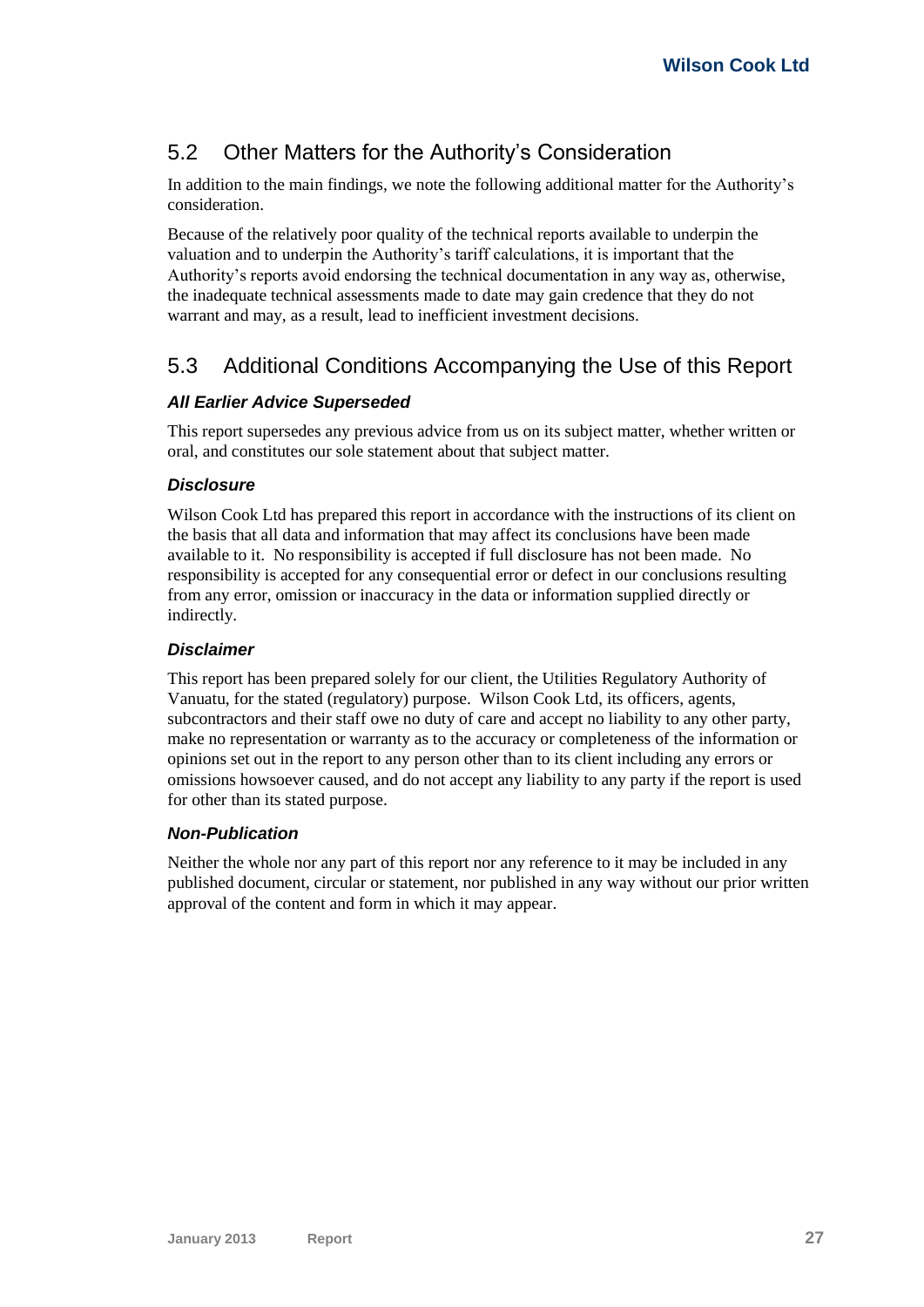# <span id="page-33-0"></span>Appendix A: Terms of Reference

## *Background, Understanding and Approach*

## *Water supply in Luganville*

Luganville on the island on Espiritu Santo is the second-most populated urban area in Vanuatu with a total population of approximately 13,000. Mains water supply is currently provided by the Public Works Department, a branch of the Ministry of Infrastructure and Public Utilities (MIPU), to approximately 3,000 customers. The water tariff has not changed since 1991. In September 2012, MIPU requested that the Utilities Regulatory Authority (the Authority) commence a review of water tariffs in Luganville, to be completed by the end of March 2013.

# *Legal and Regulatory Framework*

The Utilities Regulatory Authority is the economic regulator of electricity and water services throughout Vanuatu. It was established by the Government in February 2008 under the *Utilities Regulatory Authority Act No. 11 of 2007* (the URA Act).

The Authority's role differs in the two regulated sectors but generally involves regulating prices, service standards, market conduct and consumer protection. The Authority also investigates and advises the Government on regulatory matters that affect the regulated industries.

The URA Act states that the objectives of the Authority are: to regulate the utilities to ensure the provision of safe, reliable and affordable regulated services, to maximise access to regulated services throughout Vanuatu, and to protect the long-term interests of consumers.

Water supply by the government is provided according to the *Water Supply Act 1955* (the Water Supply Act). Section 11 of the Water Supply Act assigns the power to prescribe charges for water, and is assigned to the URA with ministerial approval.

# *Purpose of Assessment and Scope of Work*

## *Purpose of the Assessment*

The primary purpose of this assessment is to inform key sections of the financial model that the Authority will use to estimate a reasonable tariff level for water services in Luganville. As the financial model is forward-looking, this assessment requires the consultant to provide a view both of the current state and the potential future state of the assets and operations of the water supply system. The information provided in this assessment may also be used to inform any future discussions between MIPU and aid organisations regarding future water projects in Luganville.

## *Methodology and Definitions*

#### *Asset Valuation Method*

The following types of asset valuation are required:

- For the existing installed infrastructure, valuations both in terms of historic cost, and optimised depreciated replacement cost (ODRC); and
- For any new infrastructure required to provide safe drinking water to the whole urban area of Luganville for the next 15 years, an estimated current market value. Such an estimate is only required to be considered accurate for the period of the forecast used in the tariff review, which will be 5 years.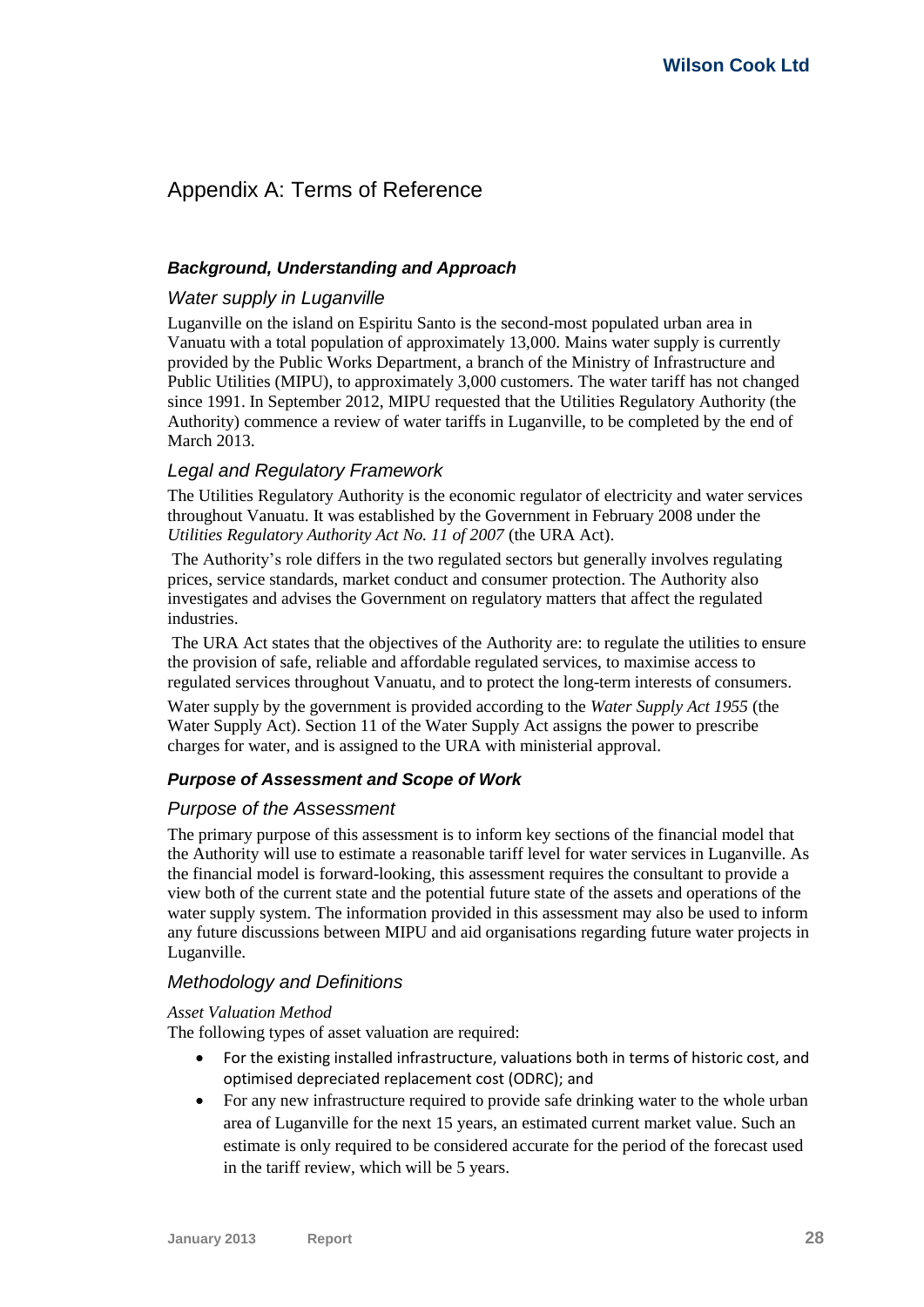#### *Depreciation Method*

The consultant will determine "standard" lives for each asset category but will also assess the representative useful "remaining" life of each asset. This approach may be particularly relevant in cases where the maintenance and repair of the plant or equipment is below the standard normally expected or is unknown. It could also be relevant where older assets have been refurbished with a consequential expected increase in life.

Straight-line depreciation will be recommended in accordance with accepted international practice.

#### *Replacement Costs*

The valuation will be based on replacement costs as at the date of valuation. Replacement costs will assume construction of the replacement asset by international competitive bidding (ICB) procedures using modern construction techniques.

Replacement costs will be based on exchange rates and prices prevailing at the date of valuation, including capitalised interest during construction but excluding the cost of demolition of existing works.

#### *Drinkable Water Definition*

For the purposes of this review, the World Health Organisation (WHO) definition of safe drinking water will be used.

#### *Scope of Work*

#### *Deliverables*

The deliverable of this work is expected to include an Assessment Report containing:

- A description of the current condition of the installed infrastructure, broken down as appropriate to different types of assets
- An estimate of the current capacity of the network in its current condition, and an estimate of the ultimate capacity if the network was brought into good order
- An estimate of the value of the installed infrastructure for consideration in tariff setting
- An assessment of what new infrastructure would be required to provide safe drinking water to the whole urban area of Luganville for the next 15 years
- An estimate of the value of/investment required for such infrastructure, for consideration in future tariff setting and to inform future discussions between MIPU and aid agencies
- An assessment of the current operational costs of PWD in Luganville
- An assessment of the operational cost impact of providing an improved level of service with existing infrastructure
- An assessment of the impact on operating costs of new infrastructure being installed to provide safe drinking water for the whole urban area of Luganville for the next 15 years
- An assessment of the electricity cost of the utility with some recommendations that could potentially result in a reduction of the cost of electricity for the utility

The Client acknowledges that the practicality of completing the tasks outlined in these terms of reference is contingent on sufficient information being available in time for the Consultant to meet the stated deadlines and that any assessment of operating expenditure will be limited, given the time constraint and lack of a visit to Vanuatu. The final scope of work, therefore, will be subject to agreement between the client's representative and the Consultant, as the work proceeds.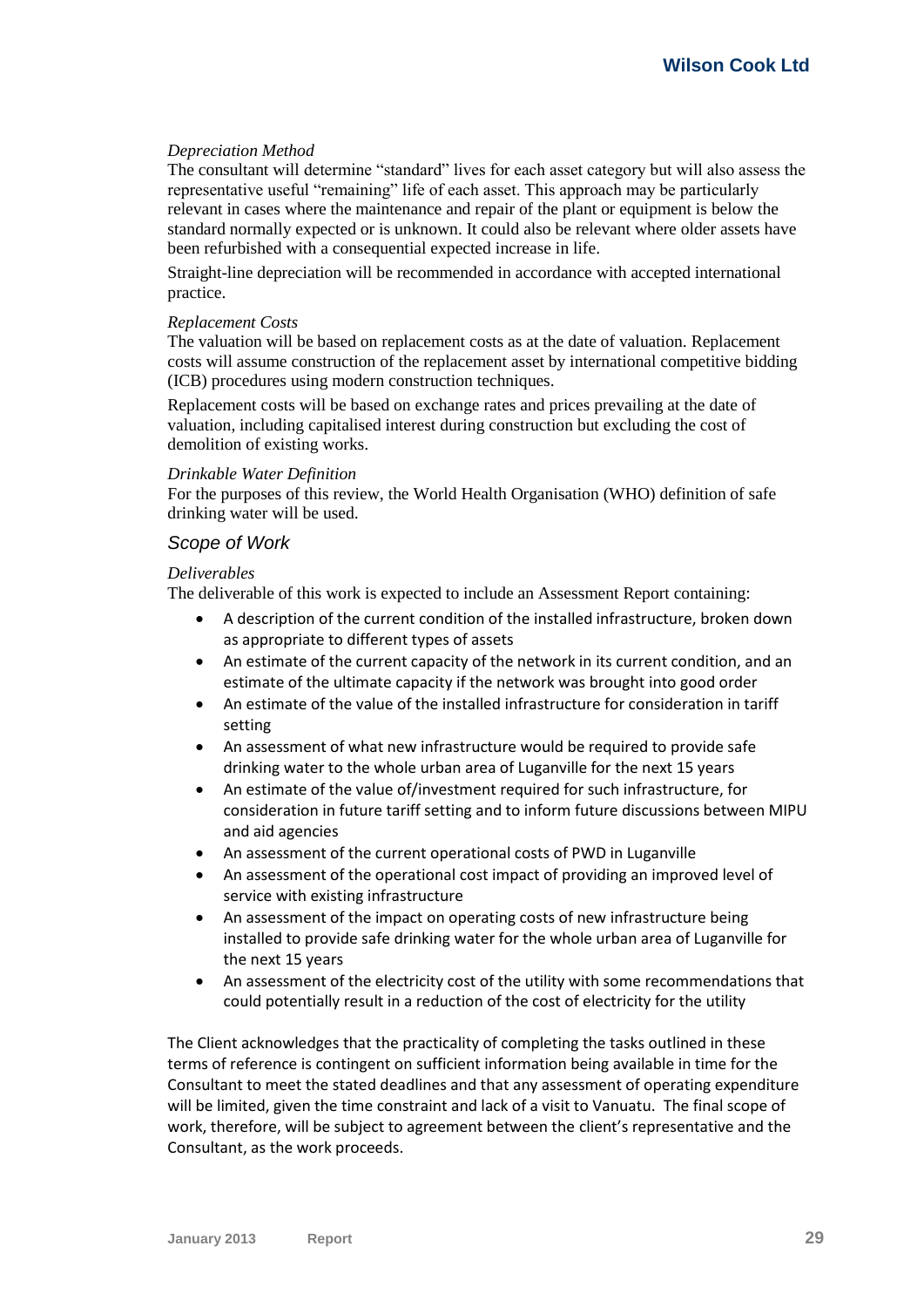#### *Activities*

The activities that the consultant is expected to undertake in order to produce the deliverables include:

- Reviewing information and data provided by the Authority;
- Providing a request for any supplementary data required;
- Analysing the data provided to assess assets and operations;
- Researching other data sources as required;
- Compiling the draft Assessment Report;
- Reviewing feedback on the draft Assessment Report;
- Compiling the final Assessment Report; and,
- If required, performing a site visit to Luganville.

It is intended that sufficient information can be provided to the consultant such that a site visit is not required. If this is not possible, it is suggested that a site visit is carried out in January 2013.

#### *Information to be Supplied*

The following documents and information will be shared with the consultant during the initial phase of the project, and updated as the project progresses.

- Drawings of network and any other information available to PWD
- All financial data available to PWD
- Draft financial model

#### *Timeline*

In order to inform the on-going tariff review process, the following timeline must be followed:

- Preliminary Findings delivered January 30, 2013
- Draft Assessment Report delivered by  $28<sup>th</sup>$  February 2013
- Final Assessment Report delivered by  $15<sup>th</sup>$  March 2013

## *Supplementary Information Attached*

- Water Loss Management, Sectorisation, Metering and Logging Program, Stage 1 Report Luganville
- Utilities Regulatory Authority Luganville Water Tariff Review Issues Paper
- PWD Discussion Document
- Photographs of pumping station and water tank
- Water Supply Act
- URA Act.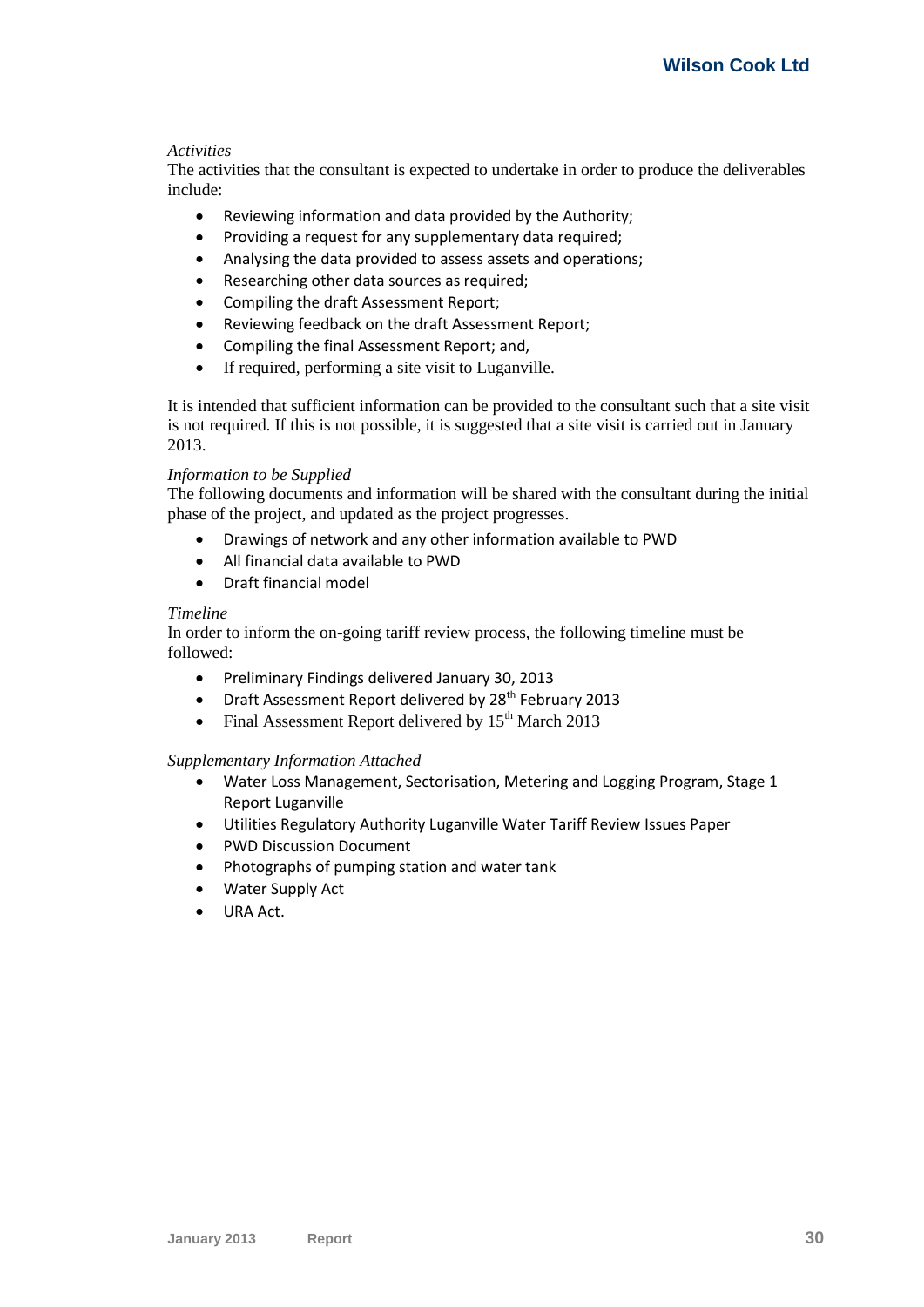# <span id="page-36-0"></span>Appendix B: Valuation Schedule

Reference in main text: section [2.4.](#page-17-0)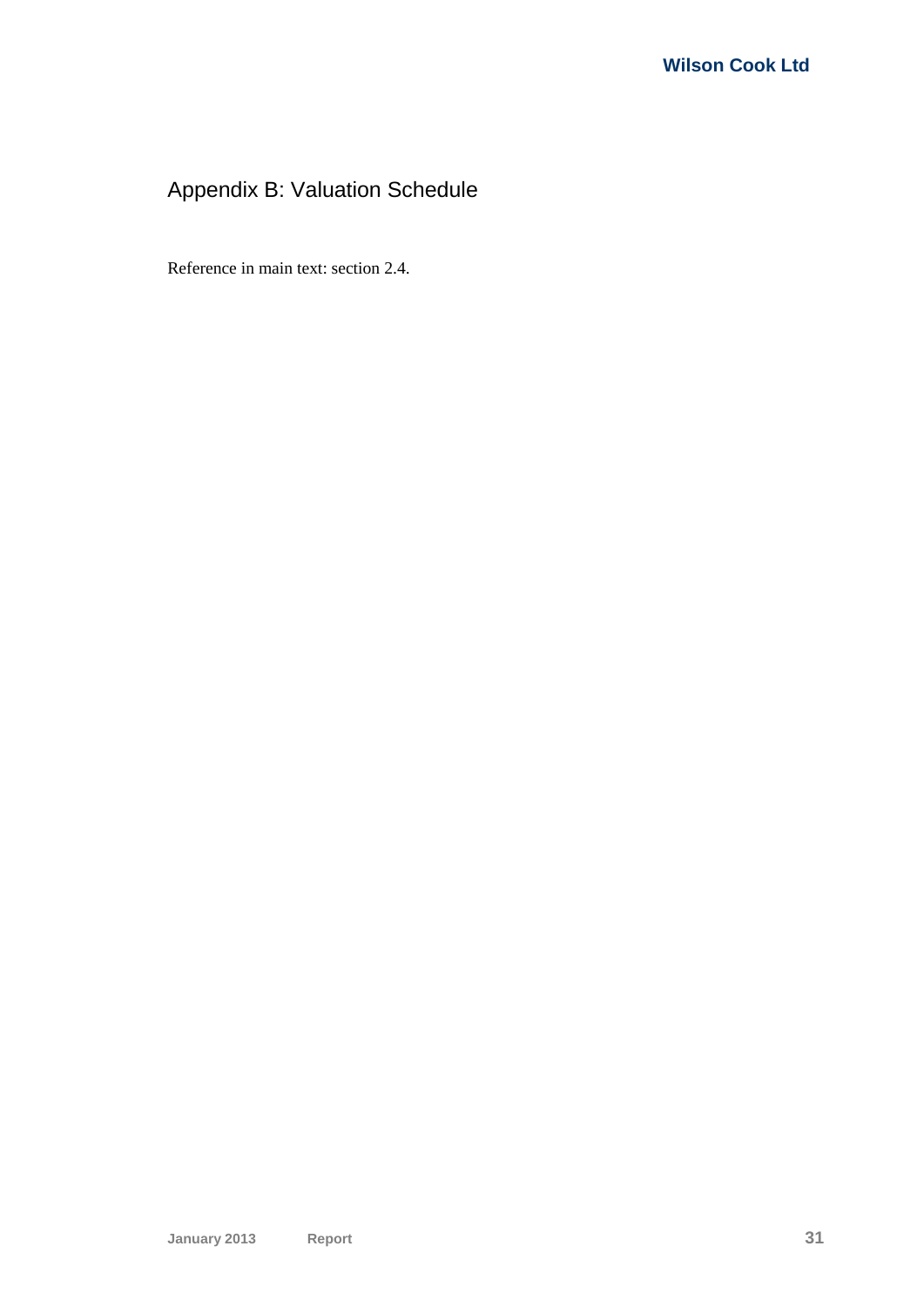| hority of Vanuatu<br><b>Utilities Regulatory Aut</b>                        |                         | Client                   |                               |                 |                           |                           |                   | Wilson Cook Ltd                         |                                    |
|-----------------------------------------------------------------------------|-------------------------|--------------------------|-------------------------------|-----------------|---------------------------|---------------------------|-------------------|-----------------------------------------|------------------------------------|
| Valuation of System Fixed Assets for Regulatory Purposes - Luganville Water |                         |                          | Purpose of Valuation          |                 |                           |                           |                   | Engineering & Management Consultants    |                                    |
| added since 2001)<br>As at 20 February 2013 (excl. most assets              |                         |                          | Date of Valuation             |                 |                           |                           |                   |                                         | Advisers & Valuers                 |
| Vatu 1,000                                                                  |                         | Currency Unit            |                               |                 |                           |                           |                   |                                         | Auckland                           |
|                                                                             |                         |                          |                               |                 |                           |                           |                   |                                         | New Zealand                        |
| the use of the client named<br>This schedule has been prepared solely for   |                         |                          | above and the purpose stated. |                 | Please refer to           |                           |                   | accompanying report for interpretation. | Our ref: 1217                      |
| Asset                                                                       | Unit                    | Ω,Ò                      | Year First<br>Installed       | Age             | Normal<br>Service<br>Life | Addn <sup>1</sup><br>Life | Remaining<br>Life | Replacement<br>Estimated<br>Cost        | Depreciated<br>Replacement<br>Cost |
| Bulk Water Supply Well, Pumping Station, Reservoirs, etc                    | Years                   |                          | of installation are estimated |                 | averages                  |                           |                   | No residual values have been applied    |                                    |
| Civil Works                                                                 |                         |                          |                               |                 |                           |                           |                   |                                         |                                    |
| Well (concrete-lined pit with associated steelwork, including cover)        | Allow                   |                          | 1979                          | $\mathcal{L}$   | $50\,$                    | $\circ$                   | $\overline{16}$   | 1,890                                   | 605                                |
| Site establishment & misc. site development works - Pumping Station         | Allow                   |                          | 1942                          | $\overline{7}$  | 50                        | $\circ$                   | $\circ$           | 3,779                                   |                                    |
| Site establishment & misc. site development works - Sarakata Reservoir      | Allow                   |                          | 1942                          | $\overline{7}1$ | 50                        | $\circ$                   | $\circ$           | 3,779                                   |                                    |
| Site establishment & misc. site development works - Hospital Reservoir      | Allow                   |                          | 1942                          | $\overline{7}$  | $50\,$                    | $\circ$                   | $\circ$           | 3,779                                   |                                    |
| Reservoir - Sarakata (900 m <sup>3</sup> steel)                             | Σò,                     |                          | 2000                          | 13              | $\infty$                  | $\circ$                   | 47                | 21,026                                  | 16,470                             |
| Reservoir - Hospital (1,100 m <sup>3</sup> steel)                           | Χo.                     |                          | 1998                          | $\overline{15}$ | $\infty$                  | $\circ$                   | 45                | 25,698                                  | 19,273                             |
| <b>Buildings</b>                                                            |                         |                          |                               |                 |                           |                           |                   |                                         |                                    |
| Pumping station                                                             | Allow                   | $\overline{\phantom{0}}$ | 1942                          | $\overline{7}$  | $\Theta$                  | $\Omega$                  | $\circ$           | 6,958                                   | $\blacksquare$                     |
| Plant                                                                       |                         |                          |                               |                 |                           |                           |                   |                                         |                                    |
| Bulk water pumps                                                            | Σò.                     | $\sim$                   | 1996                          | $\overline{1}$  | $\frac{5}{1}$             | $\circ$                   | $\circ$           | 3,156                                   | $\mathbf{I}$                       |
| Chlorination equipment                                                      | $_{\rm tot}$            | $\overline{\phantom{0}}$ | 2001                          | $\overline{5}$  | $\overline{10}$           | $\circ$                   | $\circ$           | 983                                     |                                    |
| Pipework, valves and misc. hy draulic equipment at Pumping Station          | $\overline{\mathrm{d}}$ |                          | 2001                          | $\overline{c}$  | $\mathfrak{S}$            | $\circ$                   | $\frac{8}{2}$     | 5,352                                   | 3,211                              |
| Switchboards and cabling at Pumping Station                                 | $_{\rm tot}$            |                          | 1996                          | $\overline{17}$ | $\infty$                  | $\circ$                   | $\omega$          | 5,669                                   | 850                                |
| at Pumping Station<br>Standby generator set (100 kVA, Chinese)              | <b>KVA</b>              | 100                      | 2003                          | $\overline{10}$ | $\infty$                  | $\sqrt{2}$                | $\frac{1}{2}$     | 2,744                                   | 915                                |
| Controls at Pumping Station (cabling to reservoirs, float switches)         | $_{\rm Lot}$            |                          | 1996                          | $\overline{1}$  | $\infty$                  |                           |                   | 1,890                                   | 283                                |
| Bulk water meters at Pumping Station (on line to Sarakata Res. only)        | $_{\rm Lot}$            |                          | 2001                          | $\overline{c}$  | $\Omega$                  | $\circ$                   | $\infty$          | 301                                     | 120                                |
| Pipework and valves - Sarakata Reservoir                                    | Allow                   | $\overline{\phantom{0}}$ | 2001                          | $\overline{5}$  | $\infty$                  | $\circ$                   | 48                | 2,542                                   | 2,034                              |
| Bulk water meters - Sarakata Reservoir (2 meters on delivery mains)         | Σó.                     | $\sim$                   | 2001                          | $\overline{a}$  | $\Omega$                  | $\overline{\phantom{0}}$  | $\infty$          | 602                                     | 241                                |
| Pipework and valves - Hospital Reservoir                                    | Allow                   | $\overline{\phantom{0}}$ | 2001                          | $\overline{5}$  | $\mathcal{C}$             | $\circ$                   | $\frac{8}{3}$     | 3,872                                   | 3,098                              |
| on delivery main)<br>Bulk water meters - Hospital Reservoir (1 meter        | Σó.                     | $\overline{\phantom{0}}$ | <b>2001</b>                   | $\overline{c}$  | $\Omega$                  | $\circ$                   | ${}^{\circ}$      | 301                                     | 120                                |
|                                                                             |                         |                          |                               |                 |                           |                           |                   | 94,319                                  | .220<br>47,                        |
| ution Network<br><b>Bulk Water Supply Mains and Distrib</b>                 |                         |                          |                               |                 |                           |                           |                   |                                         |                                    |
| Plant                                                                       |                         |                          |                               |                 |                           |                           |                   |                                         |                                    |
| <b>Bulk Water Supply Mains</b>                                              |                         |                          |                               |                 |                           |                           |                   |                                         |                                    |
| ta Reservoir (200 mm CI)<br>Pumping main - Pumping Station to Saraka        | 뎥                       | 0.15                     | 2001                          | $\overline{c}$  | 80                        | $\circ$                   | 8                 | 1,579                                   | 1,342                              |
| al Reservoir (200 mm MSCL)<br>Pumping main - Pumping Station to Hospit      | 뎥                       | $0.80\,$                 | 1942                          | $\overline{7}$  | 80                        | $\overline{15}$           | $\overline{24}$   | 8,421                                   | 2,127                              |
| Distribution Pipelines (PVC or HDPE)                                        |                         |                          |                               |                 |                           |                           |                   |                                         |                                    |
| 50 mm diameter                                                              | $\mathbb{E}$            | 18.17                    | 1989                          | $\overline{c}$  | $50\,$                    | $\circ$                   | 26                | 104,204                                 | 54,186                             |
| 75 mm diameter                                                              | $\mathop{\mathrm{Im}}$  | 6.99                     | 1981                          | 32              | $50\,$                    | $\circ$                   | $18\,$            | 42,949                                  | 15,462                             |
| 80 mm diameter                                                              | $\Xi$                   | 3.87                     | 1997                          | 16              | 50                        | $\circ$                   | 34                | 24,372                                  | 16,573                             |
| 100 mm diameter                                                             | $\rm km$                | 9.60                     | 1987                          | 26              | 50                        | $\circ$ $\circ$           | $\frac{24}{25}$   | 70,231                                  | 33,711                             |
| 150 mm diameter                                                             | 且                       | 7.08                     | 1988                          | 25              | 50                        |                           |                   | 55,637                                  | 27,819                             |